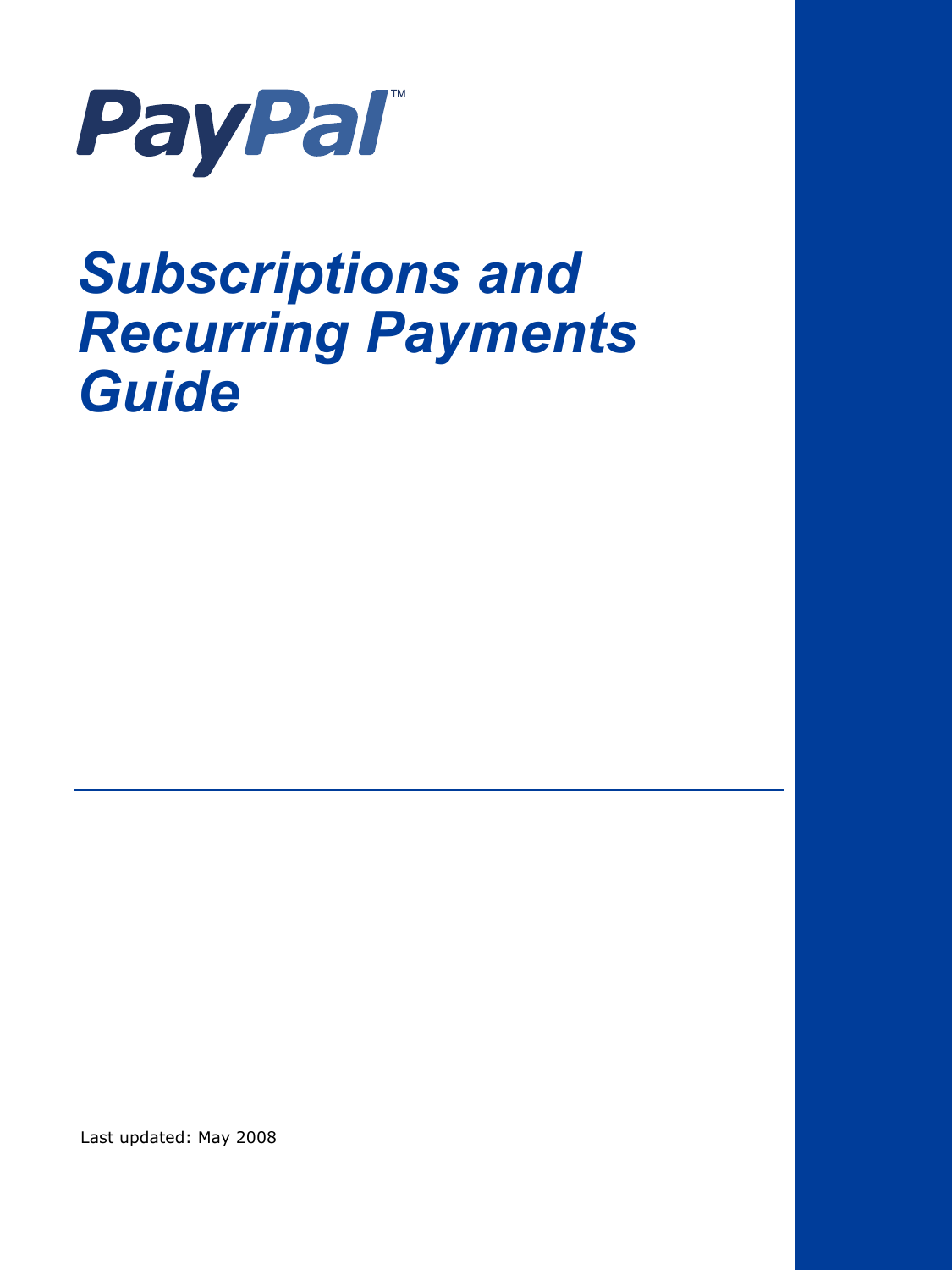*PayPal Subscriptions and Recurring Payments Guide* Document Number: 100005.en\_US.200805

© 2008 PayPal, Inc. All rights reserved. PayPal is a registered trademark of PayPal, Inc. The PayPal logo is a trademark of PayPal, Inc. Other trademarks and brands are the property of their respective owners.

The information in this document belongs to PayPal, Inc. It may not be used, reproduced or disclosed without the written approval of PayPal, Inc. Copyright © PayPal. All rights reserved. PayPal S.à r.l. et Cie, S.C.A., Société en Commandite par Actions. Registered office: 22-24 Boulevard Royal, L-2449, Luxembourg, R.C.S. Luxembourg B 118 349

Consumer advisory: The PayPal™ payment service is regarded as a stored value facility under Singapore law. As such, it does not require the approval of the Monetary Authority of Singapore. You are advised to read the terms and conditions carefully.

Notice of non-liability:

PayPal, Inc. is providing the information in this document to you "AS-IS" with all faults. PayPal, Inc. makes no warranties of any kind (whether express, implied or statutory) with respect to the information contained herein. PayPal, Inc. assumes no liability for damages (whether direct or indirect), caused by errors or omissions, or resulting from the use of this document or the information contained in this document or resulting from the application or use of the product or service described herein. PayPal, Inc. reserves the right to make changes to any information herein without further notice.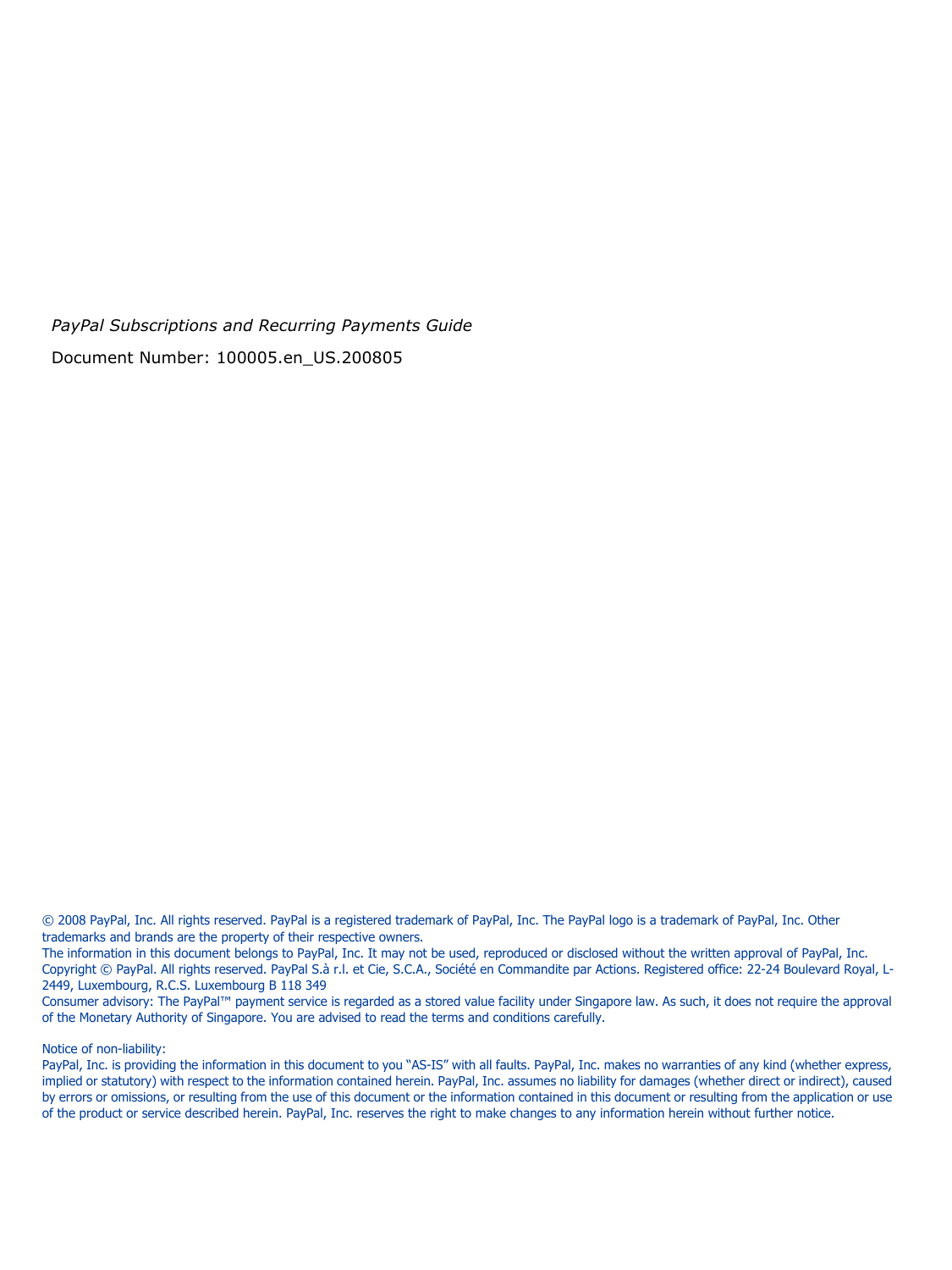# **Contents**

| Chapter P        |                                                                                                                |  |
|------------------|----------------------------------------------------------------------------------------------------------------|--|
|                  |                                                                                                                |  |
|                  |                                                                                                                |  |
|                  |                                                                                                                |  |
|                  | Notational Conventions et al., and a series and a series and a series and a series and a series and a series o |  |
|                  |                                                                                                                |  |
|                  |                                                                                                                |  |
| <b>Chapter 1</b> | Introduction to PayPal Subscriptions 15                                                                        |  |
|                  | Using PayPal Subscriptions for Subscriptions-Based Content 15                                                  |  |
|                  |                                                                                                                |  |
| <b>Chapter 2</b> |                                                                                                                |  |
|                  |                                                                                                                |  |
|                  |                                                                                                                |  |
|                  |                                                                                                                |  |
|                  |                                                                                                                |  |
| <b>Chapter 3</b> | Subscription Button Factory 23                                                                                 |  |
|                  |                                                                                                                |  |
|                  |                                                                                                                |  |
|                  |                                                                                                                |  |
|                  |                                                                                                                |  |
| <b>Chapter 4</b> | Timing of Scheduled Subscription Payments 31                                                                   |  |
|                  |                                                                                                                |  |
|                  |                                                                                                                |  |
| <b>Chapter 5</b> | Subscription Cancellation. 33                                                                                  |  |
|                  |                                                                                                                |  |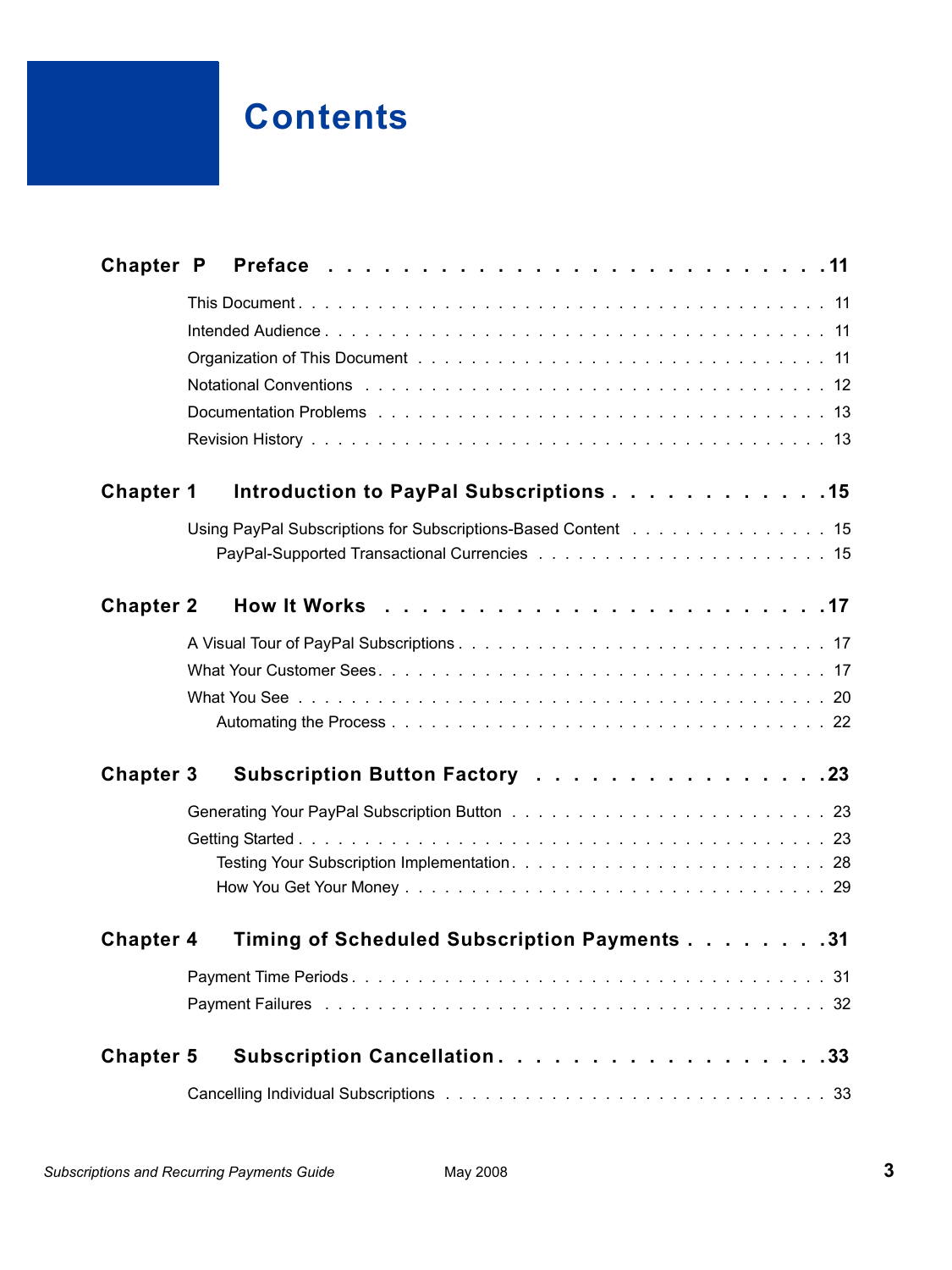| <b>Chapter 6</b>  | Modifying Active Subscriptions 37                                                                                                               |
|-------------------|-------------------------------------------------------------------------------------------------------------------------------------------------|
|                   | Allowing Buyers to Modify The Terms of Active Subscriptions. 37                                                                                 |
| <b>Chapter 7</b>  |                                                                                                                                                 |
|                   |                                                                                                                                                 |
|                   |                                                                                                                                                 |
|                   |                                                                                                                                                 |
|                   |                                                                                                                                                 |
|                   |                                                                                                                                                 |
|                   |                                                                                                                                                 |
|                   | Making a Page Style Primary research of the contract of the contract of the contract of the contract of the contract of the Making and Page 343 |
|                   |                                                                                                                                                 |
|                   |                                                                                                                                                 |
| <b>Chapter 8</b>  | Notifications Merchants Receive  45                                                                                                             |
|                   | How You Are Notified of New Activity for Your Subscriptions 45                                                                                  |
|                   |                                                                                                                                                 |
|                   |                                                                                                                                                 |
|                   |                                                                                                                                                 |
|                   |                                                                                                                                                 |
|                   |                                                                                                                                                 |
|                   |                                                                                                                                                 |
|                   |                                                                                                                                                 |
| <b>Chapter 9</b>  | PayPal Subscriptions HTML Code. 49                                                                                                              |
|                   |                                                                                                                                                 |
|                   |                                                                                                                                                 |
|                   |                                                                                                                                                 |
| <b>Chapter 10</b> | Integrating PayPal Subscriptions with your Website 55                                                                                           |
|                   |                                                                                                                                                 |
|                   |                                                                                                                                                 |
|                   |                                                                                                                                                 |
|                   |                                                                                                                                                 |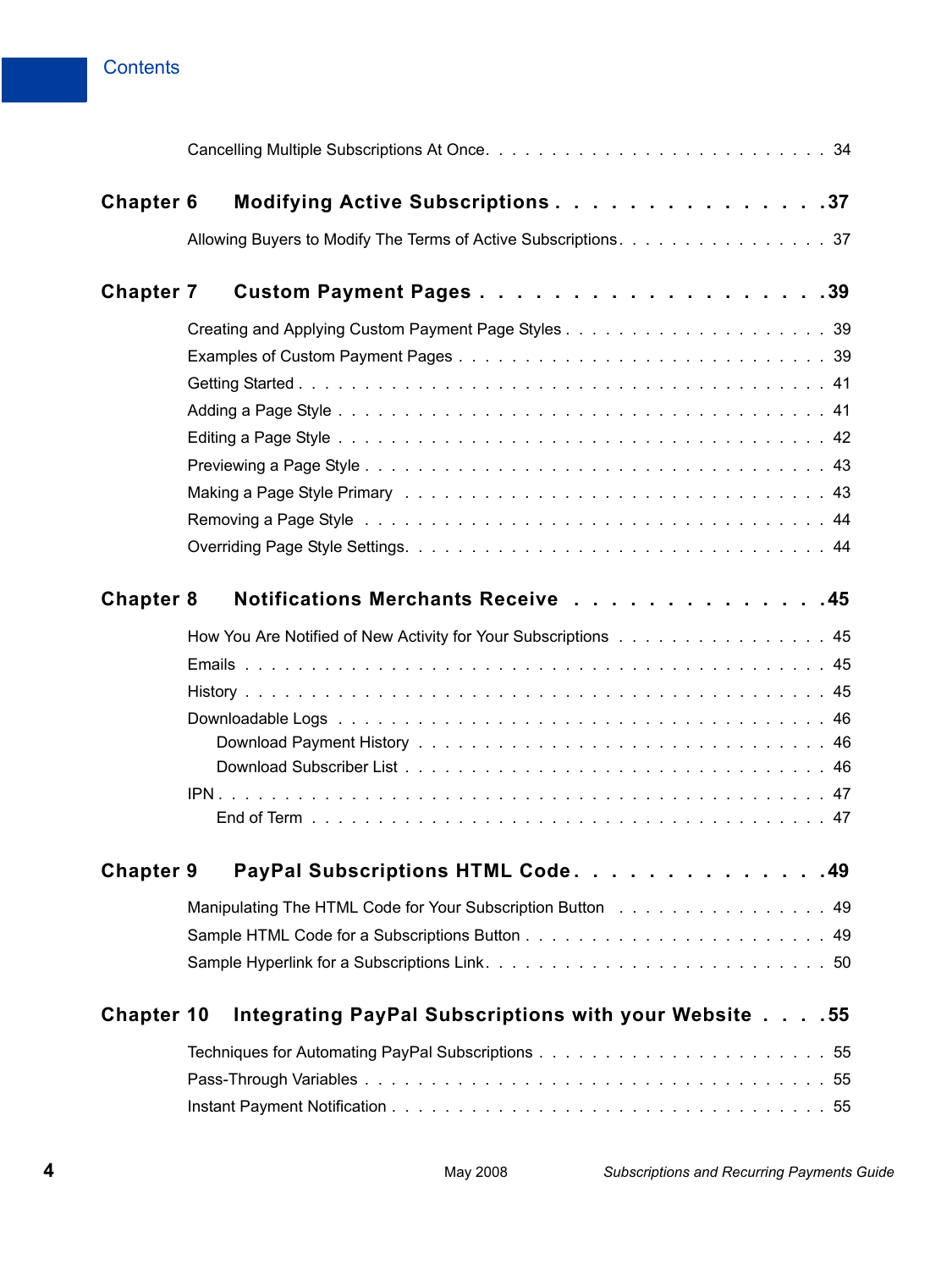## **Contents**

|  | Chapter 11 Prepopulating PayPal Payment Pages 57 |  |
|--|--------------------------------------------------|--|
|  |                                                  |  |
|  | Appendix A IPN Subscriptions Variables 59        |  |
|  |                                                  |  |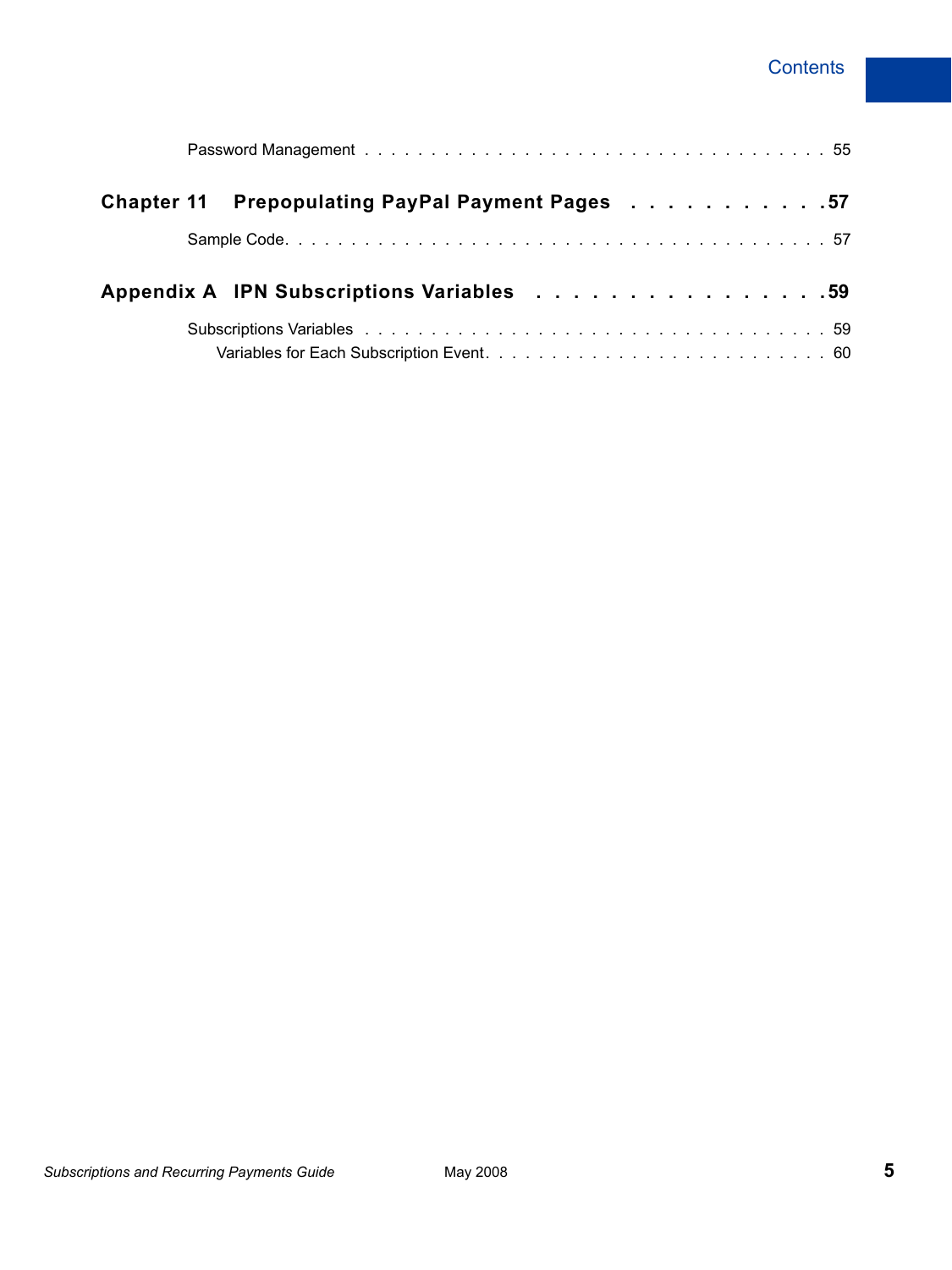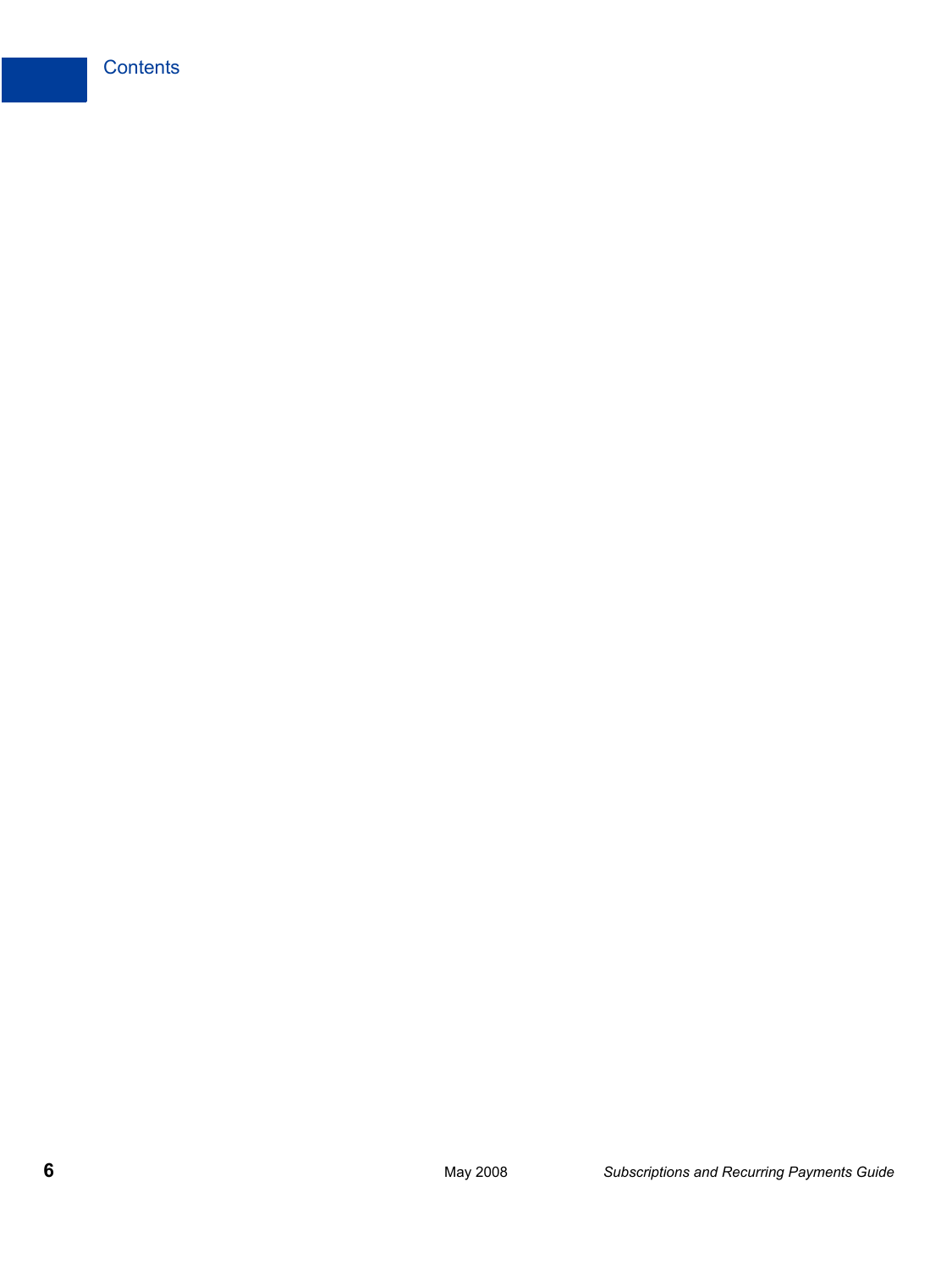# **List of Tables**

| Table P.1  |                                                                    |
|------------|--------------------------------------------------------------------|
| Table 1.1  | PayPal-Supported Currencies and Currency Codes for Transactions 15 |
| Table 4.1  | Allowable Values for Payment Time Periods 31                       |
| Table 9.1  | HTML Variables for PayPal Subscriptions 50                         |
| Table 11.1 | HTML Variables for Prepopulating Sign-up 57                        |
| Table A.1  |                                                                    |
| Table A.2  | IPN Variables with Each Subscription Event 61                      |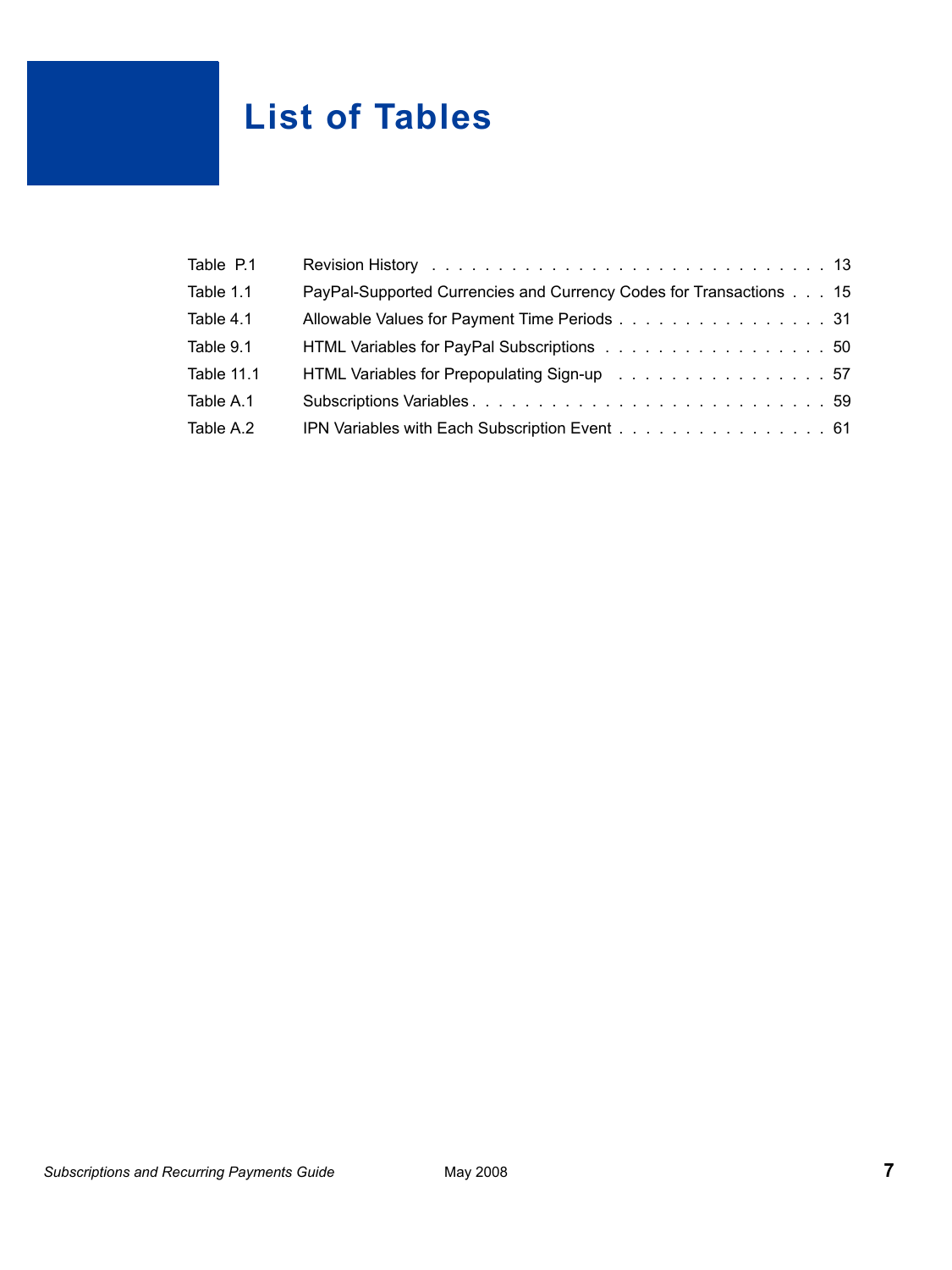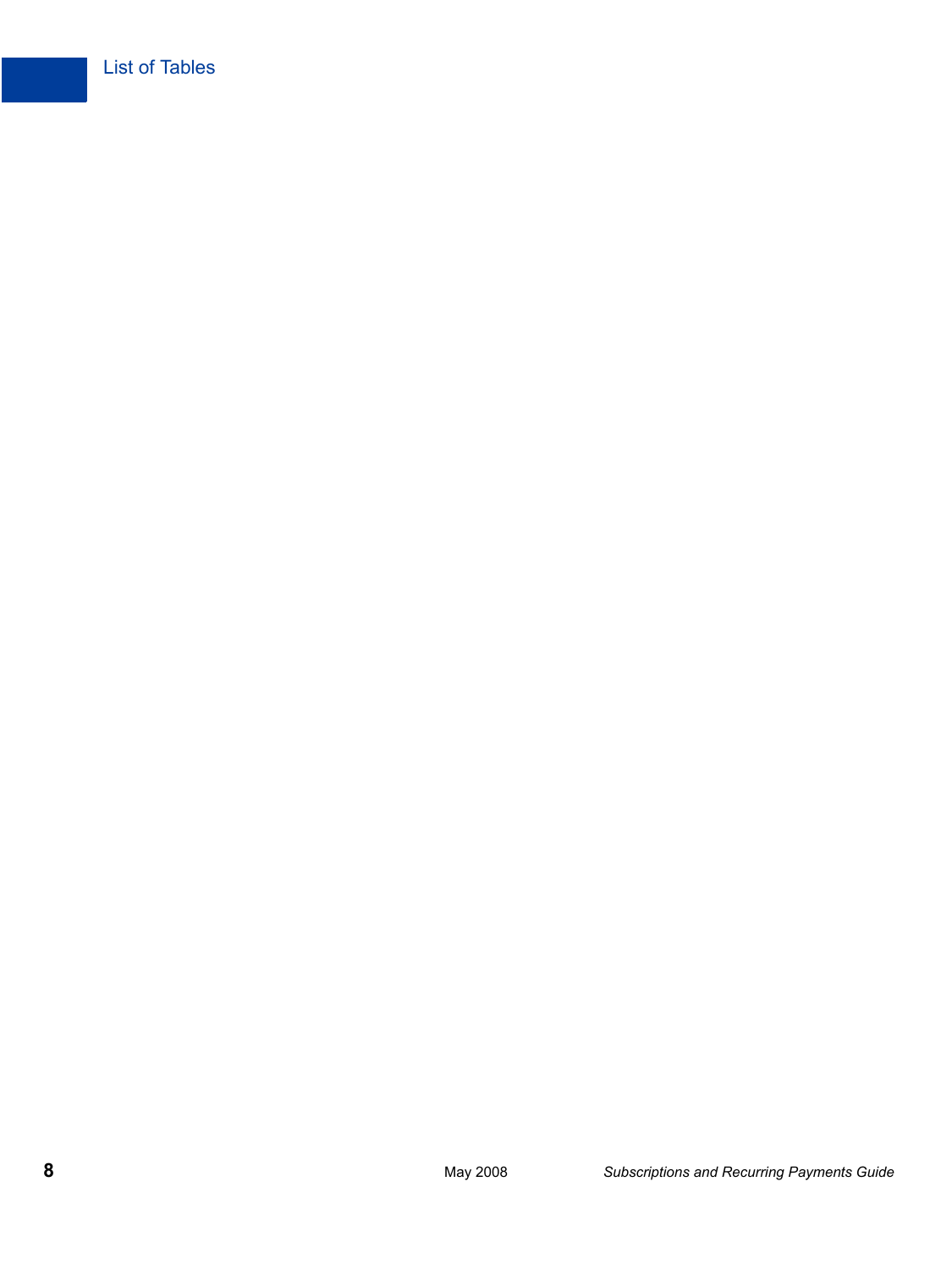# **List of Figures**

- [Figure 7.1 A payment page in the standard PayPal page style . . . . . . 40](#page-39-0)
- [Figure 7.2 The same payment page with a Custom Payment Page Style](#page-39-1)  applied. 40
- [Figure 7.3 The same payment page with a different Custom Payment Page](#page-40-2)  [Style applied 41](#page-40-2)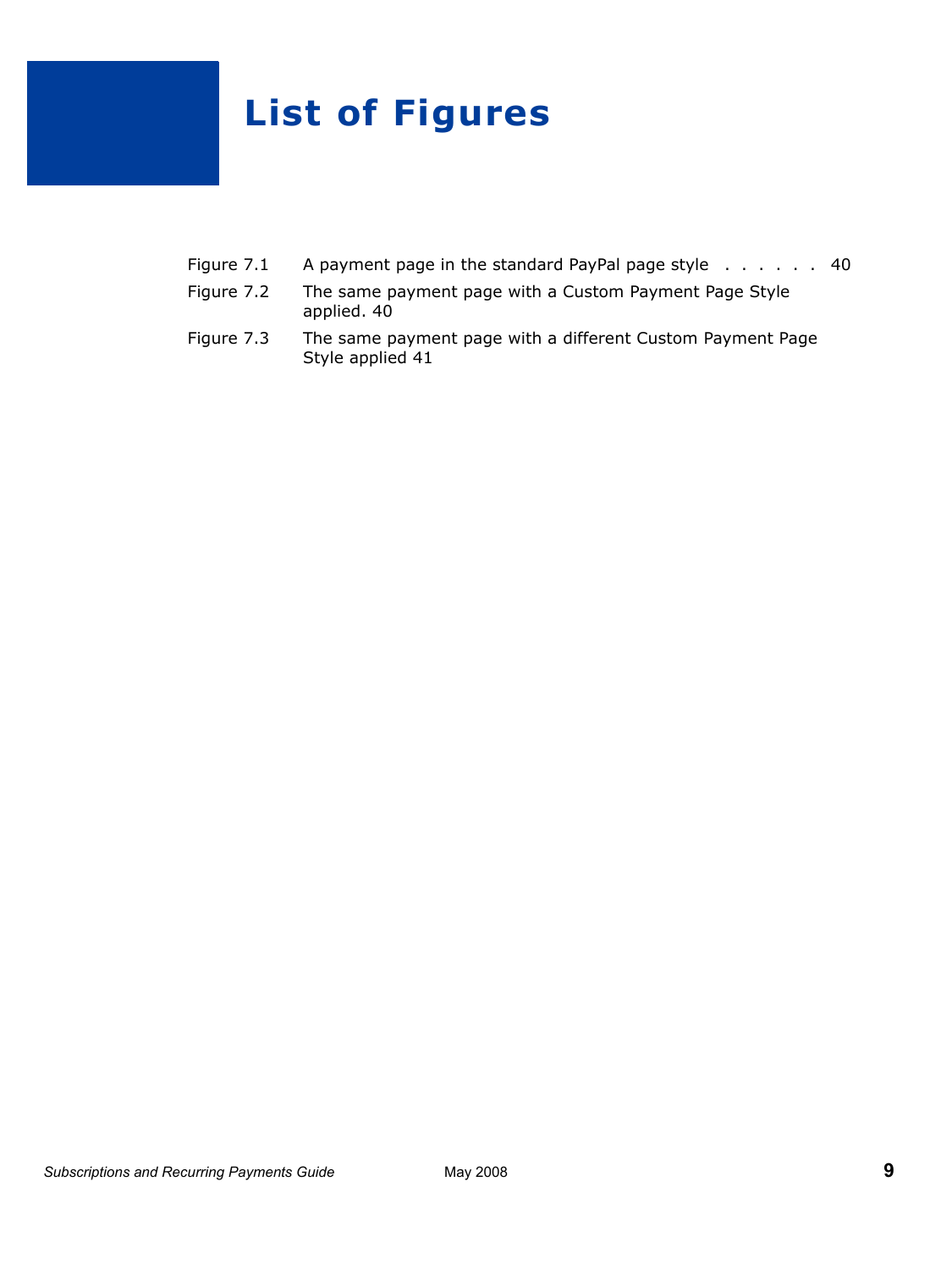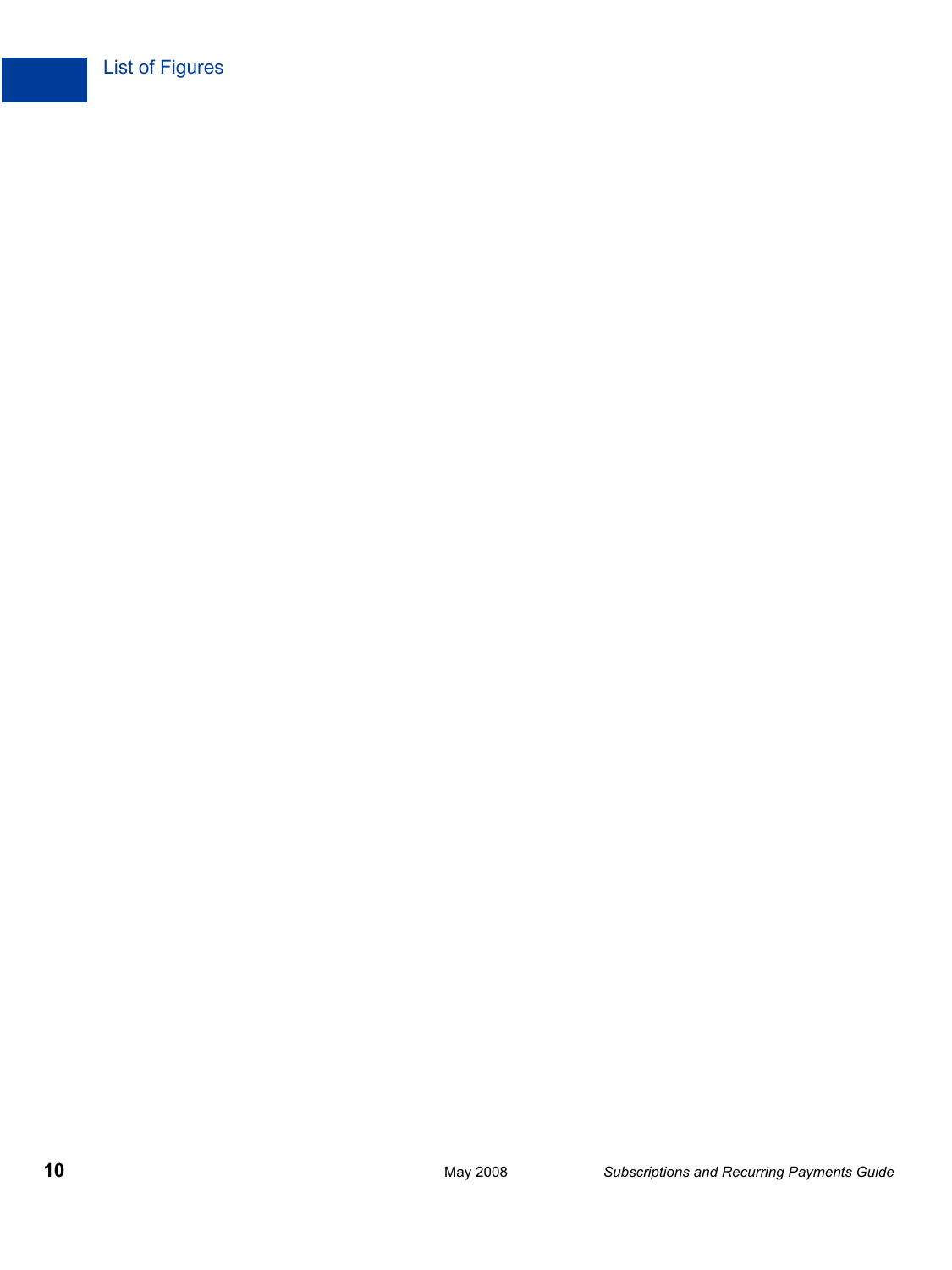# <span id="page-10-1"></span><span id="page-10-0"></span>**This Document**

This document describes PayPal Subscriptions.

# <span id="page-10-2"></span>**Intended Audience**

This document is written for merchants and developers who implement PayPal Subscriptions on their websites

# <span id="page-10-3"></span>**Organization of This Document**

[Chapter 1, "Introduction to PayPal Subscriptions,](#page-14-2)" gives a brief introduction to the product.

[Chapter 2, "How It Works](#page-16-3)," is an overview of how PayPal Subscriptions works.

[Chapter 3, "Subscription Button Factory,](#page-22-3)" describes the PayPal Subscriptions button factory software.

[Chapter 4, "Timing of Scheduled Subscription Payments](#page-30-3)," details how recurring subscriptions payments operate.

[Chapter 5, "Subscription Cancellation](#page-32-2)," describes the effects of a cancelled subscription.

[Chapter 6, "Modifying Active Subscriptions,](#page-36-2)" details how to change subscriptions that are still active.

[Chapter 7, "Custom Payment Pages](#page-38-3)," details how to alter the appearance of the PayPal pages that are part of creating a new subscription.

[Chapter 8, "Notifications Merchants Receive](#page-44-4)," gives details about PayPal Instant Payment Notification (IPN) notifies your website about subscription events.

[Chapter 9, "PayPal Subscriptions HTML Code](#page-48-3)," includes sample HTML for implementing Subscriptions on your website.

[Chapter 10, "Integrating PayPal Subscriptions with your Website](#page-54-5)," describes how to add Subscriptions on your website.

[Chapter 11, "Prepopulating PayPal Payment Pages](#page-56-3)," details how to prepopulate the fields a user sees on PayPal during sign-up for a subscription.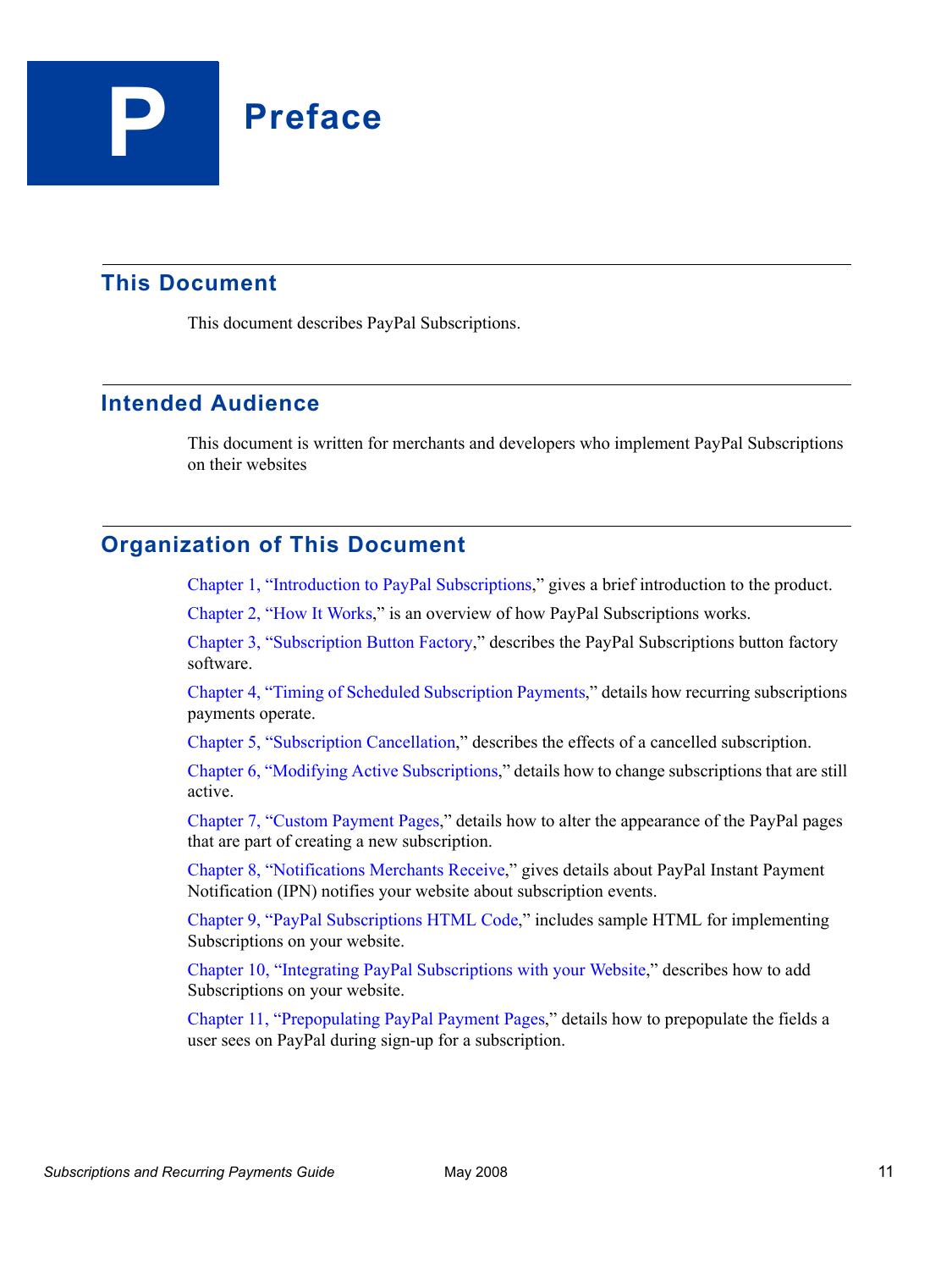# <span id="page-11-0"></span>**Notational Conventions**

This document uses typefaces to identify the characteristics of text. These typefaces and the characteristics they imply are described below:

| <b>Typeface</b>      | <b>How Used</b>                                                                                                                                                                                                                                                                                                                                                                                                                                     |
|----------------------|-----------------------------------------------------------------------------------------------------------------------------------------------------------------------------------------------------------------------------------------------------------------------------------------------------------------------------------------------------------------------------------------------------------------------------------------------------|
| serif italics        | A document title.                                                                                                                                                                                                                                                                                                                                                                                                                                   |
|                      | A term being discussed or defined.<br>For example: A file is a readable or writable stream of characters                                                                                                                                                                                                                                                                                                                                            |
|                      | Boolean values (not keywords).<br>For example: The function returns true if it encounters an error.                                                                                                                                                                                                                                                                                                                                                 |
| monospace            | Pathnames or file names that appear in body text frames.                                                                                                                                                                                                                                                                                                                                                                                            |
|                      | Code-related names that appear in body text frames. Such names are used for<br>functions, callbacks, arguments, data structures, and fields.<br>For example: AbstractResponseType is the SOAP response type definition on<br>which all PayPal API response methods are based.                                                                                                                                                                       |
|                      | Components of Internet protocol requests and responses, such as HTTPS and<br>FORM variables<br>For example: The PayPal system uses a method=POST request to return IPN<br>status variables related to subscriptions, such as txn type.                                                                                                                                                                                                              |
| <b>Serif bold</b>    | User interface names, such as window names or menu selections.<br>For example: On the Profile page, click Email to confirm your email address.                                                                                                                                                                                                                                                                                                      |
| San-serif<br>oblique | Placeholders used in the context of a format or programming standard or formal<br>descriptions of PayPal system syntax. Placeholders indicate values or names that<br>the reader should provide.<br>Example: For example, amount is the variable for a single-item shopping cart, but<br>amount $X$ is the name of the variable for a multi-item shopping cart. amount 3<br>is the item amount for the third item in a multiple-item shopping cart. |

To convey additional information, this document may also apply color and underlining to words or phrases that use the typefaces described above. Such use is described below:

<span id="page-11-1"></span>

| <b>Text attribute</b> | <b>How Used</b>                                                                     |
|-----------------------|-------------------------------------------------------------------------------------|
| <b>XXXXXX</b>         | Hypertext link to a page in the current document or to another document in the set. |
| <b>XXXXXX</b>         | Hypertext link to a URL or that initiates a web action, such as sending mail.       |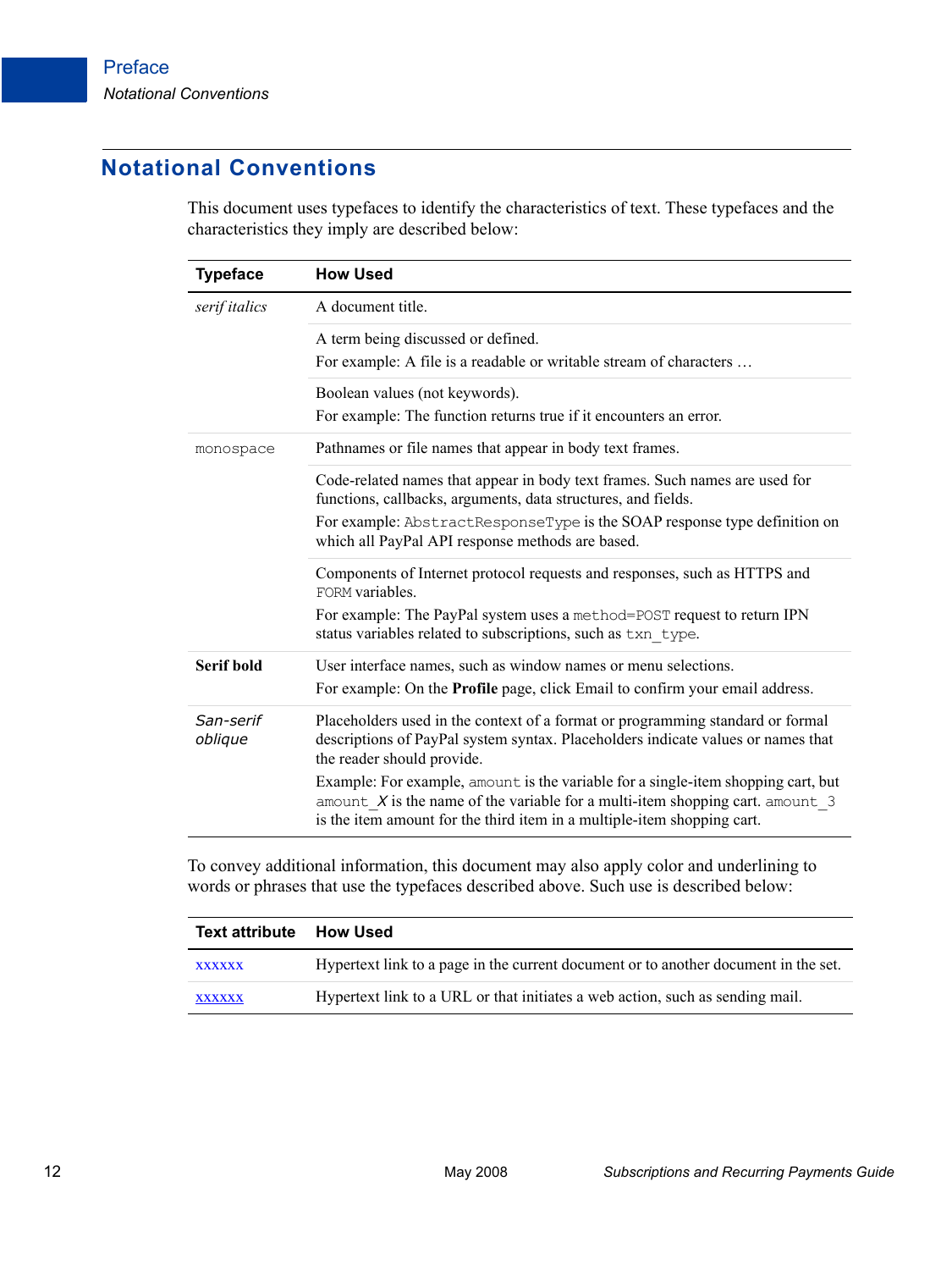## <span id="page-12-0"></span>**Documentation Problems**

If you discover any errors in or have any problems with this documentation, please e-mail us by following the instructions below. Describe the error or problem as completely as possible and give us the document title, the date of the document (located at the foot of every page), and the page number or page range.

To contact Customer Service about documentation problems:

- **1.** Go to [https://www.paypal.com/](https://www.paypal.com).
- **2.** Click **Help** in the upper left corner of the page.
- **3.** Click **Contact Us** in the lower left of the page.
- **4.** Chose **Help by Email**.
- **5.** Complete the form.

To contact Developer Technical Support about documentation problems:

- **1.** Log in to your account at<https://developer.paypal.com/> by entering your email address and password in the **Member Log In** box
- **2.** Click **Help Center** at the bottom of the box on the right side of the page.
- **3.** Click **Email PayPal Technical Support**.
- **4.** Complete the form.

# <span id="page-12-2"></span><span id="page-12-1"></span>**Revision History**

Revision history for *PayPal Subscriptions and Recurring Payments Guide*.

*TABLE P.1 Revision History*

| <b>Date</b>  | <b>Description</b>                                                       |
|--------------|--------------------------------------------------------------------------|
| August 2007  | Replaced logos and screen shots with new PayPal branding and navigation. |
| October 2006 | Corrected a checkbox label for deactivating email notifications          |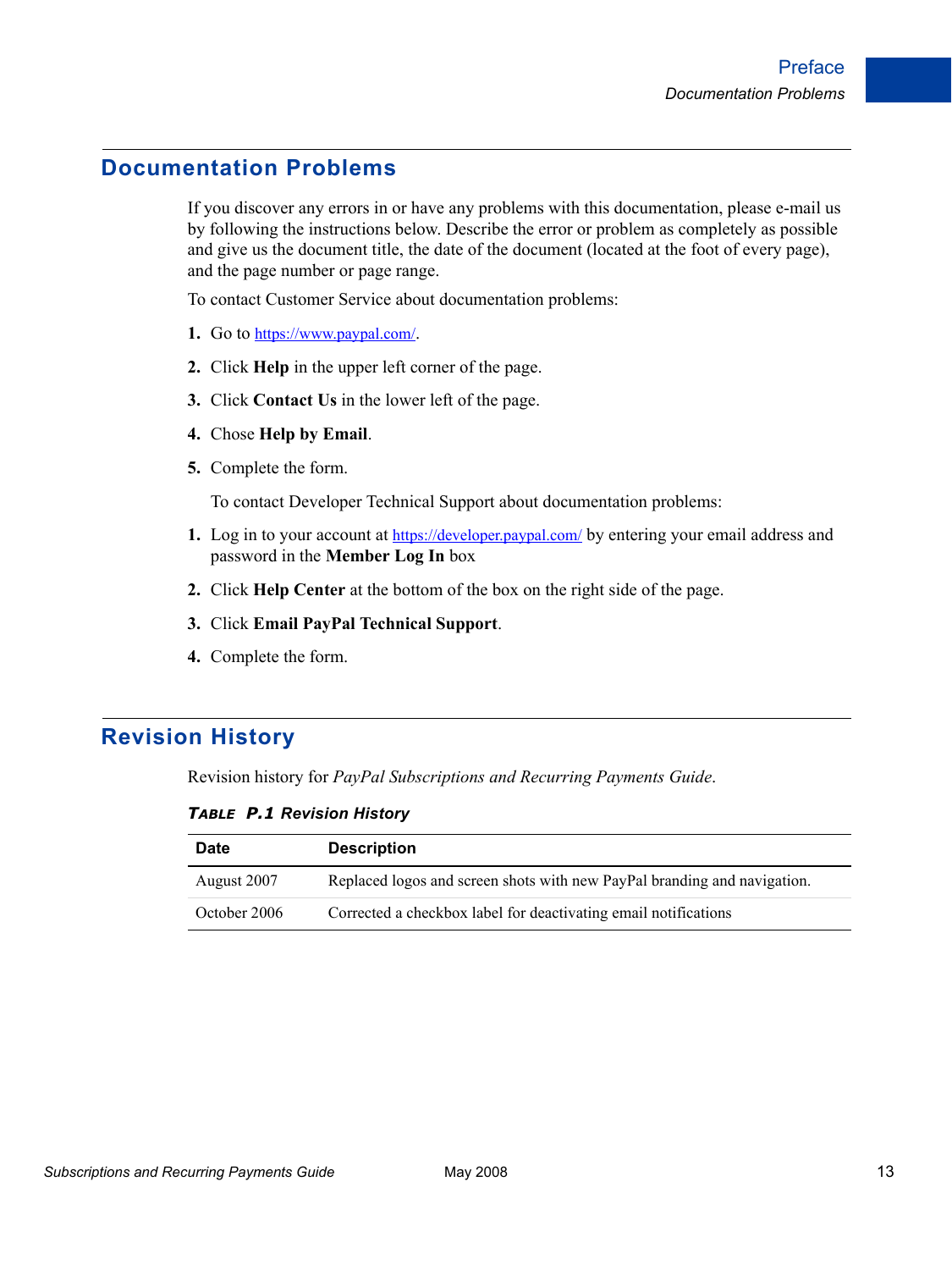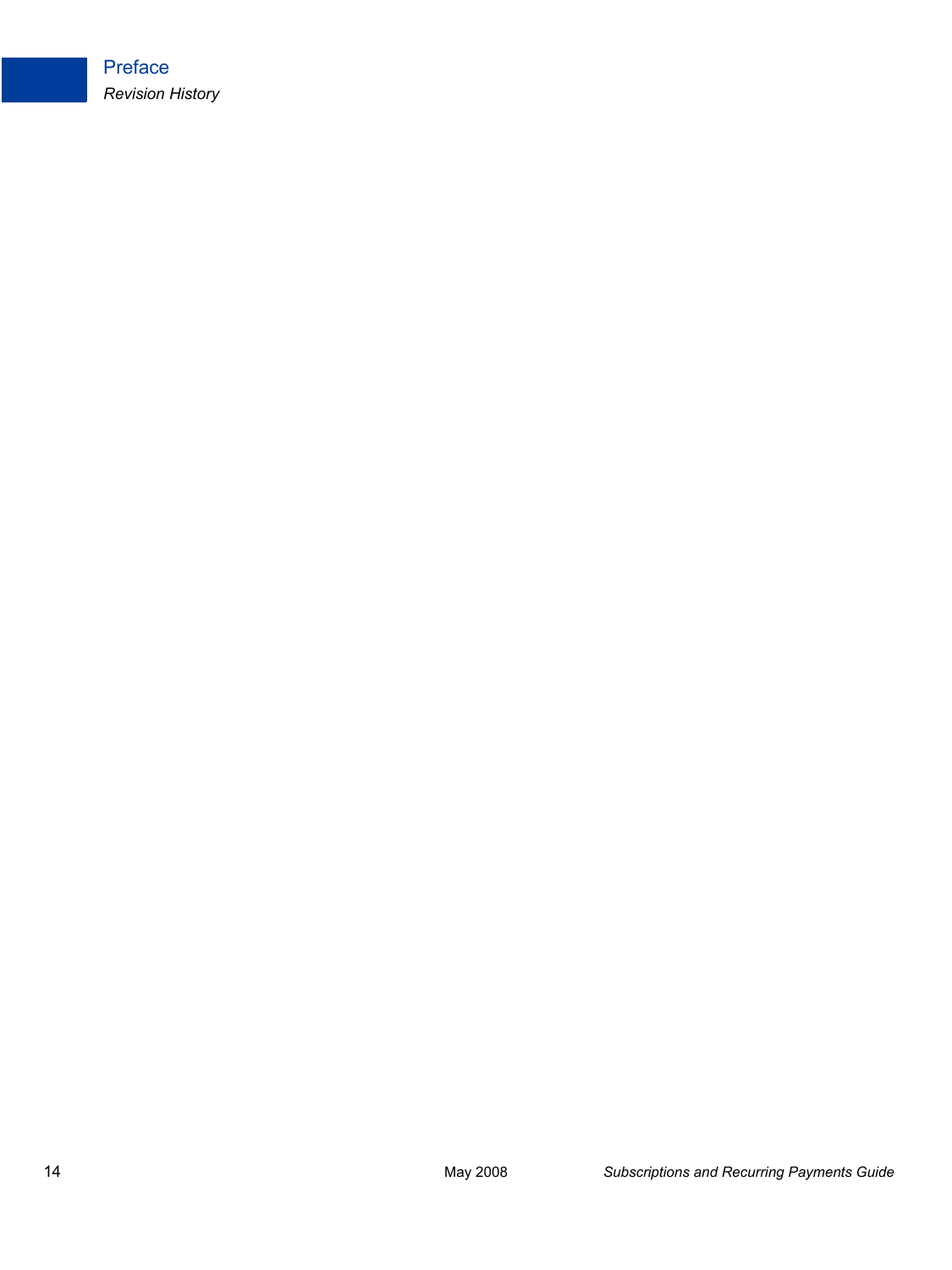# <span id="page-14-2"></span><span id="page-14-0"></span>**1 Introduction to PayPal Subscriptions**

# <span id="page-14-1"></span>**Using PayPal Subscriptions for Subscriptions-Based Content**

PayPal Subscriptions and Recurring Payments let you accept recurring payments for your service. When you set up Subscriptions, you can offer subscribers a trial period, special introductory rates, and a regular rate. Subscribers are billed automatically according to the terms you specify, removing the hassle of keeping track of which payments you have and have not received.

PayPal Subscription buttons can also help you improve your buyer experience with customizable buttons, secure payments, and the ability to prepopulate your subscribers' PayPal signup pages If you are a developer who is comfortable with back-end web server code, PayPal provides Instant Payment Notifications to give you instant notification of all subscriptions activities and to facilitate Subscription Password Management.

# **PayPal-Supported Transactional Currencies**

The following currencies are supported by PayPal for use in transactions.

| <b>ISO-4217</b><br>Code | <b>Currency</b>    |
|-------------------------|--------------------|
| AUD                     | Australian Dollar  |
| CAD                     | Canadian Dollar    |
| CHF                     | Swiss Franc        |
| CZK                     | Czech Koruna       |
| <b>DKK</b>              | Danish Krone       |
| EUR                     | Euro               |
| GBP                     | Pound Sterling     |
| <b>HKD</b>              | Hong Kong Dollar   |
| <b>HUF</b>              | Hungarian Forint   |
| <b>JPY</b>              | Japanese Yen       |
| <b>NOK</b>              | Norwegian Krone    |
| <b>NZD</b>              | New Zealand Dollar |

## *TABLE 1.1 PayPal-Supported Currencies and Currency Codes for Transactions*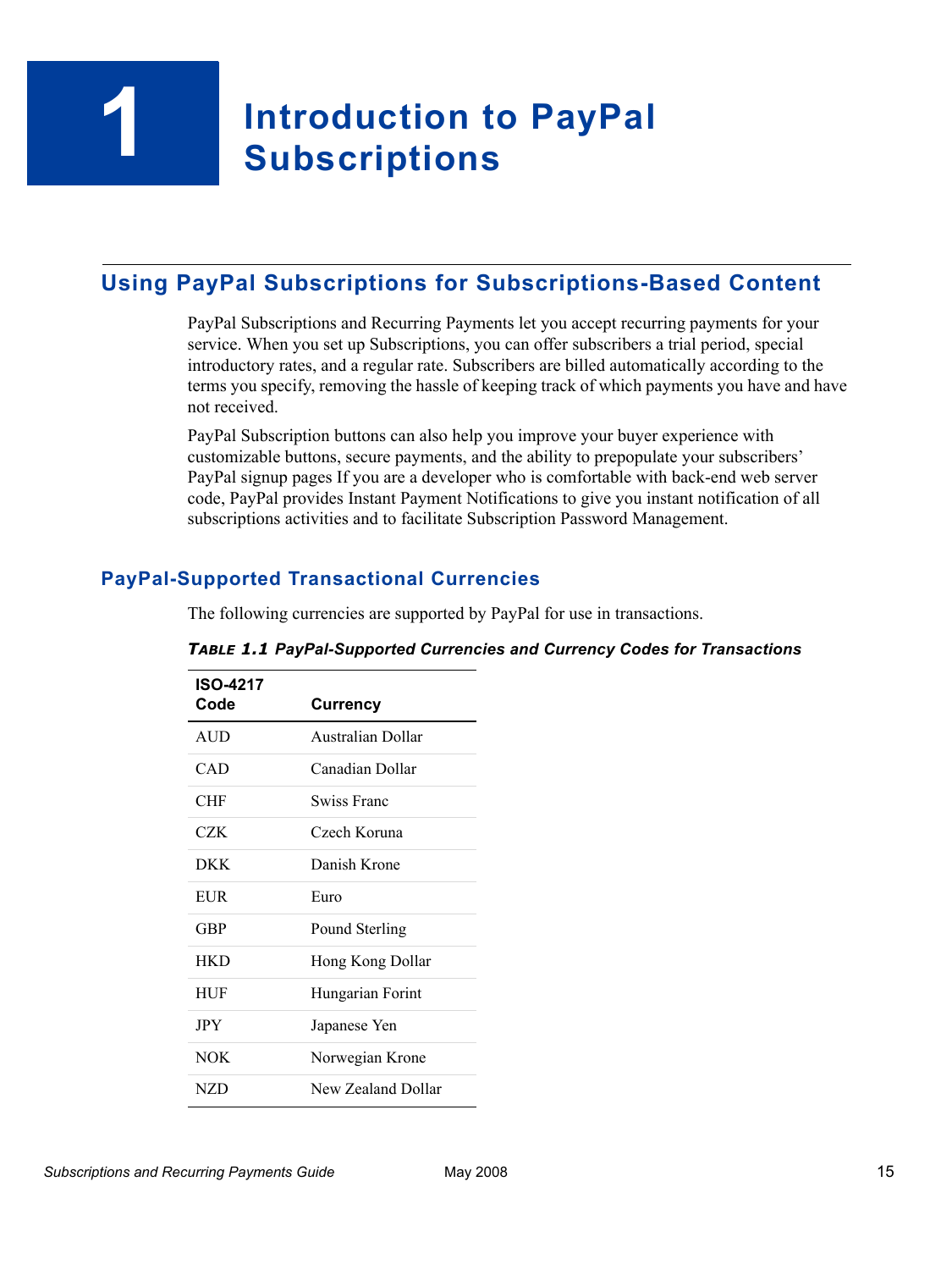| <b>ISO-4217</b><br>Code | <b>Currency</b>  |
|-------------------------|------------------|
| PLN                     | Polish Zloty     |
| SEK.                    | Swedish Krona    |
| SGD                     | Singapore Dollar |
| HSD                     | U.S. Dollar      |

#### *TABLE 1.1 PayPal-Supported Currencies and Currency Codes for Transactions*

**1**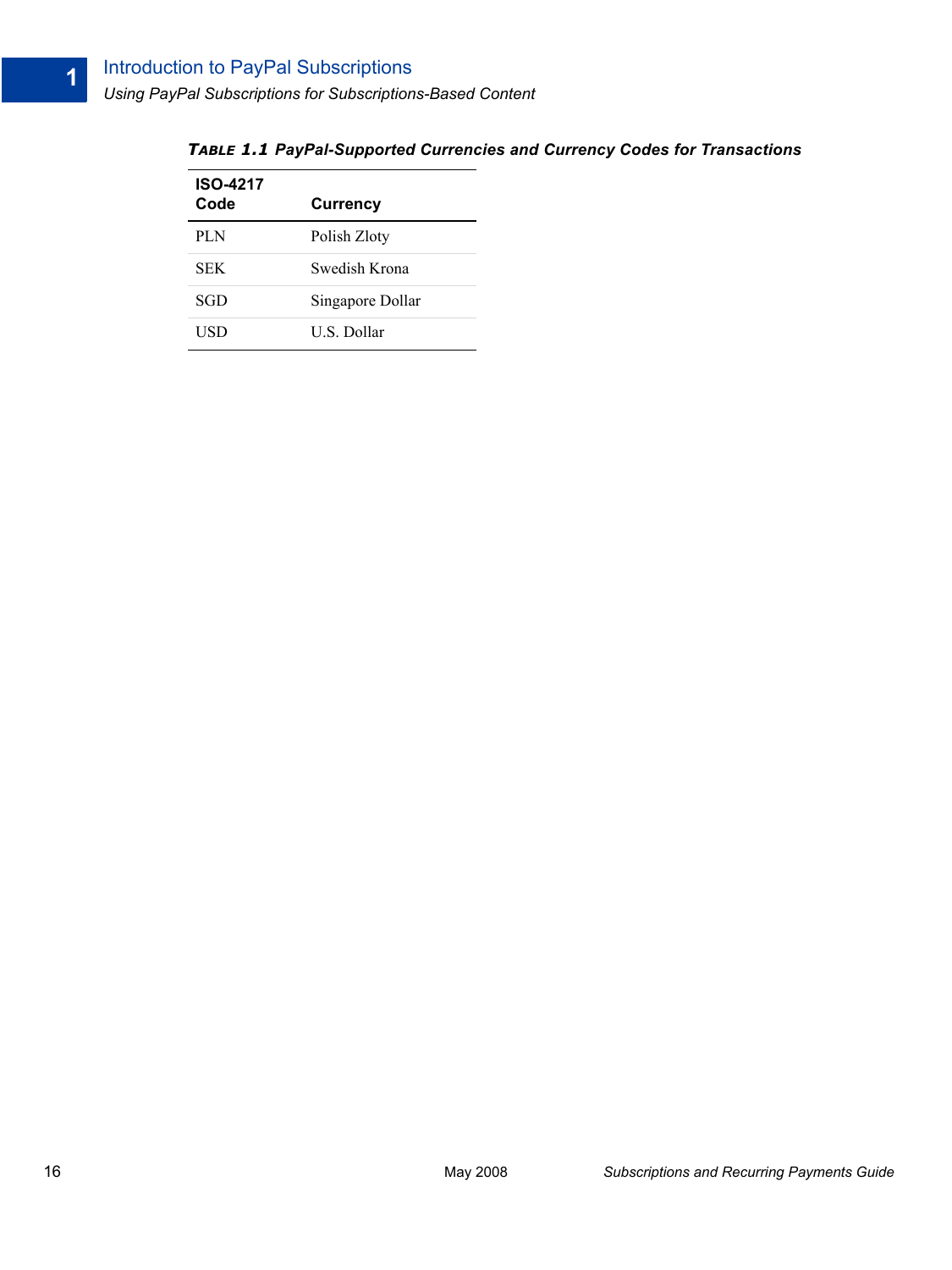# <span id="page-16-3"></span><span id="page-16-0"></span>**2 How It Works**

# <span id="page-16-1"></span>**A Visual Tour of PayPal Subscriptions**

In this tour, a customer named Bob, who is new to PayPal, will be purchasing a subscription to Alice's Writers Weekly from Alice's website.

# <span id="page-16-2"></span>**What Your Customer Sees**

**1.** Bob goes to Alice's website and clicks the **Subscribe** button.



**2.** Bob is taken to a PayPal **Payment Details** page, which displays the details of the payment he is about to make, as well as the details of the subscription.

| <b>Payment Details</b>                                                                                                           |  |
|----------------------------------------------------------------------------------------------------------------------------------|--|
| PayPal is the authorized payment processor for alice@mystore.com.                                                                |  |
| Pay To: alice@mystore.com                                                                                                        |  |
| Subscription To: Alice's Writers Digest                                                                                          |  |
| Subscription Terms: Free for first month<br>Then \$20.00 for each year thereafter for 5 installments<br>Currency: U.S. Dollars 2 |  |
| Amount Paid Today: \$0.00                                                                                                        |  |

**3.** Bob is prompted to log in to his PayPal account; however, he is not yet a PayPal member, so he follows the sign-up instructions.

| PayPal Login       |                       |
|--------------------|-----------------------|
| Email Address: [   | Problems logging in?  |
| PayPal Password: [ | Forget your password? |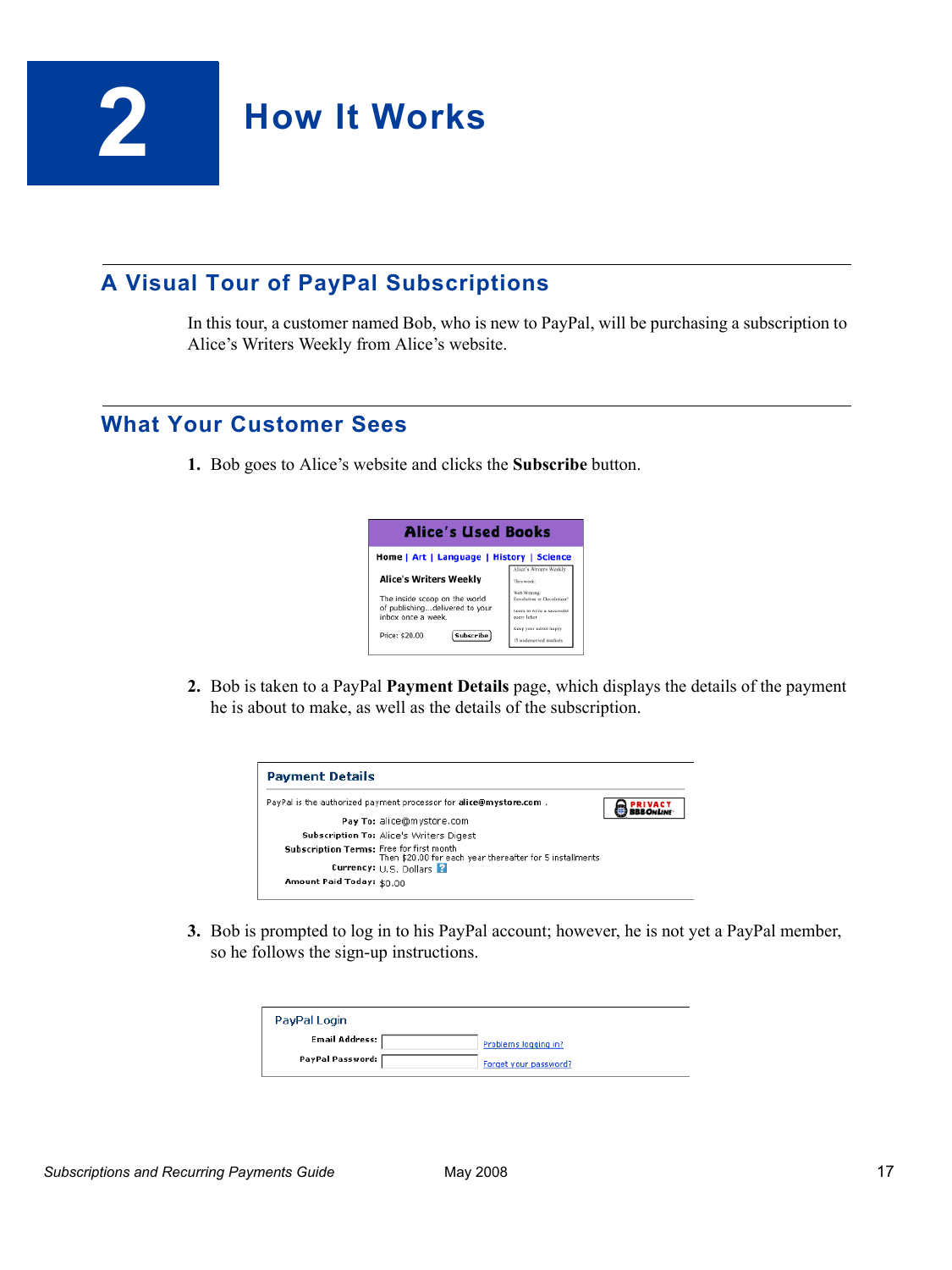| If you have never paid through PayPal, Click Here |  |  |  |  |  |
|---------------------------------------------------|--|--|--|--|--|

**4.** So that he can make future payments for this subscription, Bob is prompted to add his credit card, email address, and password, creating his new PayPal account.

| <b>Enter Your Credit Card Information</b>                                                                                                                                         |
|-----------------------------------------------------------------------------------------------------------------------------------------------------------------------------------|
| This payment will be processed by PayPal. Your information will be kept secure and private.                                                                                       |
| <b>First Name:</b>                                                                                                                                                                |
|                                                                                                                                                                                   |
| Last Name:                                                                                                                                                                        |
| Credit Card Number:<br>VISA                                                                                                                                                       |
| <b>Expiration Date: 01</b><br>$ 2002 -$                                                                                                                                           |
| (On the back of your card, locate the final 3 digit number)<br><b>Card Verification</b><br><b>FEDTE</b> 2021<br>Help finding Card Verification Number   Using Amex?<br>Number:    |
| Billing Address (where you receive your credit card bills)                                                                                                                        |
| Street:                                                                                                                                                                           |
| City:                                                                                                                                                                             |
| State:                                                                                                                                                                            |
| Zip:<br>Outside the U.S.?<br>U.S.A.                                                                                                                                               |
| 5 or 9 digits)<br>Telephone:<br><b>Kept Private</b>                                                                                                                               |
| Please check that you have entered your correct email address. You can use this email address and<br>password to log in to PayPal the next time you would like to make a payment. |
| <b>Email Address:</b>                                                                                                                                                             |
| Your password should be 8 characters minimum and is case sensitive. Write it down                                                                                                 |
| <b>Create PayPal</b><br>Password:                                                                                                                                                 |
| <b>Confirm PayPal</b><br>Password:                                                                                                                                                |

**5.** Bob is taken to a confirmation page that displays the details of his subscription as well as information about how his automatic payments will be funded. He clicks the **Pay** button to complete payment.

|                                          | Check the following details and click the "Pay" button below to complete your payment.                                                                                |
|------------------------------------------|-----------------------------------------------------------------------------------------------------------------------------------------------------------------------|
|                                          | Pay To: Alice's Used Books                                                                                                                                            |
|                                          | User Status: Verified Business Member (0)                                                                                                                             |
|                                          | <b>Subscription To: Alice's Writers Digest</b>                                                                                                                        |
| Subscription Terms: Free for first month | Then \$20.00 for each year thereafter for 5 installments<br>Currency: U.S. Dollars <b>P</b>                                                                           |
| Amount Paid Today: \$0.00                |                                                                                                                                                                       |
|                                          |                                                                                                                                                                       |
| <b>Subscription Details</b>              |                                                                                                                                                                       |
| prior to the end of the billing period.  | Your subscription will automatically renew at the rates stated above unless you cancel                                                                                |
| Source of Funds                          |                                                                                                                                                                       |
| XXXX-0439.<br>More Funding Options       | Future payments will be drawn from your balance. If your balance does not cover the<br>payments, you authorize PayPal to deduct the amount from MasterCard XXXX-XXXX- |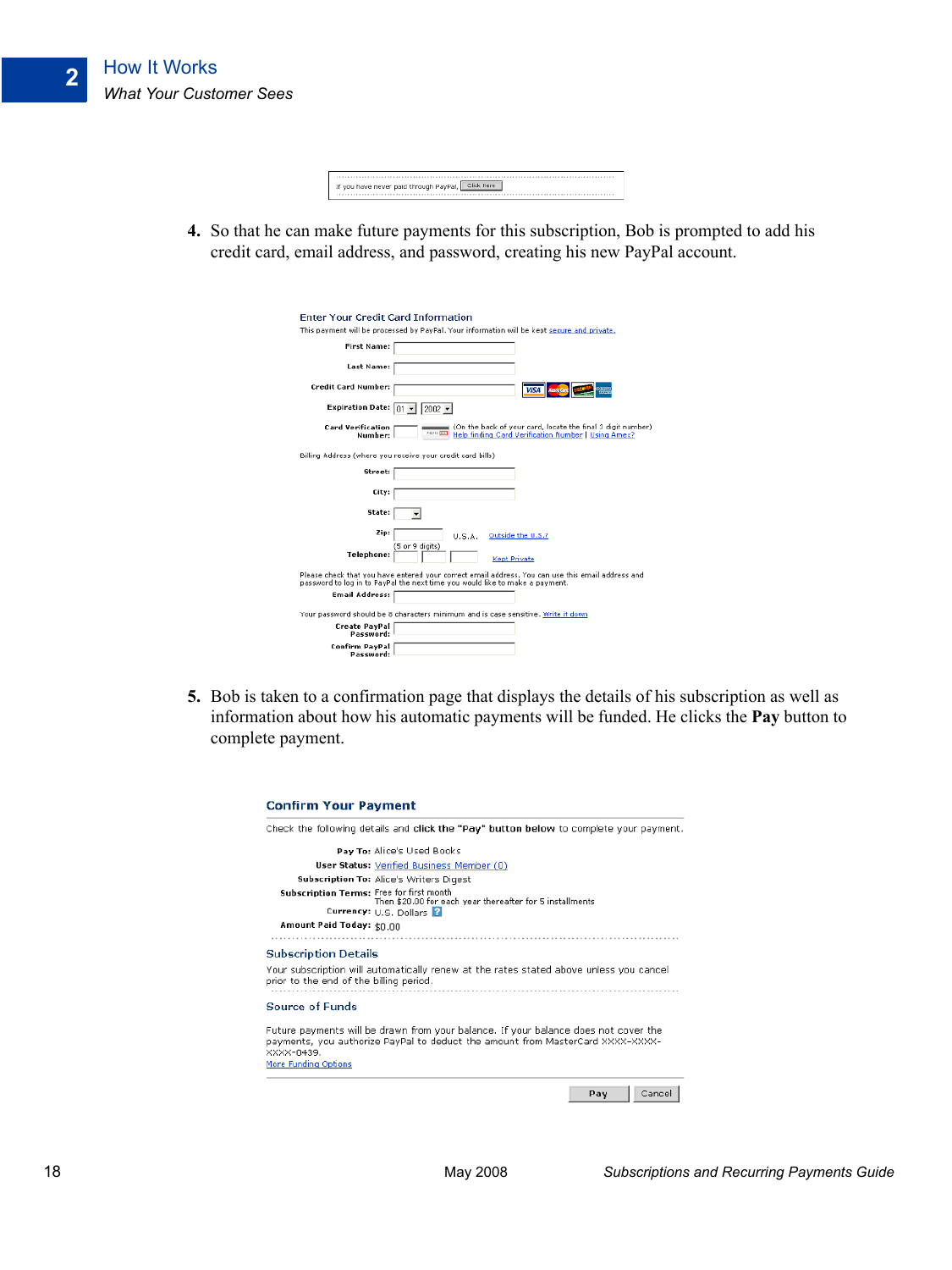**6.** Bob is taken to a confirmation page where he sees the details of his successful transaction. He is also given Alice's customer service email address and an ID for his subscription. He clicks the **Continue** button and is returned to a page Alice specified when she created the Subscriptions button.

| Payments by                     |                                                                                      |
|---------------------------------|--------------------------------------------------------------------------------------|
|                                 |                                                                                      |
|                                 | You have successfully signed up                                                      |
| <b>Subscription Information</b> |                                                                                      |
|                                 | You have successfully signed up.<br>Subscription Name: Alice's Writers Digest        |
|                                 |                                                                                      |
| <b>Contact Information</b>      |                                                                                      |
|                                 | <b>Business Name: Alice's Used Books</b>                                             |
|                                 | Contact Email: help@mystore.com                                                      |
|                                 | <b>Contact Phone: 888-888-8888</b>                                                   |
|                                 | For information about the subscription you have signed up for please contact Alice's |
| Used Books.                     |                                                                                      |

- **NOTE:** If Auto Return for Website Payments is selected, buyers will beredirected back to the merchant's site immediately after clicking the **Pay** button on the **Payment Confirmation** page. To learn more about Auto Return, please refer to the PayPal User Manual and Integration Guide, which is available on the PayPal website.
- **7.** Bob receives an email receipt for the transaction, confirming his subscription and including a copy of the subscription's terms and payment details.

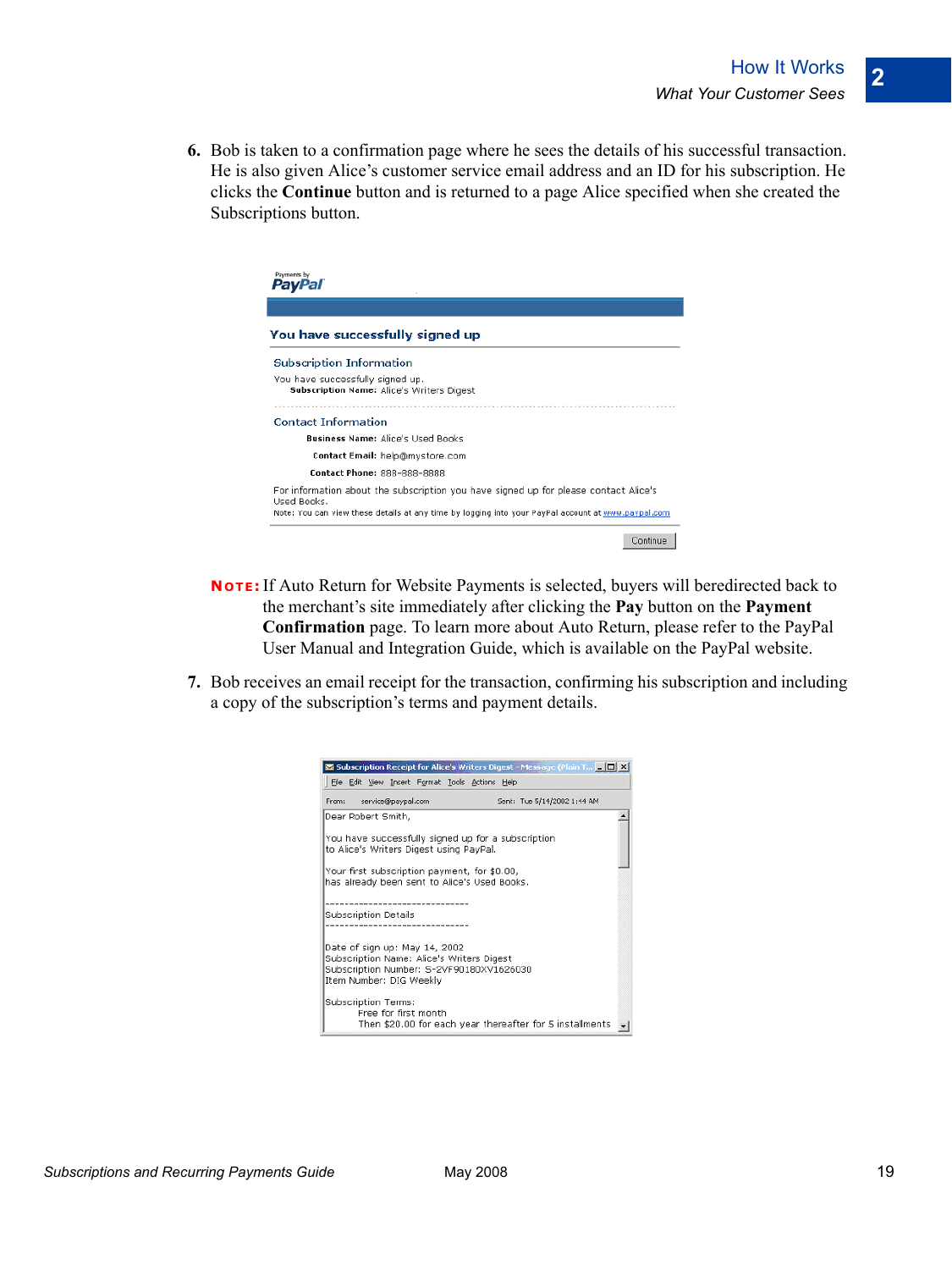# <span id="page-19-0"></span>**What You See**

**1.** Alice receives an email notification of Bob's subscription.



**2.** Alice logs into her PayPal account to check the subscription, and sends Bob information about accessing the subscription.

| $\sim$<br>Robert<br>From<br>Subscription Creation<br>Smith. | 111 | May 14, 2002 | <b>Active</b> |
|-------------------------------------------------------------|-----|--------------|---------------|
|-------------------------------------------------------------|-----|--------------|---------------|

**3.** After Bob's trial period is over, Alice receives an email notification of his automatic subscription payment.



**4.** Alice logs into her PayPal account to check the payment Bob has sent.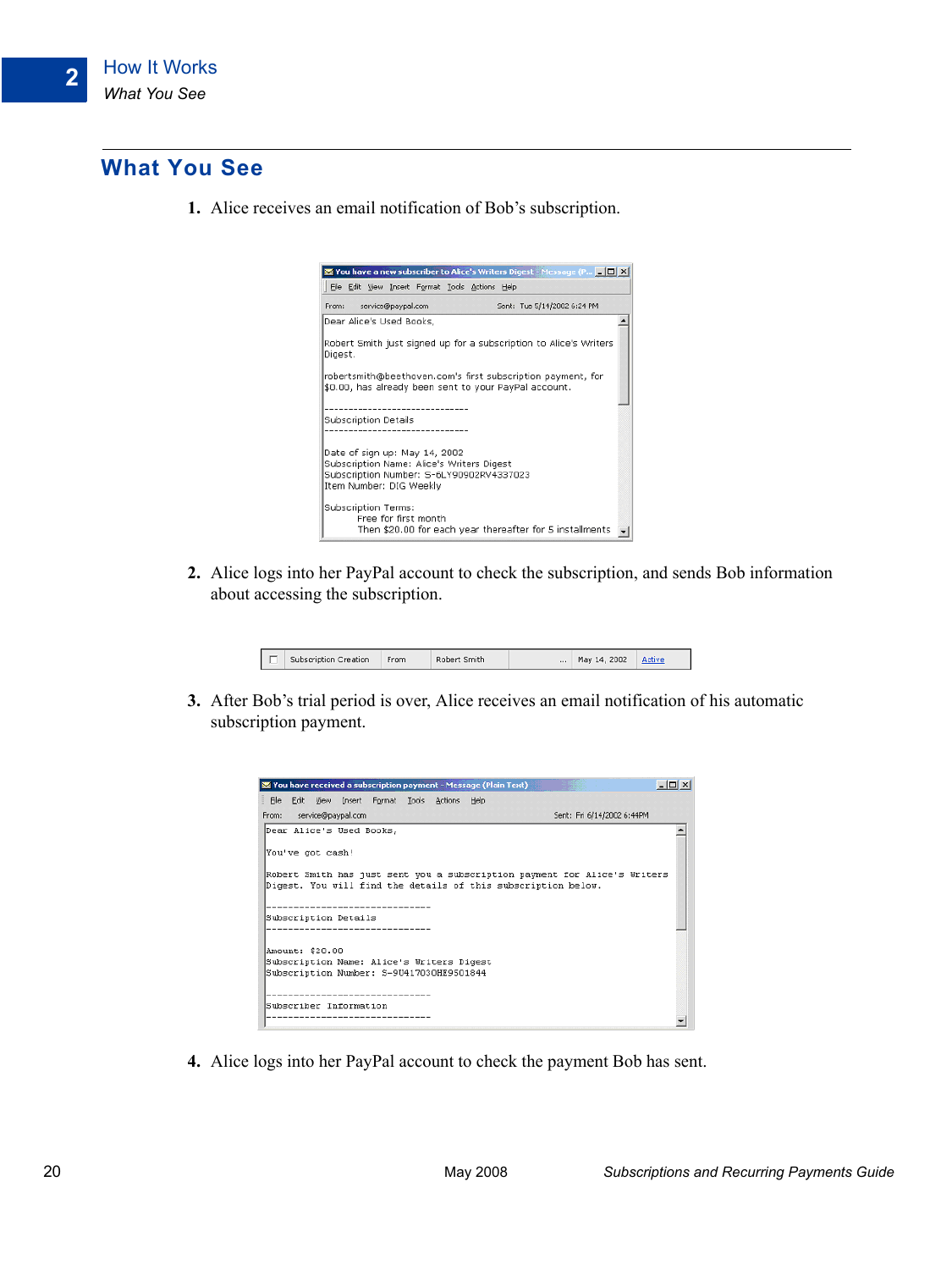|  | Trom | Robert Smith | 20.00 | Jun 14,<br>2002 | Completed |
|--|------|--------------|-------|-----------------|-----------|
|  |      |              |       |                 |           |

**5.** Alice clicks the **Completed** link to see the details of the payment. The link in the upper right corner gives Alice the subscription number.

| <b>Transaction Details</b><br>Subscription Payment Received (ID #67M81110G1958563V) |                                                                                                                                                                                                     |
|-------------------------------------------------------------------------------------|-----------------------------------------------------------------------------------------------------------------------------------------------------------------------------------------------------|
| In reference to: S-9U417030HE9501844                                                |                                                                                                                                                                                                     |
| Name: Robert Smith                                                                  | (The sender of this payment is <b>Unverified</b> )                                                                                                                                                  |
| Email: robertsmith@beethoven.com                                                    |                                                                                                                                                                                                     |
| Email Address That alice@mystore.com<br><b>Payment Was Sent to:</b>                 |                                                                                                                                                                                                     |
|                                                                                     |                                                                                                                                                                                                     |
| Total Amount: 20.00                                                                 |                                                                                                                                                                                                     |
| Fee Amount: -0.88                                                                   |                                                                                                                                                                                                     |
| Net Amount: 19.12                                                                   |                                                                                                                                                                                                     |
|                                                                                     |                                                                                                                                                                                                     |
| Date: June 14, 2002                                                                 |                                                                                                                                                                                                     |
| Time: 19:00:17                                                                      |                                                                                                                                                                                                     |
| Status: Completed                                                                   |                                                                                                                                                                                                     |
|                                                                                     |                                                                                                                                                                                                     |
| <b>Shipping Address No Address Provided</b>                                         |                                                                                                                                                                                                     |
|                                                                                     |                                                                                                                                                                                                     |
| Payment Type: Instant                                                               |                                                                                                                                                                                                     |
|                                                                                     |                                                                                                                                                                                                     |
|                                                                                     | Refund Information: If you need to refund this payment to the sender for any reason, click Refund<br>Payment. The "Refund Payment" option is only available for 30 days after the payment was sent. |
|                                                                                     | Return to My Account                                                                                                                                                                                |

**6.** The funds from Bob's subscription payment are now reflected in Alice's PayPal account balance.

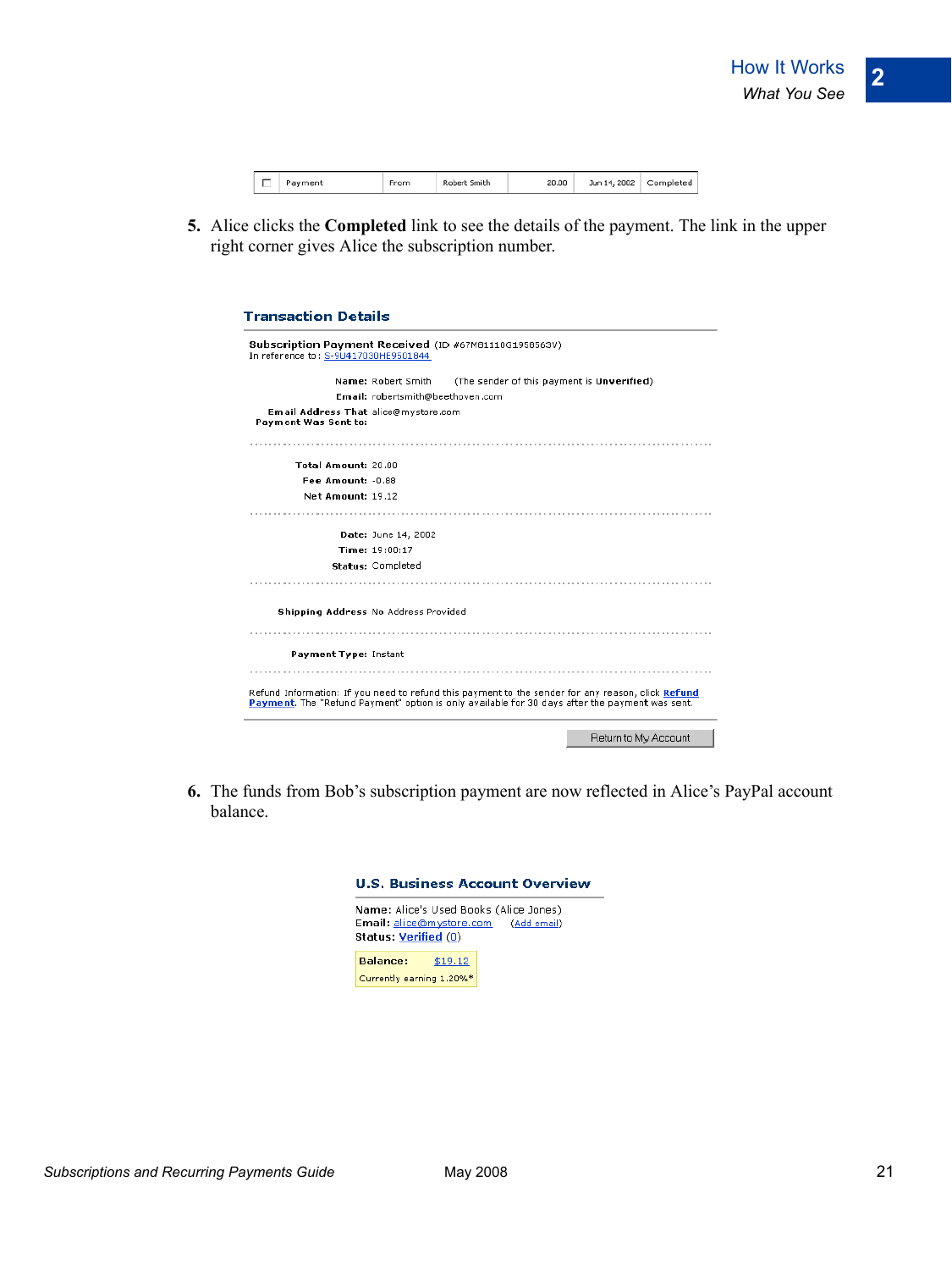## <span id="page-21-0"></span>**Automating the Process**

You can automate the handling of your Subscriptions notifications, and even let PayPal help you manage your passwords. To learn more, see ["Password Management" on page 55](#page-54-6) and the *PayPal Merchant User Manual and Integration Guide*.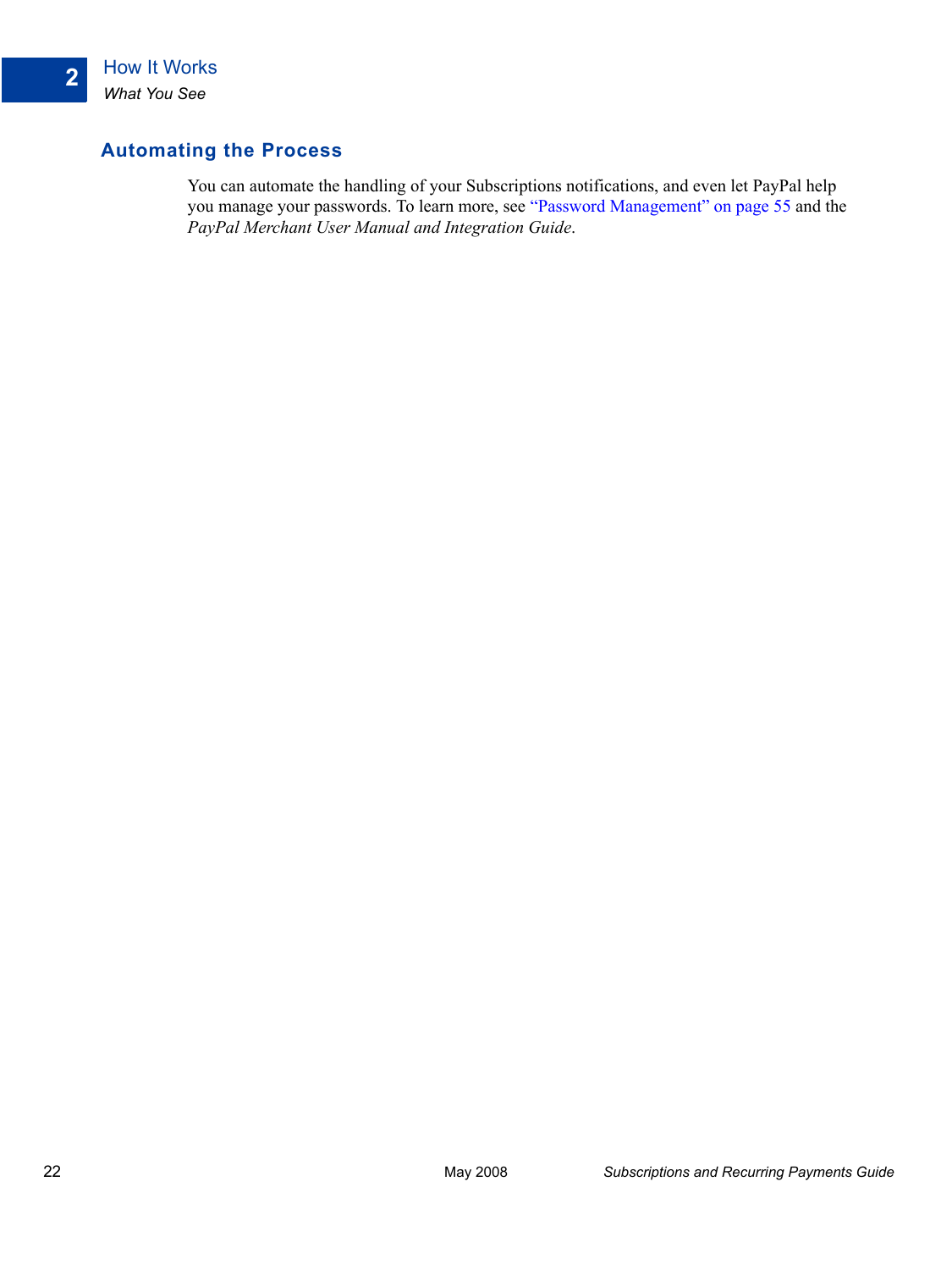# <span id="page-22-3"></span><span id="page-22-1"></span><span id="page-22-0"></span>**Generating Your PayPal Subscription Button**

PayPal Subscriptions lets you accept recurring payments for your service. You can create customized Subscriptions buttons for your website or generate a Subscriptions link to email to your customers.

# <span id="page-22-4"></span><span id="page-22-2"></span>**Getting Started**

- Log in to your PayPal account at www.paypal.com
- <sup>z</sup> Click on the **Merchant Services** tab
- <sup>z</sup> Click the **Subscriptions and Recurring Payments** link under the **Website Payments** heading to open the Subscriptions Button Factory
- **1.** Enter the name of your subscription.

#### **Subscription Name**

Enter the name of the subscription you wish to sell in the Subscription Name field. If you do not enter anything in this field, your customers can complete it. PayPal recommends entering a Subscription Name to make it easier for you to deliver the order.

#### **Reference Item Number**

If you have an ID or tracking number for your item, enter it in the **Reference Item Number** field. This field will not be displayed to your customers at the time of payment, but they will see it in their transaction details on the PayPal website.

#### **Currency**

Choose the currency in which you would like this payment to be denominated. This field will default to the currency of your primary balance.

#### **Subscriptions Password Management**

*Optional field for advanced users.* If you would like PayPal to generate usernames and passwords for your subscribers, click the **Subscriptions Password Management** checkbox. Instant Payment Notification and server modifications are required.

**NOTE:** To learn more about managing passwords, see ["Password Management" on](#page-54-6)  [page 55](#page-54-6).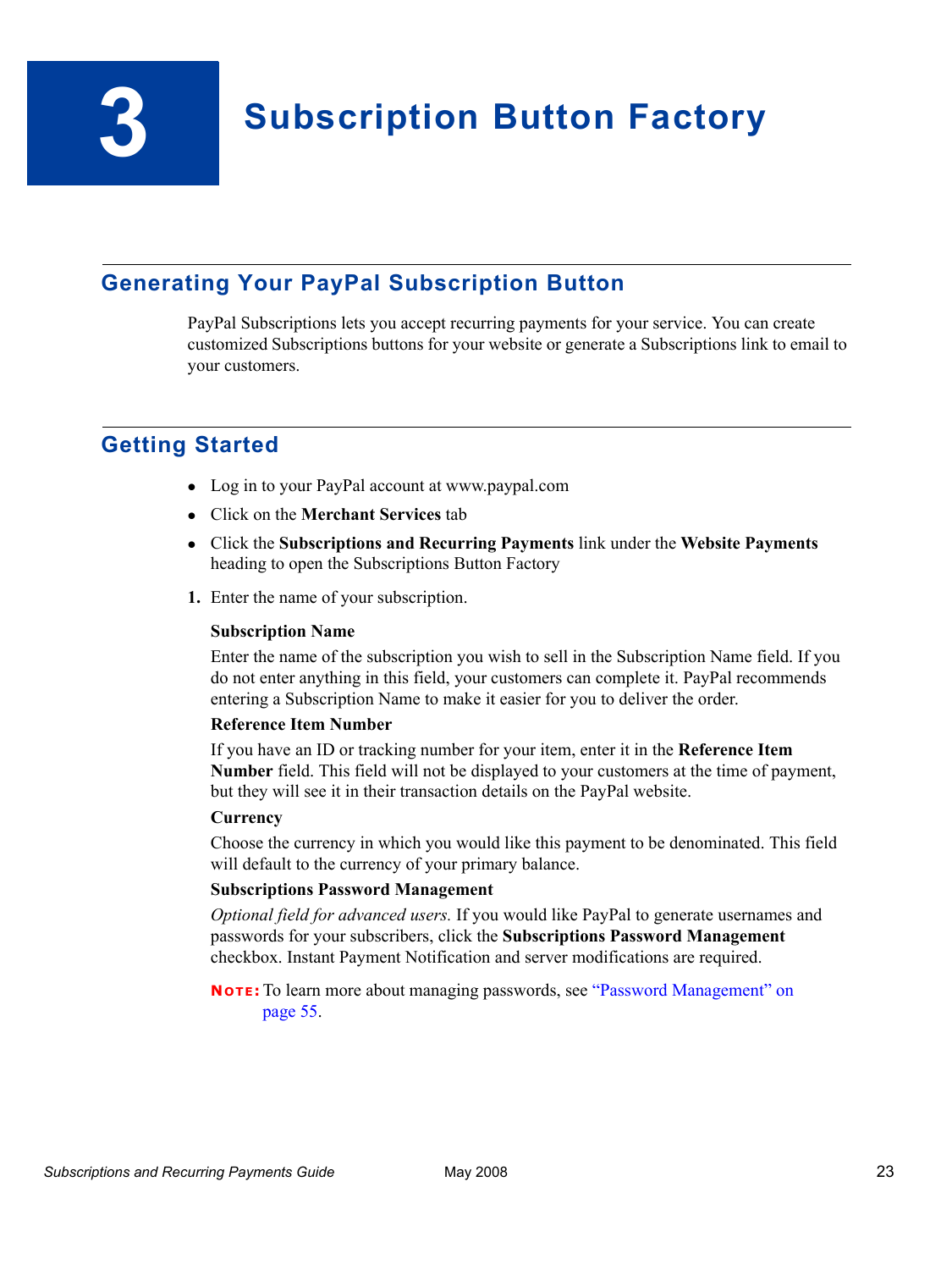**2.** Enter the terms of your subscription.

#### **Trial Periods**

You may enter up to two trial periods and rates for your subscription. To create a free trial period, enter an amount of 0. Trial periods can be entered as a number of days, weeks, months, or years.

#### *EXAMPLE 3.1 Your subscription may be free for the first week, and \$5 USD for the following two month*

In Trial Period #1, you would enter:

- Bill the subscriber now for \$0 USD
- This trial period should last 1 week

In Trial Period #2, you would enter:

- Then bill the subscriber for \$5 USD
- This trial period should last 2 months

#### **Regular Billing Cycle**

*Required Field.* Enter your regular subscription rate. If you entered one or two trial periods, the regular rate will take effect once the trial periods are over. Billing cycles can be entered as a number of days, weeks, months, or years.

#### *EXAMPLE 3.2 (Continued from previous example) Your subscription is \$50 USD per year*

In Subscription Price, you would enter:

• Bill the subscriber for \$50 USD

#### **Recurring Basis**

Select "Yes" if you would like your subscribers to be billed on a recurring basis. This means that after the regular billing cycle that you previously entered is complete, your customers' subscriptions will be automatically renewed unless a customer manually cancels his subscription. If you select "No," your customers' subscriptions and payments will end after the first cycle is completed.

#### *EXAMPLE 3.3 (Continued from previous example) Your subscription is \$50 USD per year*

In Subscription Price, you would enter:

• Bill the subscriber for \$50 USD

#### *EXAMPLE 3.4 Examples of Regular Rates*

• "9.99 per week" would mean a payment is made every 7 days.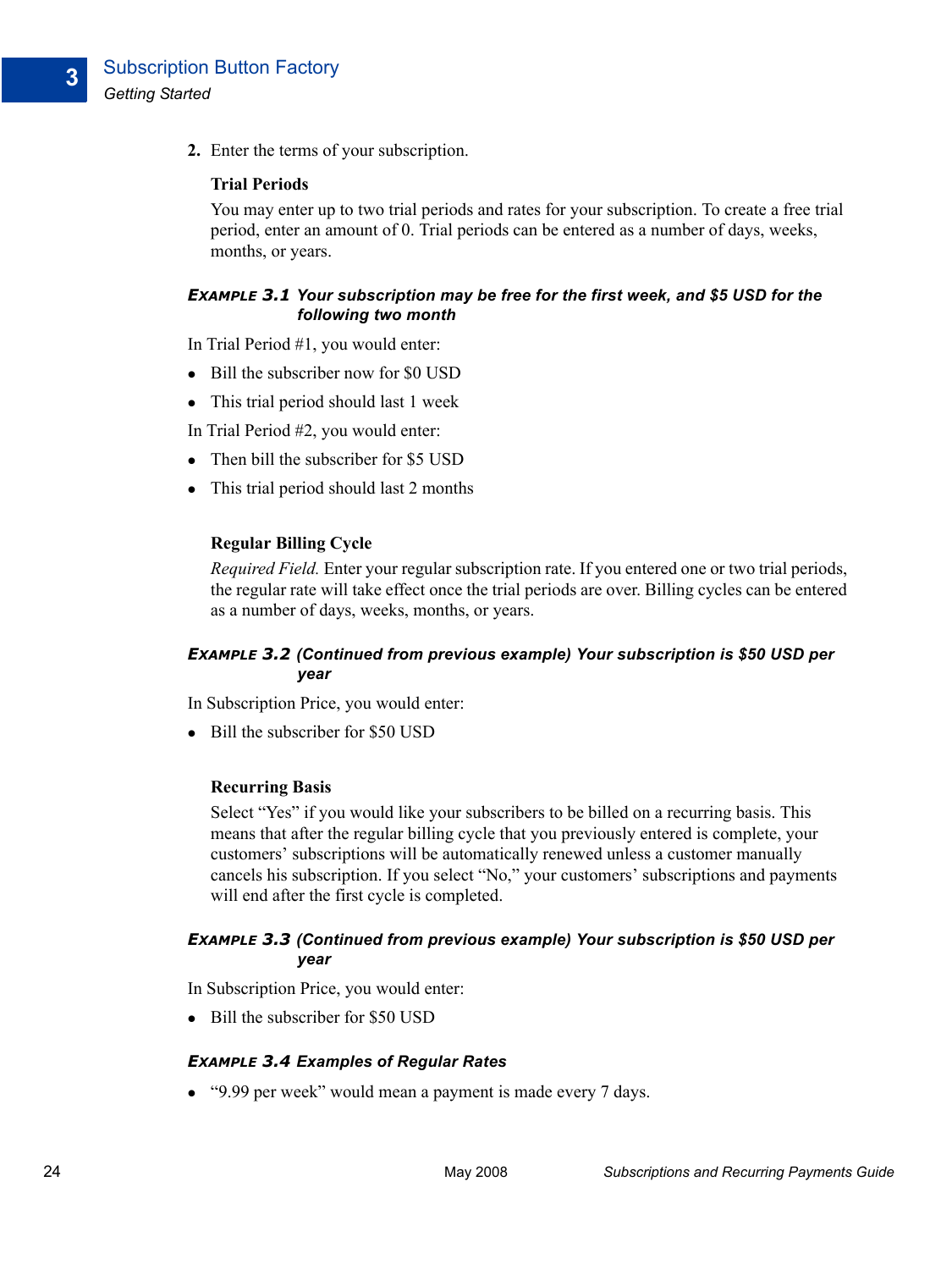- "9.99 per month" would mean a payment is made on the same day of the month every month.
- "9.99 per 30 days" would mean a payment is made every 30 days.

#### **Recurring Times (Installments)**

Select **Yes** if you would like to end your customers' subscriptions after a certain number of payments at your regular rates. This means that once a customer has made the specified number of payments at your regular rate, his subscription will be completed. If you select **No**, your customers' subscriptions will continue unless it is cancelled manually or by payment failure.

#### *EXAMPLE 3.5 Examples of Recurring Times (Installments)*

• "9.99 per month for 12 installments"

You would receive 12 payments of \$9.99 USD

- $\bullet$  "3.99 for the first week"
- "9.99 per month thereafter for 12 installments"

You would receive 1 payment of \$3.99 USD and 12 payments of \$9.99 USD

#### **Reattempt on Failure**

Click the **Yes** radio button if you would like PayPal to automatically reattempt failed payments. Payments will be reattempted three days after the failure date. After a second failure, PayPal will try once more five days later. A third failure will lead to an automatic cancellation of the subscription.

Payments made with bank accounts are automatically reattempted once, three days after PayPal notifies the user that the payment failed. If you select **No**, failed payments will result in the automatic cancellation of the subscription.

**NOTE:** For more information, see ["Timing of Scheduled Subscription Payments" on](#page-30-3)  [page 31](#page-30-3)

**3.** Choose a subscription button to put on your website

If you are going to be using PayPal Subscriptions on your website, choose the image for the button you would like your customers to use to make their purchase. To display your own image, enter the URL of the image's location in the URL field.

If you have no further details to add to your subscription, click **Create Button Now**. Otherwise, click **Add More Options**.

**4.** Add option fields to your button

Let your customers specify information about their purchase by creating an option field. You can use option fields to specify things like color, size, or gift-wrapping. Options must not change the price of an item, but let you collect additional information from your customer without extra email communication. Each Subscriptions button may have up to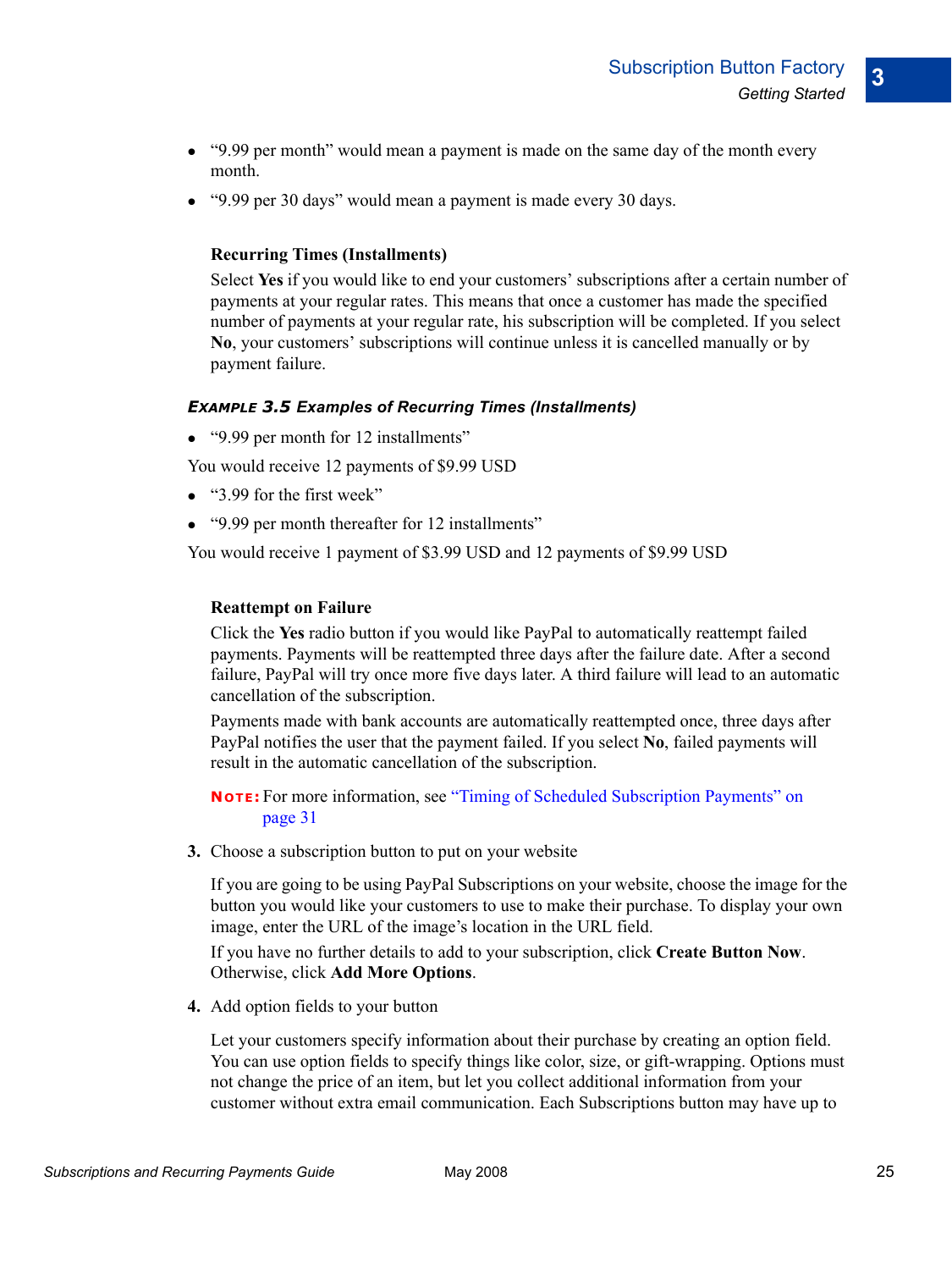two option fields, and you may use a drop-down menu or text box to collect the information.

Unfortunately, option fields cannot currently be used if you are creating an email hyperlink. If you would still like to send out Subscriptions links in emails, you may try either sending an HTML email, providing a link to the **Buy Now Button** (with Option fields) on your website, or asking your user to include the optional information in the **Note** field.

#### **Option Field Type**

Choose the type of option field: drop-down menu or text box. If you choose drop-down menu, you will enter the different choices. If you choose text box, your customer will enter his choice.

#### **Option Name**

Enter the name of your option. There is a 60-character limit on Option Names.

#### **Drop Down Menu Choices**

If you are using a drop-down menu, enter your menu choices. There is a 30-character limit per choice, with a maximum of 10 choices. Use a carriage return (press 'Enter') to separate each choice.

**5.** Create a **Cancel Subscription** Button

If you are going to be using PayPal Subscriptions on your website, you can let your subscribers cancel their subscriptions from your website. Choose an image for a **Cancel Subscription** button you would like your customers to press to cancel their subscriptions. To display your own image, enter the URL of the image's location in the URL field. A link that you can send to your subscribers who wish to cancel will also be created.

**6.** Customize Your Payment Pages

#### **Custom Payment Page Style**

Give your customer's a seamless payment experience by customizing PayPal's payment pages to match the style of your website. If you have already added Custom Payment Page Styles in your Profile, they will be listed here. Choose the page style you would like to appear when your customer presses your PayPal Website Payments button. To learn more about creating page styles, please see [Chapter 7, "Custom Payment Pages.](#page-38-3)"

**7.** Customize Your Customers' Experience

Your customers will expect information about accessing their subscriptions on your Successful Payment page.

#### **Successful Payment URL**

Enter the URL where you would like to send your customers after they have completed payment. Once your customer has completed his payment, he will see a payment confirmation page. From this page, he will click the **Access Subscription** button and return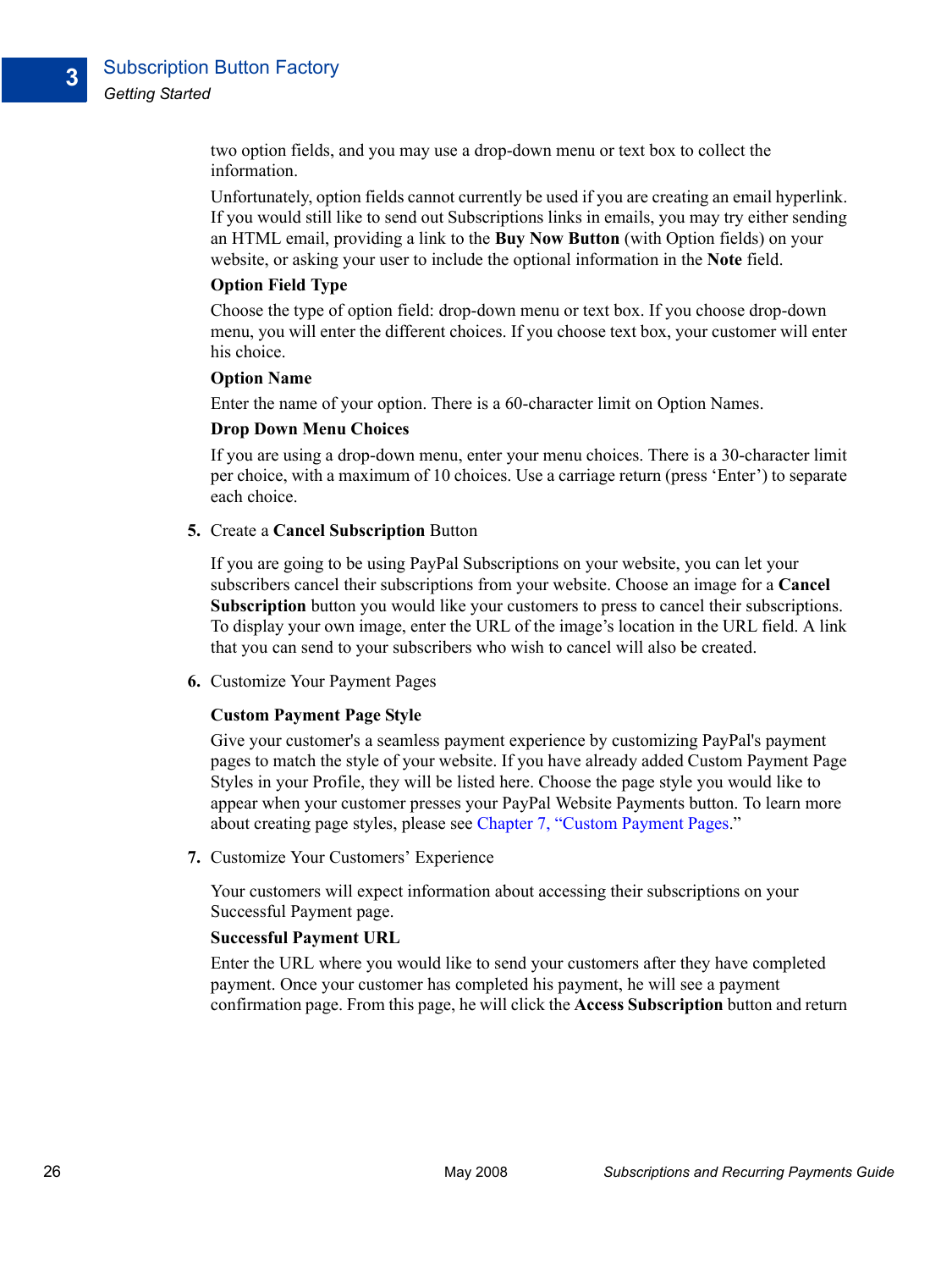to the successful payment URL you have specified. If you do not enter a successful payment URL, customers who click this link will be taken to a PayPal Web page.

#### **Cancel Payment URL**

Enter the URL where you would like to send your customers if they cancel their payments at any point in the PayPal Website Payments payment flow. If you do not enter a cancel payment URL, customers who click this link will be taken to a PayPal Web page.

**8.** Miscellaneous

#### **Shipping Address**

If you would like your customers to be prompted to provide a shipping address, choose 'Yes'. If you choose 'No', your customers will not be asked to provide a shipping address.

**9.** Copy and Paste the Subscriptions Code

When you have finished filling out the Subscriptions Button Factory form, click the **Continue** button.

Your subscription terms will be listed under the **Here are the Terms of the Subscription** heading you just created. Make sure the terms listed are correct.

**If your customers will be using Subscriptions through your website:** Copy the code from the For Web Pages text box by highlighting all of the text and pressing Ctrl+C, or by highlighting all of the text, right-clicking on your mouse, and selecting **Copy**.

In your website files, open the code for the Web page from which you wish to collect payment.

Paste the code you just copied into your Web page file wherever you would like the image to appear (typically, next to the description of the subscription service) by either pressing Ctrl+V or by right-clicking on your mouse and selecting the Paste option.

- **NOTE:** Please ensure that the HTML code on your Web page exactly matches the code you copied from PayPal. Some HTML editors may add, delete, or change some characters in your code. If this is the case, please change the code on your Web page to exactly match the code you copied.
- **NOTE:** Please be sure that when you paste the HTML code for your button, you are pasting this information into a field that accepts HTML code. If you paste this code into a standard text field, the code will be posted on your Web page as standard text.
- **NOTE:** For more tips on placing your payment button on your Web page, see the Help section of your Web page editor.

**If you will be sending your customers the Subscriptions link via email:** Copy the code from the second text box (titled "For Emails") by highlighting all of the text and pressing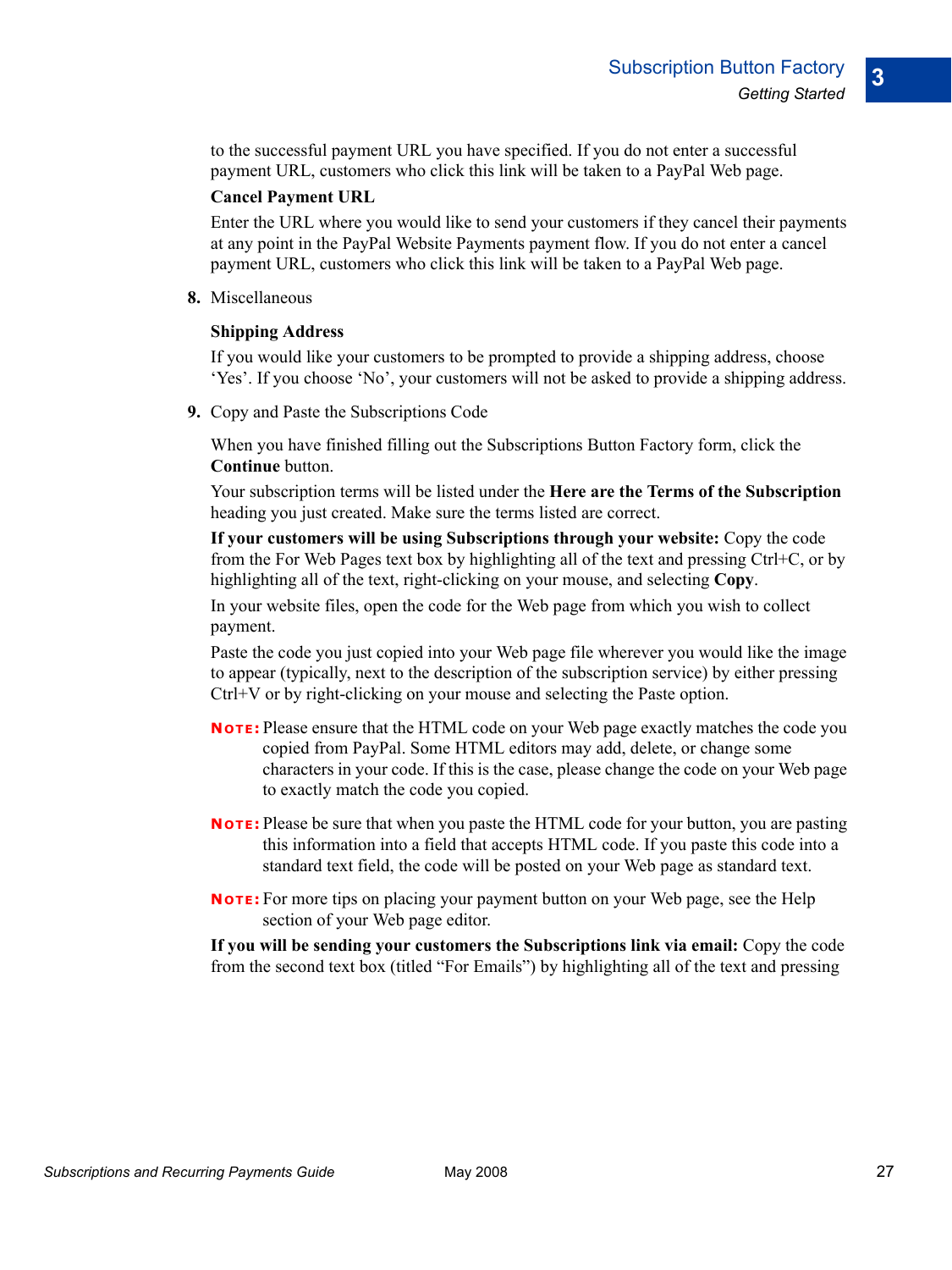Ctrl+C, or by highlighting all of the text, right-clicking on your mouse, and selecting **Copy**.

Open the email you wish to send.

Paste the code you just copied into your email by either pressing Ctrl+V or right-clicking on your mouse and selecting **Paste**.

When your customers receive the email, the code will appear as a link. Clicking the link will take them to your PayPal payments page.

**10.**Copy and Paste the Cancel Subscription Code or Link

Copy the code from the **Cancel Subscription** text box by highlighting all of the text and pressing Ctrl+C, or by highlighting all of the text, right-clicking on your mouse, and selecting **Copy**.

Follow the steps described above to paste the Cancel Subscription code or link into your website files or email.

**11.**Testing the Button and/or Link

Now that you have the HTML code in your website or in your email, you should test it. Click on the link in the email or click the button on your Web page. A PayPal-hosted payment page should appear with the subscription terms you specified.

Because your PayPal user information is saved in a cookie on your computer, you will see your own PayPal username. Your customers will not see your username. Instead:

- If your customer is already a PayPal member, he will see his PayPal username here
- If your customer is not yet a PayPal member, he will see a sign-up page. To view this from your computer, click the link that reads **If you are not Bob Smith, Click Here**

## <span id="page-27-0"></span>**Testing Your Subscription Implementation**

You should always test your subscription implementation with the live PayPal system. Here's an easy way to do it:

**1.** Sign up for a Personal PayPal account if you don't already have one, and add a credit card to the account. This will be your "buyer" account.

**NOTE:** According to the PayPal User Agreement, you may have both one Personal and one Premier/Business account. Please do not set up any additional PayPal accounts, as this may result in your account access being limited.

- **2.** Make sure that your Business/Premier account is verified. This is your "seller" account.
- **3.** Open your Web browser and click the button you've created. Use the login and password for your buyer account to purchase the subscription.
- **4.** Check the results of your subscription test by looking at the emails received by both accounts and by viewing the History page for each account. They should be similar to those shown in the previous How It Works section of this document.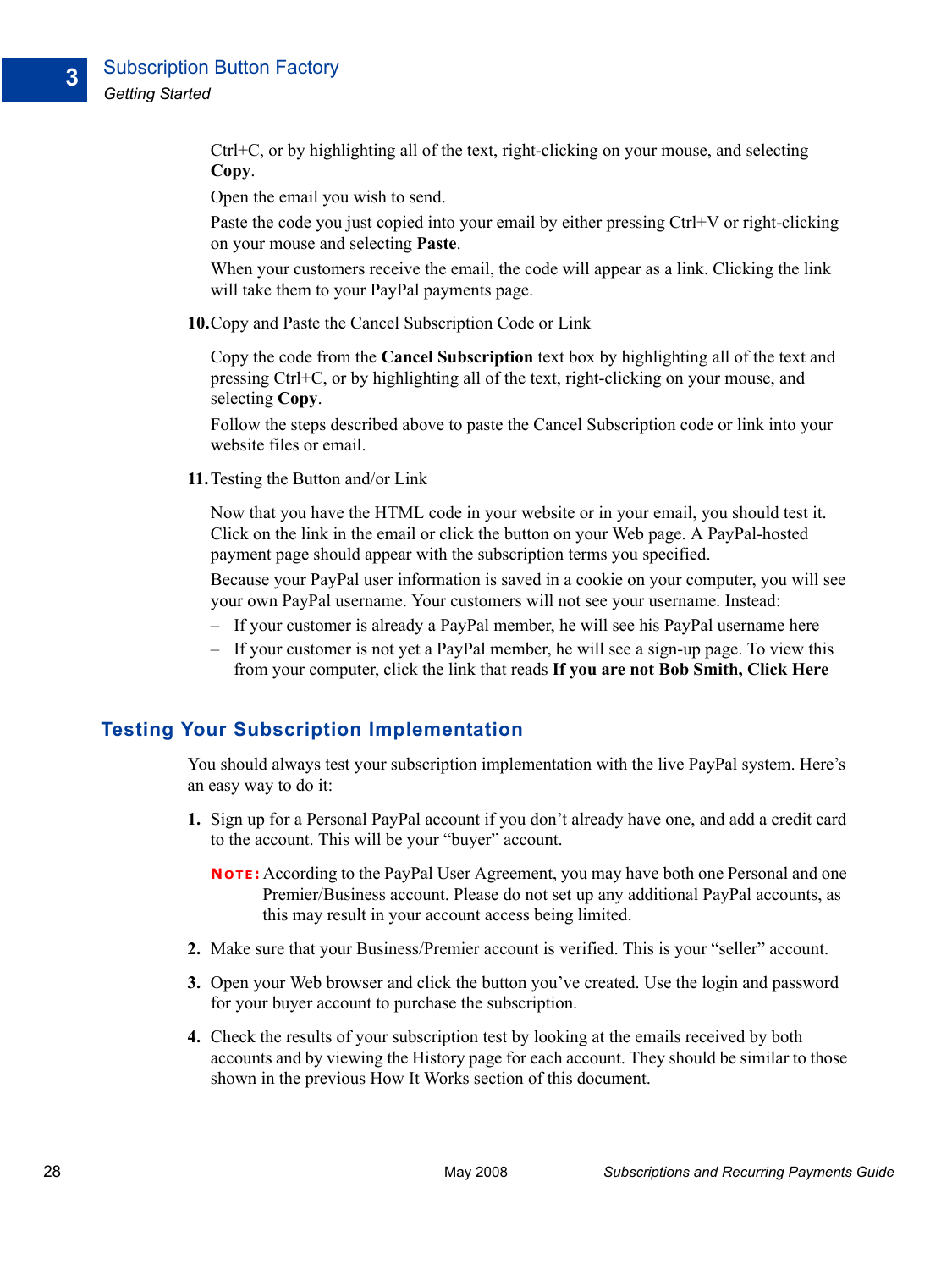**5.** Log in to your seller account and refund the payment. To refund a payment, go to the **Transaction Details** page and follow the **Refund Payment** link at the bottom. The refund reverses the entire payment, including transaction fees. Remember that you only have 60 days to refund the payment.

This testing method is free of charge and lets you complete the entire process yourself. You can also have friends or trusted clients buy test subscriptions, then refund them, if you would prefer not to open a second PayPal account.

## <span id="page-28-0"></span>**How You Get Your Money**

After your customer has subscribed and made any necessary first payments:

- You will receive an email notification of the subscription (and payment, if any).
- Your customer will receive an email receipt of the subscription (and payment, if any).
- Your PayPal account will reflect the new subscription and be credited for any initial payments. You can download this information from your History transaction log.

**NOTE:** To learn more about Subscriptions-related notifications, see ["Notifications Merchants](#page-44-4)  [Receive" on page 45.](#page-44-4)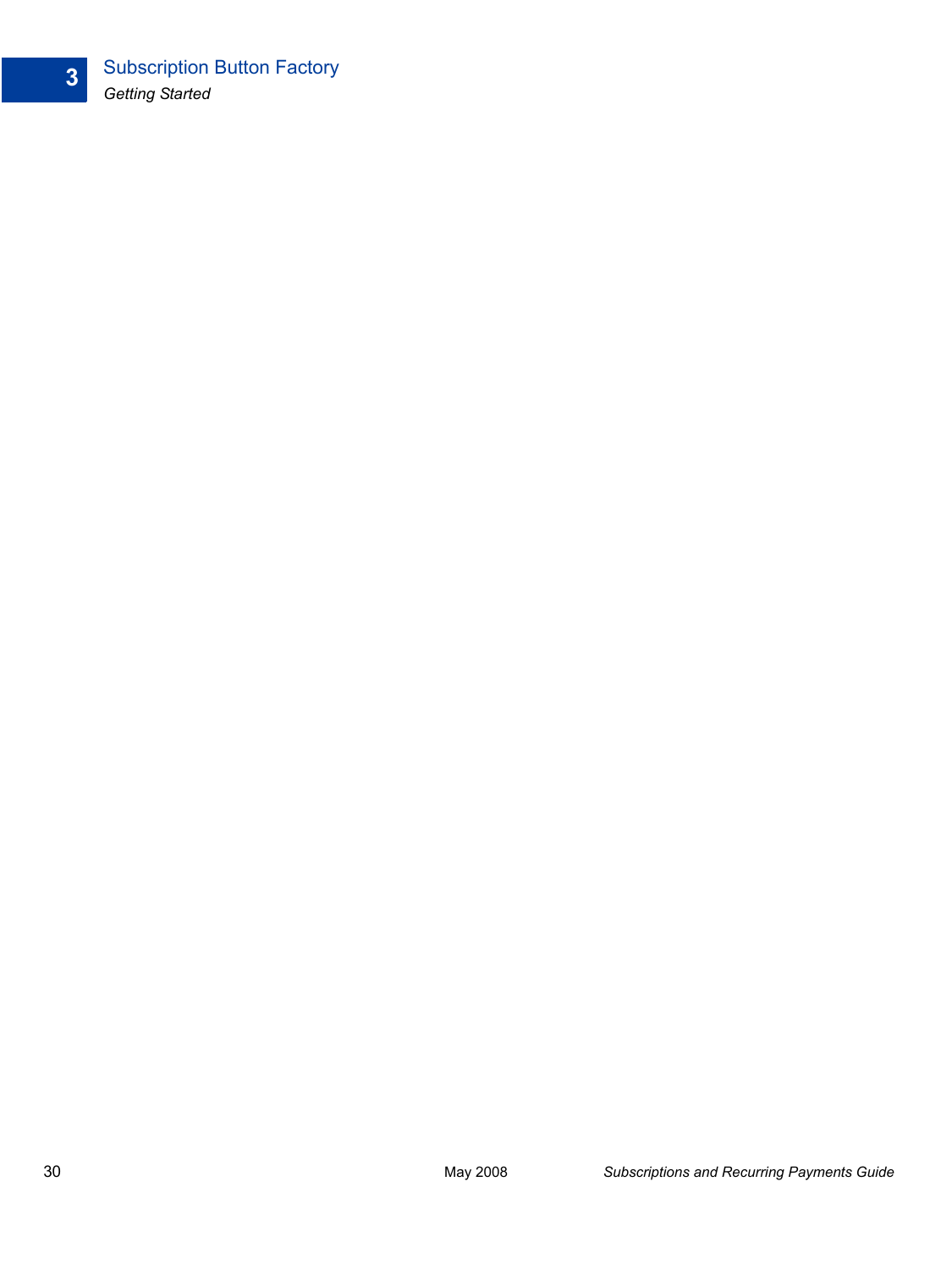# <span id="page-30-3"></span><span id="page-30-0"></span>**4 Timing of Scheduled Subscription Payments**

This chapter describes Subscription time periods, failures, and re-attempts.

# <span id="page-30-2"></span><span id="page-30-1"></span>**Payment Time Periods**

Scheduled payments are made based on the terms set in the Subscriptions button and/or link.

| Unit  | <b>Definition</b>                        | <b>Acceptable Values</b> |
|-------|------------------------------------------|--------------------------|
| Day   | 24 hours                                 | 1-90                     |
| Week  | 7 days                                   | $1 - 52$                 |
| Month | 1 calendar month (same day of the month) | $1 - 24$                 |
| Year  | 1 calendar year (same day of the year)   | $1-5$                    |

*TABLE 4.1 Allowable Values for Payment Time Periods*

Payments after a trial period ends are made one day after the end of the trial period; if trial period 1 is three days long, then the payment for trial period 2, or the regular rate if there is not a second trial period, occurs on the day after the completion of period 1, or day 4. The subscriber has full access to the subscription for 3 days before the next trial period or regular rate begins.

Regular rate payments are made on the day of the previous period's completion, which means payments will be made on the same calendar day if they occur on a monthly or yearly basis.

#### *EXAMPLE 4.1 Payment Scheduling*

Subscription Terms:

- $\bullet$  Free for the first 7 days
- \$5 USD for the next 3 weeks
- \$10 USD per month thereafter

The Subscriber signs up on Aug.1, and is billed as follows:

- Aug.  $1 = $0.00$  USD
- Aug.  $9 = $5.00$  USD
- Aug.  $31 = $10.00$  USD

If you have a recurring payment scheduled for a day that does not occur in a given month (e.g. the 30th does not occur in February), the payment will be made on the 1st day of the following month. Thereafter, the payment will occur on the 1st of each month.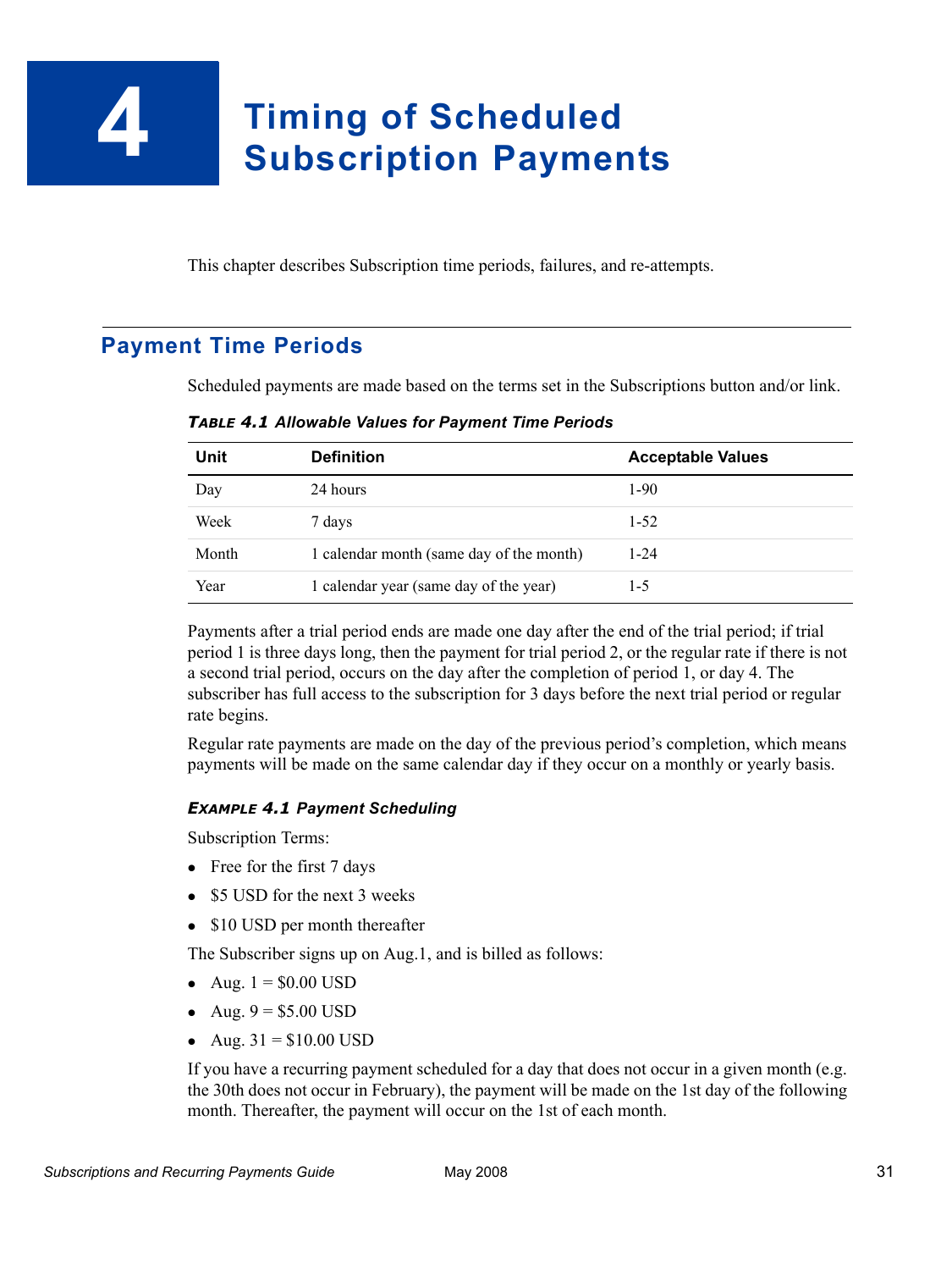#### *EXAMPLE 4.2 (Continued) Payment Scheduling*

The recurring terms are:

• • \$10 USD per month, billed on the 30th

The Subscriber is billed as follows:

- $\bullet$  Jan. 30 = \$10.00 USD
- • Mar.  $1 = $10.00$  USD
- • May  $1 = $10.00$  USD

# <span id="page-31-0"></span>**Payment Failures**

If a scheduled payment fails, you have the option to have PayPal reattempt the payment before the subscription is cancelled.

Scheduled payments may fail due to several reasons, including insufficient funds. If you choose the Reattempt on Failure option when you create your subscription button, payments will be reattempted 3 days after the failure date. After a second failure, we will try once more 5 days later. A third failure will lead to an automatic cancellation of the subscription.

**NOTE:** Payments made with bank accounts are automatically reattempted once, 3 days after we notify the user that the payment failed.

Reattempts will not occur if another subscription payment is scheduled within 14 days of the failed payment, so payments do not overlap.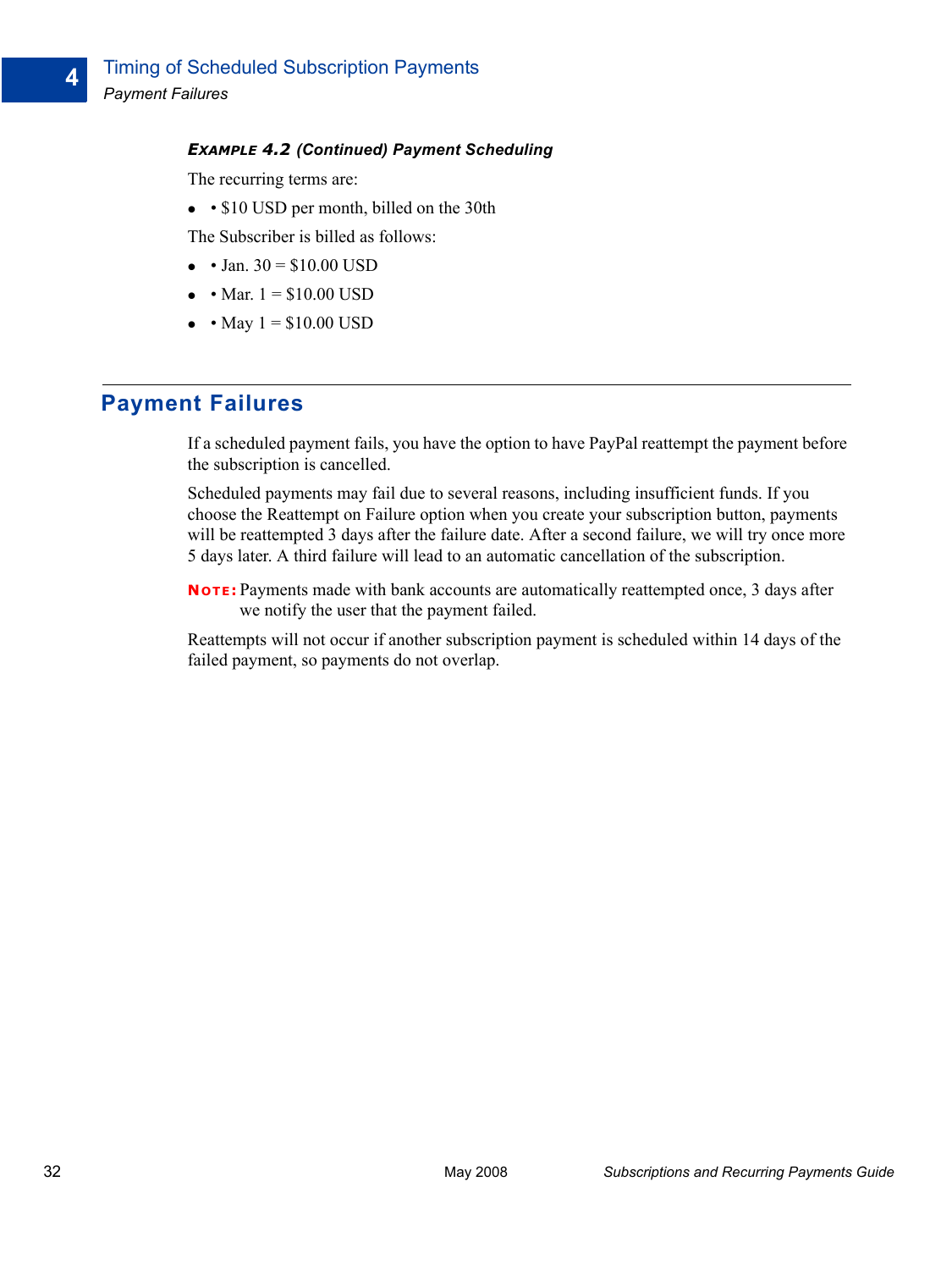# <span id="page-32-2"></span><span id="page-32-0"></span>**5 Subscription Cancellation**

This chapters describes how to cancel one, some, or all of your customers' subscriptions.

# <span id="page-32-1"></span>**Cancelling Individual Subscriptions**

You can cancel a subscription by going to the **Subscription Details** page.

Go to the **History** subtab of the **My Account** tab, choose the **Subscriptions** field from the **Show** drop-down menu, and click the **Submit** button. Click on the link in the **Status** column to view the **Subscription Details**, and click the **Cancel** button on the **Subscription Details** page.

**1.** Alice logs in to her PayPal account, and clicks on the **Active** link in the **Status** column for the subscription she wishes to cancel.



You can also get to the **Subscription Details** page by clicking on the **In reference to** link in the **Transaction Details** for any subscription payments you receive.

**2.** To cancel this subscription, Alice can click the **Cancel Subscription** button and follow the on-screen instructions.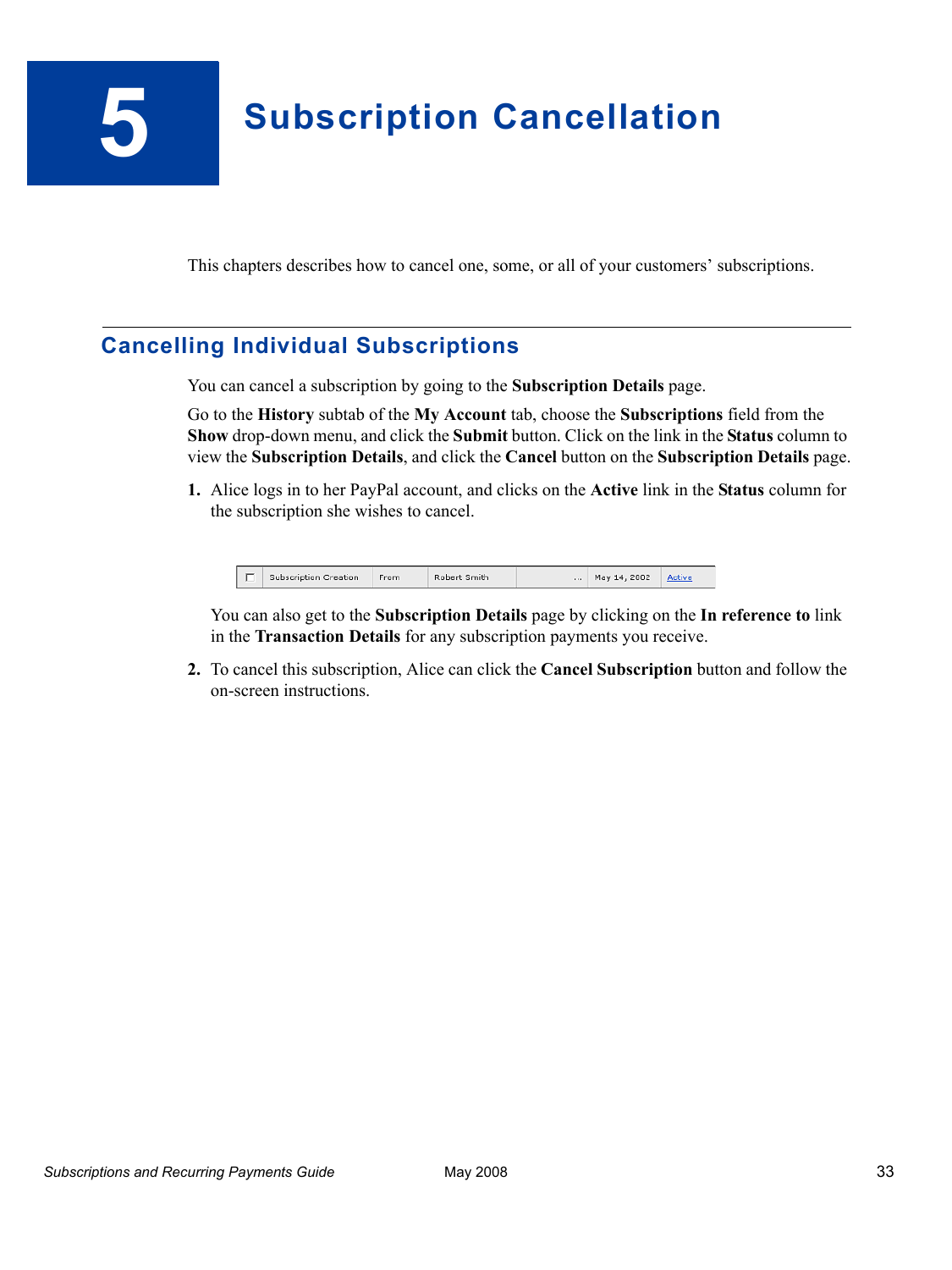| Subscription Received #S-0VX783278K919502L<br>(Questions about this subscription? Contact us.) |                      |
|------------------------------------------------------------------------------------------------|----------------------|
| Name: Robert Smith (This subscriber is Verified)                                               |                      |
| Email: robertsmith@beethoven.com                                                               |                      |
|                                                                                                |                      |
| Subscription Date: May 14, 2002                                                                |                      |
| Time: 18:37:01                                                                                 |                      |
| <b>Status: Active</b>                                                                          |                      |
|                                                                                                |                      |
| Next Payment Date: May 14, 2003                                                                |                      |
| <b>Amount: 20.00</b>                                                                           |                      |
|                                                                                                |                      |
| Subscription Terms: \$20.00 per year for 5 installments                                        |                      |
|                                                                                                |                      |
| Item Name: Alice's Writers Digest                                                              |                      |
| Item Number: DIG Weekly                                                                        |                      |
| Shipping Address No Address Provided                                                           |                      |
|                                                                                                |                      |
|                                                                                                |                      |
|                                                                                                |                      |
| <b>Cancel Subscription</b>                                                                     | Return to My Account |
|                                                                                                |                      |

**3.** The Subscription is now listed as **Cancelled** in Alice's transaction history

| Subscription Cancellation | From | Robert Smith | May 14, 2002 | Canceled |
|---------------------------|------|--------------|--------------|----------|

Your subscribers can cancel their subscriptions by following the same steps. In addition, if you choose to add a **Cancel Subscription** button to your website, your subscribers may press it to cancel their subscriptions. A subscription may be cancelled up until the day of the next scheduled payment. If a subscriber attempts to cancel before payment is sent on the day of a scheduled payment, the payment will not be made.

# <span id="page-33-0"></span>**Cancelling Multiple Subscriptions At Once**

If you cancel an email address which has several subscriptions, all of the subscriptions will be cancelled.

To cancel a group of subscribers, go to the History subtab of the My Account tab, choose the Subscriptions field from the Show drop-down menu, and click the Submit button. Click on the link in the **Status** column to view the **Subscription Details** of one of your active subscribers. Click the **Cancel Several Subscribers** link at the bottom of the **Subscription Details** page to open the **Mass Subscription Cancellation** page.

To cancel several subscribers, you will need to upload a simple text file containing your subscribers' email addresses (one email per line). Once your file has been read, confirm that we found the correct number of email addresses, and click the **Cancel Subscriptions** button.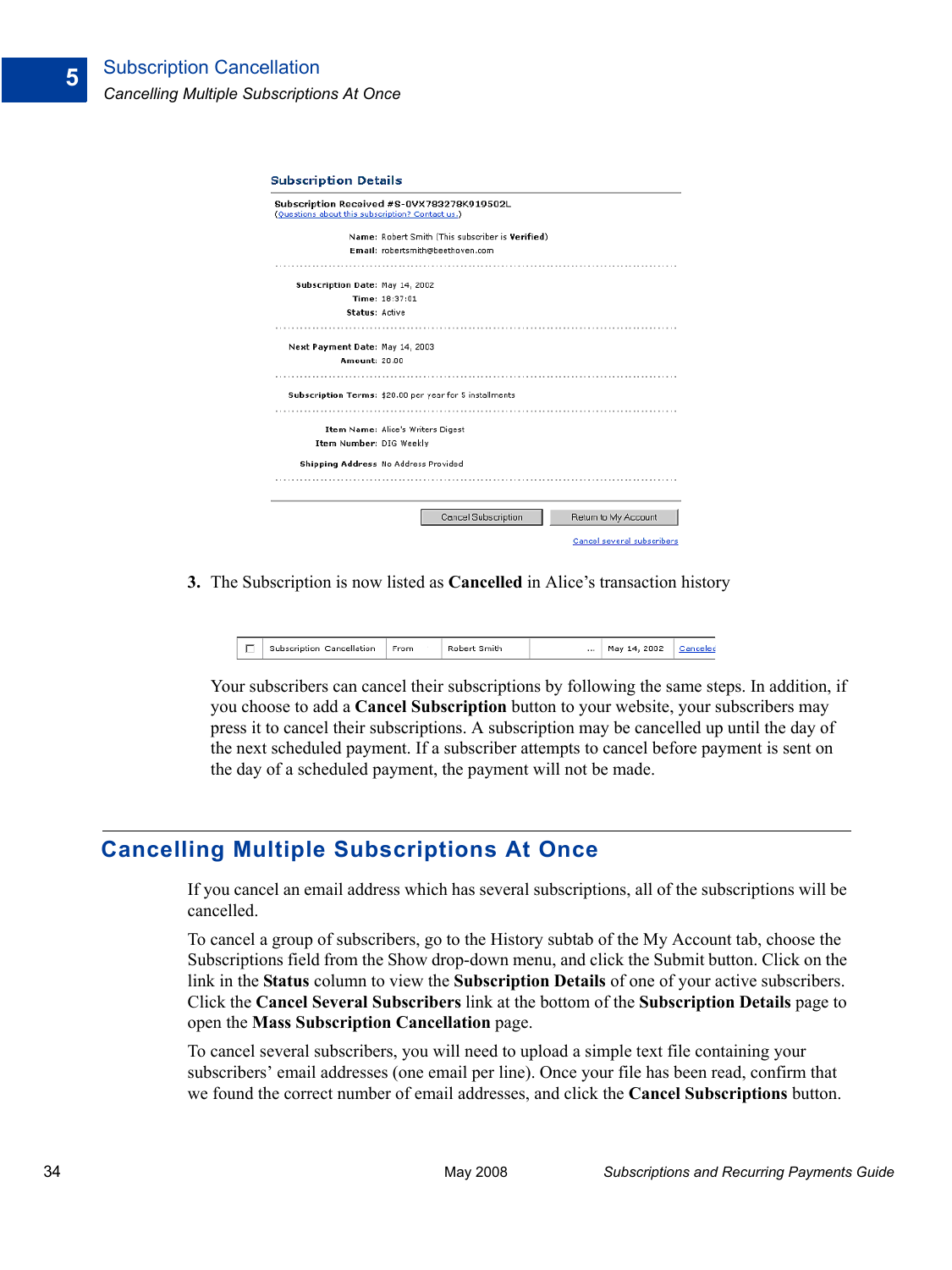To view the details of your Mass Subscription Cancellation, go to your history and click on the **Status of the Mass Subscription Cancellation** entry.

**NOTE:** It may take up to one hour to process your cancellation.

Your mass subscription cancellation log may contain the following terms:

- Total Emails: Number of email addresses uploaded from your file.
- Emails Matched: Number of email addresses that matched an active subscription. These active subscriptions were then cancelled. Please note that if any email address had more than one active subscription, all of the subscriptions were cancelled.
- **Emails Not Matched:** Number of email addresses that did not match with an active subscription. If the subscription was already completed or cancelled, it will be counted as "Not Matched."
- Successful Cancellations: Total number of subscriptions cancelled. Please note that this number may be higher than the number of emails matched if any email address had more than one active subscription.

For more details about your Mass Subscription Cancellation, click the **View Details** button on the **Transaction Details** page. You will be prompted to download a file containing more information.

Your downloaded mass subscription cancellation log may contain the following terms:

- **Email Address:** Email of subscriber
- Success: The subscription was successfully cancelled
- Failed: The subscription was not cancelled. Failure reasons include:
- **•** Already cancelled
- **Already completed:** The subscription was completed prior to the cancellation
- Failed: General failure code
- No Match: The email address did not match any of your subscriptions
- Subscription **ID:** Unique ID for the subscription
- Date Processed: Cancellation date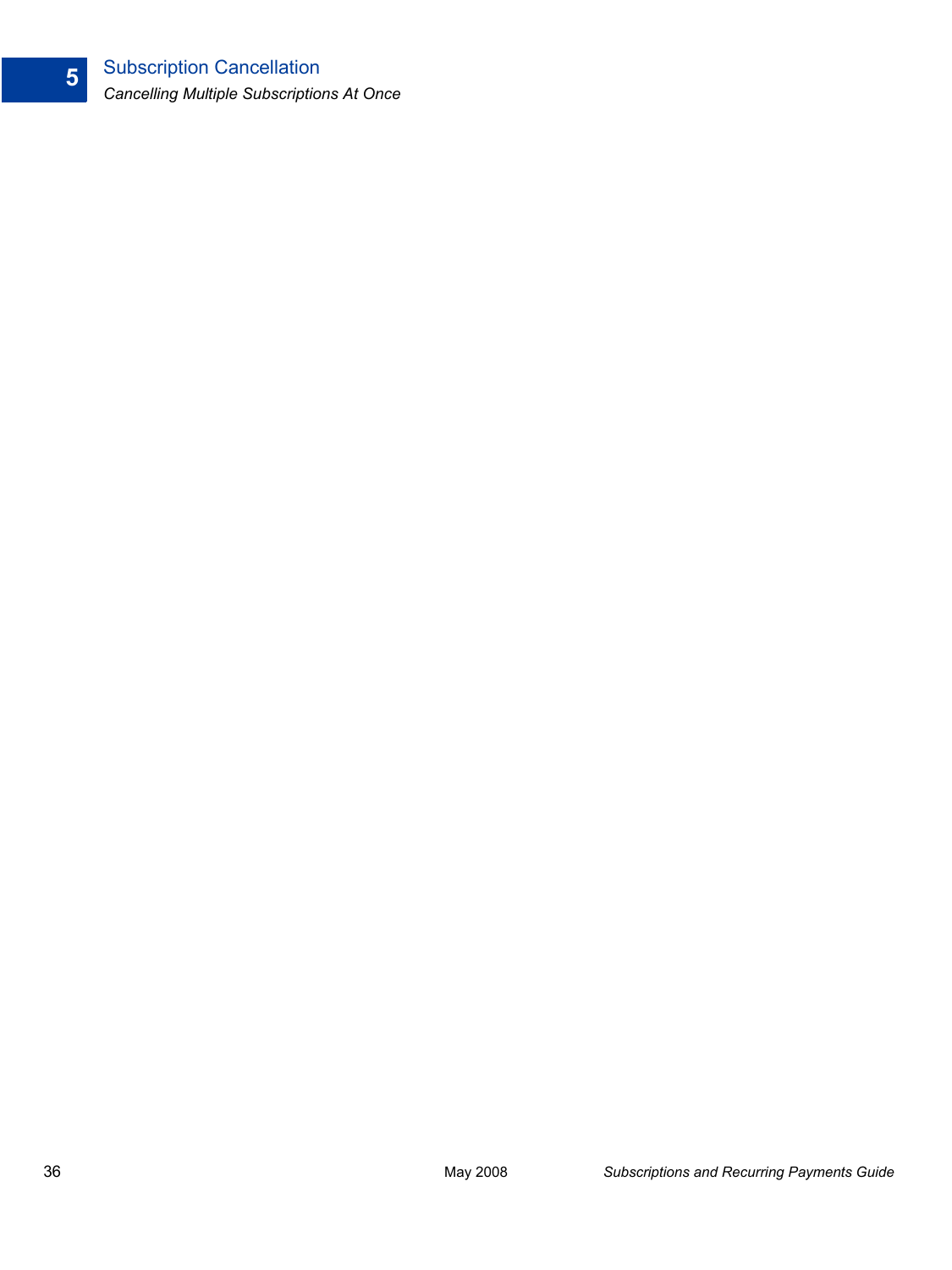<span id="page-36-2"></span><span id="page-36-0"></span>

# <span id="page-36-1"></span>**Allowing Buyers to Modify The Terms of Active Subscriptions**

You can let your subscribers change the name, number, regular terms, or currency of an existing subscription without canceling it and re-subscribing by creating a Modify Subscription button. This button can be built to allow buyers to modify existing subscriptions only, or either modify existing subscriptions or sign up for a new subscription if no active subscriptions exist.

Buyers will not be able to modify the terms of their trial periods or change any variables other than: Subscription Name, Reference Item Number, Regular Subscription Rate, Regular Billing Cycle, and Currency.

To create a **Modify Subscription** button or link:

- **1.** Create a regular Subscriptions button using the instructions described in the PayPal Subscriptions Button Factory section of this document, which begins on page 7. Specify the terms of the new (modified) subscription in this button.
- **2.** Click **Create Button Now** and copy the resulting HTML or link code.
- **3.** If your users will be modifying their subscription by clicking a button on your website, paste the provided HTML code into your Web page. Between the <form> and </form> tags, insert one of the following lines:
	- To make a Modify Or Sign Up button, meaning buyers can use this button to either modify existing subscriptions or sign up for new subscriptions, insert this line:

<input type="hidden" name="modify" value="1">

- To make a **Modify Only** button, meaning buyers can only use this button to modify existing subscriptions rather than signing up for a new subscription, insert this line: <input type="hidden" name="modify" value="2">
- **4.** If your users will be modifying their subscription by clicking a link in an email, paste the link code into an email and add the following text to the end of the link.
	- To make a Modify Or Sign Up link, meaning buyers can use this link to either modify existing subscriptions sign up for new subscriptions, append this to the URL: modify=1
	- To make a Modify Only link, meaning buyers can only use this link to modify existing subscriptions rather than signing up for a new subscription, append this to the URL: modify=2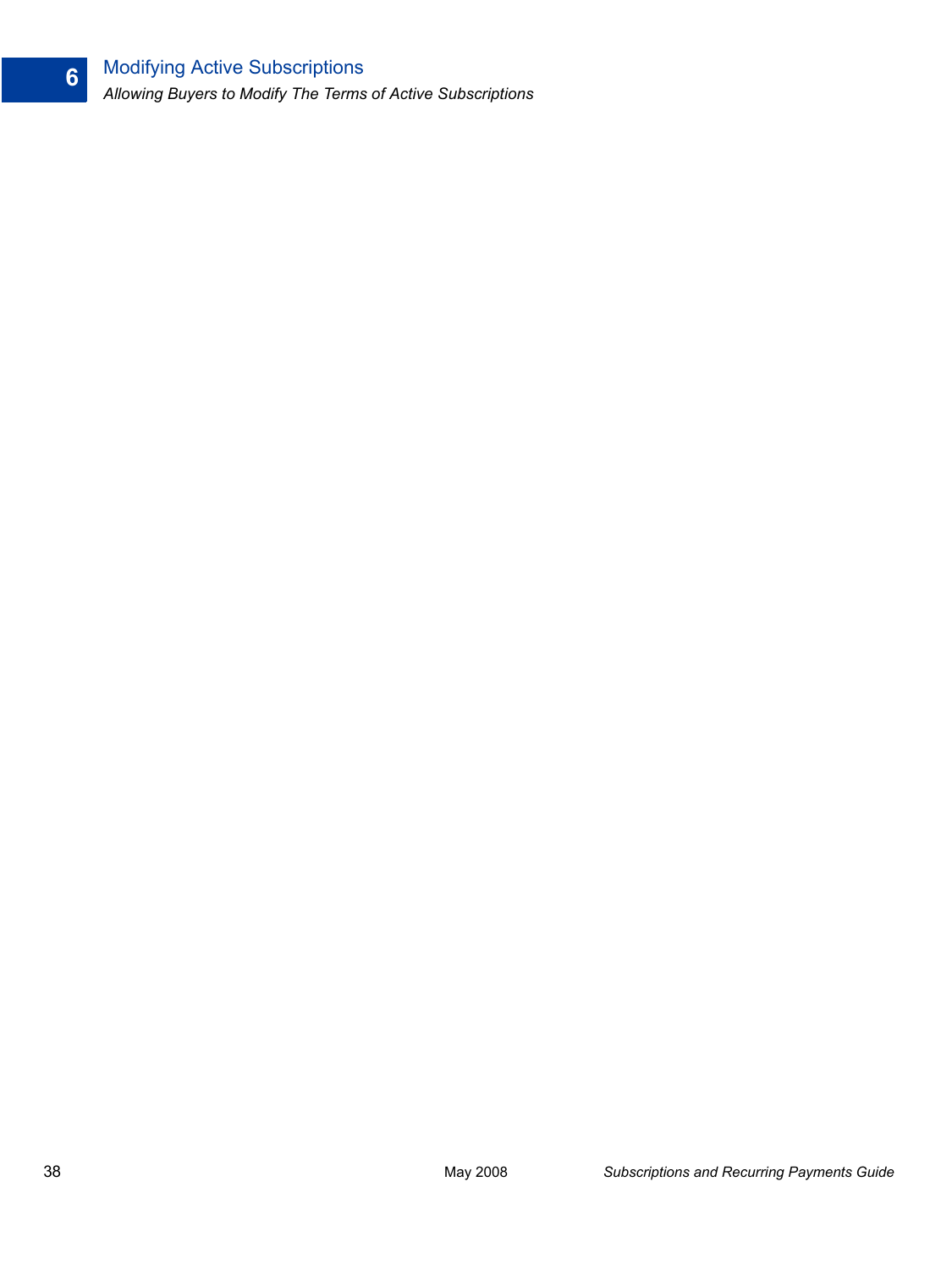# <span id="page-38-3"></span><span id="page-38-0"></span>**7 Custom Payment Pages**

# <span id="page-38-1"></span>**Creating and Applying Custom Payment Page Styles**

With our Custom Payment Pages feature, you can tailor PayPal's payment pages to the style of your website for a truly seamless payment experience. Make PayPal's payment flow yours with custom page colors and your own images. Custom Payment Pages can be used with all PayPal Website Payment buttons, including Buy Now, Donations, Shopping Cart, and Subscriptions. It is also compatible with the PayPal Account Optional feature and will apply your choices to the pages in that payment flow.

# <span id="page-38-2"></span>**Examples of Custom Payment Pages**

The screen shots below demonstrate the types of customization you can add to your PayPal Website Payment buttons.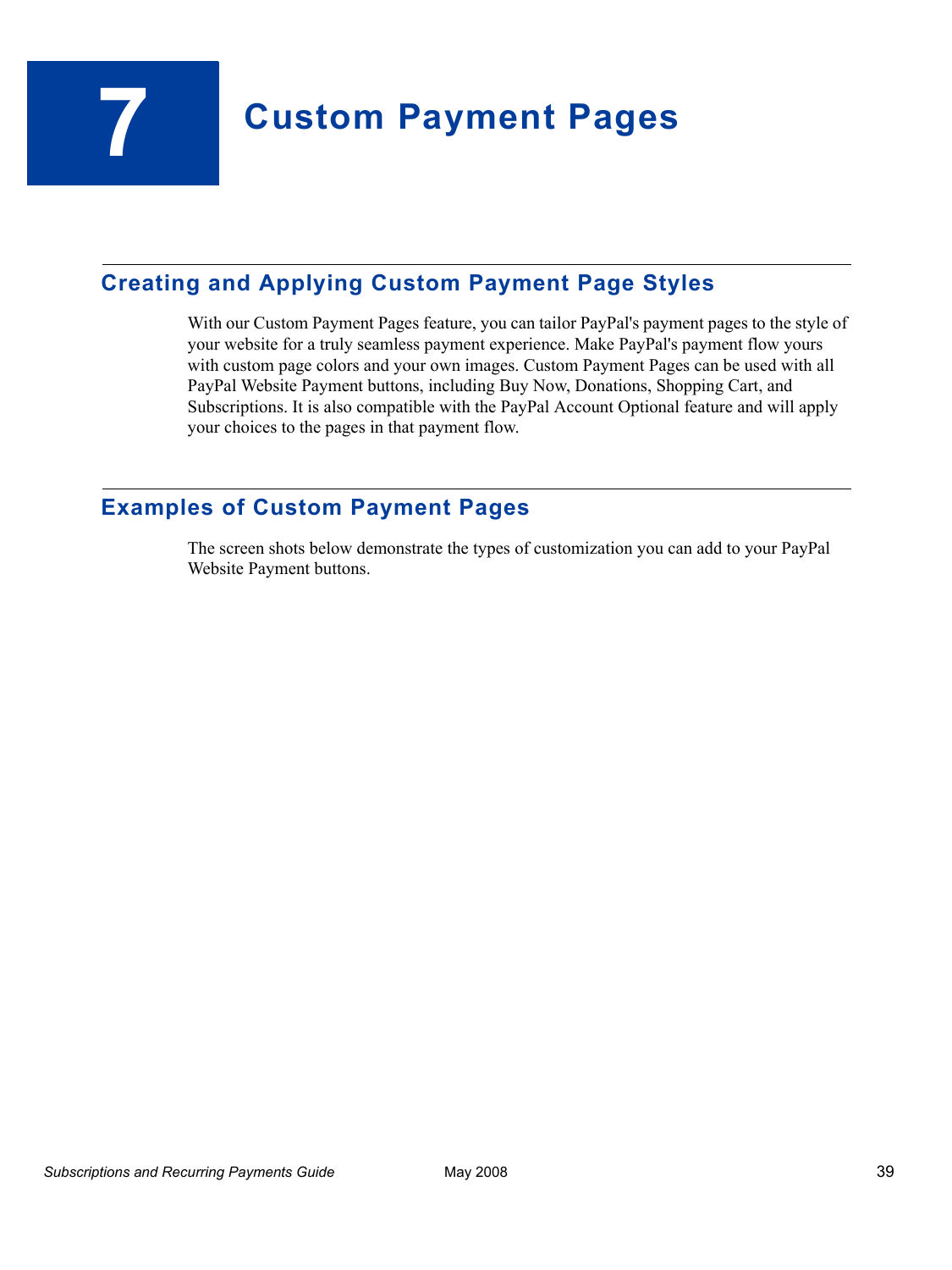<span id="page-39-0"></span>

|  |  | FIGURE 7.1 A payment page in the standard PayPal page style |
|--|--|-------------------------------------------------------------|
|--|--|-------------------------------------------------------------|

| <b>Payment Details</b>                                                                                   | Secure Transaction $\frac{E}{E}$ |
|----------------------------------------------------------------------------------------------------------|----------------------------------|
| PayPal is the authorized payment processor for Globe Industries.                                         | <b>IVACY!</b>                    |
| Pay To: Globe Industries<br>Payment For: Steel Widget<br>Currency: U.S. Dollars 2<br>Amount: \$15,00 USD |                                  |
| If you have never paid through PayPal, Click Here                                                        |                                  |
| <b>PayPal Login</b><br>Welcome Back!                                                                     |                                  |
|                                                                                                          |                                  |
| <b>Email Address:</b>                                                                                    | Problems logging in?             |

<span id="page-39-1"></span>*FIGURE 7.2 The same payment page with a Custom Payment Page Style applied.*

| <b>Payment Details</b>                                                                                   | Secure Transaction <b>A</b>                   |
|----------------------------------------------------------------------------------------------------------|-----------------------------------------------|
| PayPal is the authorized payment processor for Globe Industries.                                         | <b>PRIVACY</b>                                |
| Pay To: Globe Industries<br>Payment For: Steel Widget<br>Currency: U.S. Dollars 2<br>Amount: \$15.00 USD |                                               |
| If you have never paid through PayPal, Click Here                                                        |                                               |
| PayPal Login<br>Welcome Back!                                                                            |                                               |
| <b>Email Address:</b><br>PayPal Password:                                                                | Problems logging in?<br>Forget your password? |

This page style includes a custom header image and header border color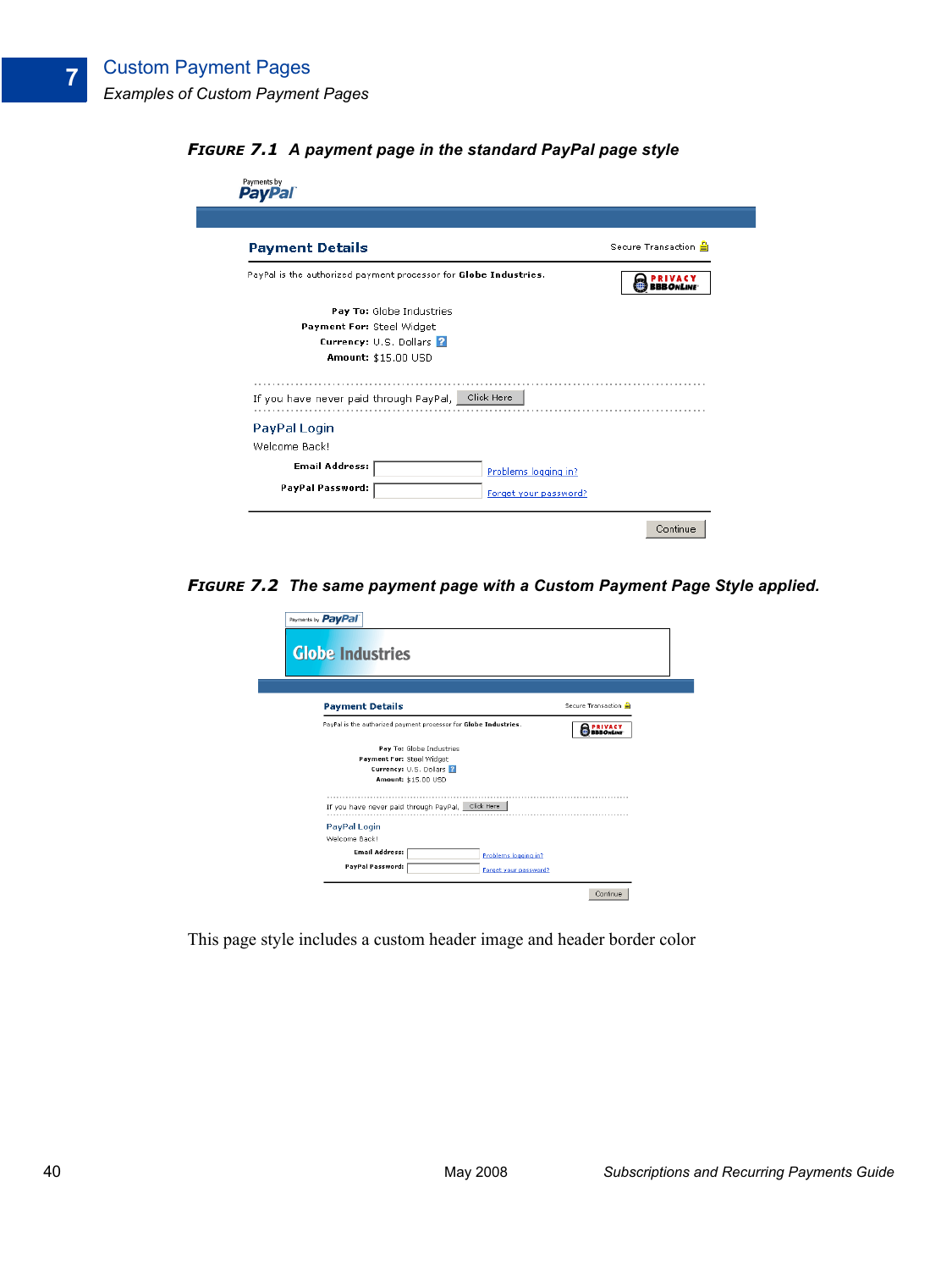#### <span id="page-40-2"></span>*FIGURE 7.3 The same payment page with a different Custom Payment Page Style applied*

| <b>Globe Industries</b>                                          |                             |
|------------------------------------------------------------------|-----------------------------|
|                                                                  |                             |
| <b>Payment Details</b>                                           | Secure Transaction <b>A</b> |
| PayPal is the authorized payment processor for Globe Industries. | <b>PRIVACY</b>              |
| Pay To: Globe Industries                                         |                             |
| Payment For: Steel Widget                                        |                             |
| Currency: U.S. Dollars 2                                         |                             |
| Amount: \$15.00 USD                                              |                             |
| Shipping & Handling: \$6.00 USD                                  |                             |
| If you have never paid through PayPal, Click Here                |                             |
| PayPal Login                                                     |                             |
| Welcome Back!                                                    |                             |
| <b>Email Address:</b>                                            |                             |
| Problems logging in?                                             |                             |
| PayPal Password:                                                 | Forget your password?       |

This page style includes a custom header image, header border color, and background color.

# <span id="page-40-0"></span>**Getting Started**

- **1.** Log in to your PayPal account at www.paypal.com
- **2.** Click on the **Profile** sub-tab.
- **3.** Click on the **Custom Payment Pages** link under the **Selling Preference**s heading to get to the **Custom Payment Page Styles** page.
- **4.** From this page, you can Add, Edit, Preview, and Remove page styles, as well as make any page style your Primary style.

# <span id="page-40-1"></span>**Adding a Page Style**

You may add up to 3 page styles. To add a page style:

- **1.** Begin at the **Custom Payment Page Styles** page (see [Getting Started](#page-40-0) above).
- **2.** Click **Add**.
- **3.** Enter your page style preferences:

#### **Page Style Name (required)**

Enter a name up to 30 characters in length. The name can contain letters, numbers, and the underscore mark - but no other symbols or spaces. The Page Style Name will be used to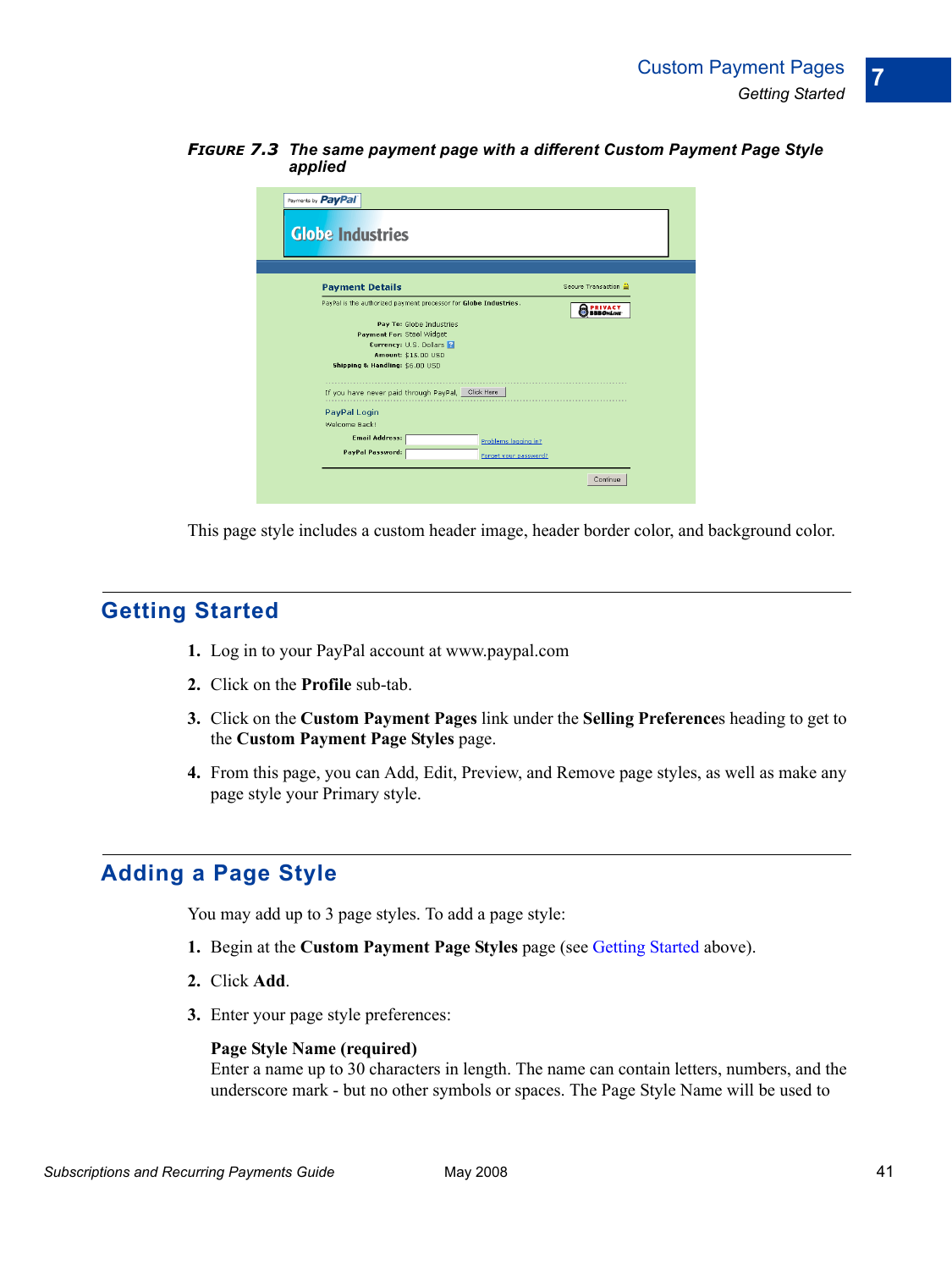refer to the page style within your PayPal account and in the HTML code for your PayPal Website Payment buttons.

#### **Header Image URL (optional)**

Enter the URL for an image that is a maximum size of 750 pixels wide by 90 pixels high; larger images will be cut to this size. The image must be in a valid graphics format such as .gif, .jpg, .png, and .swf. The image will appear at the top left of the payment page.

PayPal recommends that you enter an image URL only if the image is stored on a secure (https) server. Otherwise, your customer's web browser will display a message that the payment page contains insecure items.

#### **Header Background Color (optional)**

Enter the background color for the header using HTML hex code. The color code must be six digits long and should not contain the # symbol. The header is a 750 pixel wide by 90 pixel high space at the top of the payment page.

#### **Header Border Color (optional)**

Enter the border color for the header using HTML hex code. The color code must be six digits long and should not contain the # symbol. The header border is a 2 pixel perimeter around the header space.

#### **Background Color (optional)**

Enter the background color for the payment page using HTML hex code. The color code must be six digits long and should not contain the # symbol.

**4.** Click **Preview** to preview your page style, or click **Save** to save it.

The next time you create a button, you will have the option to apply a page style to the payment pages associated with it. To do so, click **Add More Options** on the button creation page, and select a page style from the **Custom Payment Page Style** menu.

# <span id="page-41-0"></span>**Editing a Page Style**

To edit a page style:

- **1.** Begin at the **Custom Payment Page Styles** page (see ["Getting Started" on page 23](#page-22-4)).
- **2.** Click the radio button next to the page style you wish to edit.
- **3.** Click **Edit**.
- **4.** Keep or modify your page style preferences:

#### **Page Style Name (required)**

Enter a name up to 30 characters in length. The name can contain letters, numbers, and the underscore mark - but no other symbols or spaces. The Page Style Name will be used to refer to the page style within your PayPal account and in the HTML code for your PayPal Website Payment buttons.

#### **Header Image URL (optional)**

Enter the URL for an image that is a maximum size of 750 pixels wide by 90 pixels high;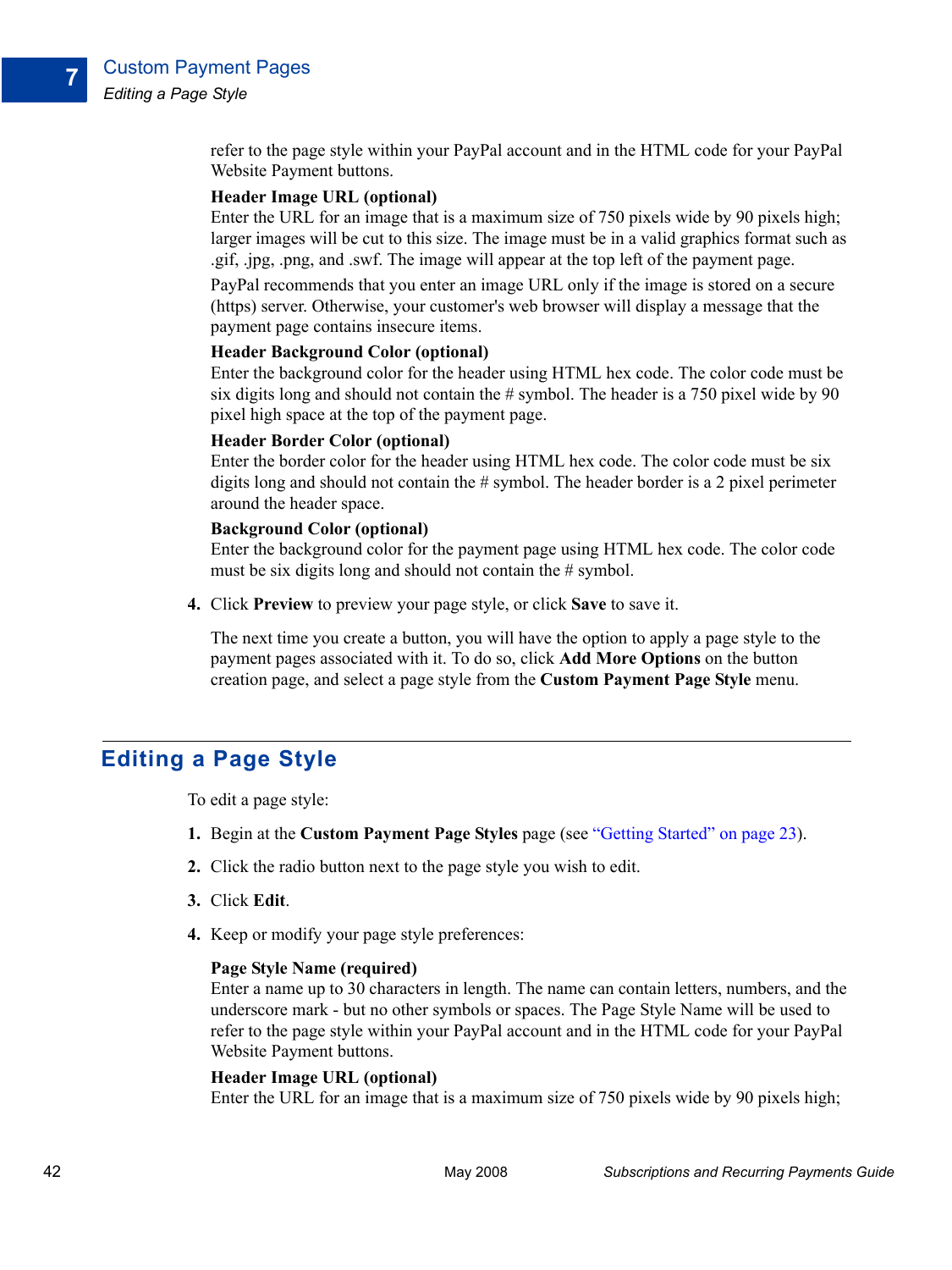larger images will be cut to this size. The image must be in a valid graphics format such as .gif, .jpg, .png, and .swf. The image will appear at the top left of the payment page.

PayPal recommends that you enter an image URL only if the image is stored on a secure (https) server. Otherwise, your customer's web browser will display a message that the payment page contains insecure items.

#### **Header Background Color (optional)**

Enter the background color for the header using HTML hex code. The color code must be six digits long and should not contain the # symbol. The header is a 750 pixel wide by 90 pixel high space at the top of the payment page.

#### **Header Border Color (optional)**

Enter the border color for the header using HTML hex code. The color code must be six digits long and should not contain the # symbol. The header border is a 2 pixel perimeter around the header space.

#### **Background Color (optional)**

Enter the background color for the payment page using HTML hex code. The color code must be six digits long and should not contain the # symbol.

**5.** Click **Preview** to preview your page style, or click **Save** to save it.

# <span id="page-42-0"></span>**Previewing a Page Style**

To preview a page style:

- **1.** Begin at the **Custom Payment Page Styles** page (see ["Getting Started" on page 23](#page-22-4)).
- **2.** Click the radio button next to the page style you wish to preview.
- **3.** Click **Preview**.

You also can preview a page style when adding or editing it by clicking **Preview**.

# <span id="page-42-1"></span>**Making a Page Style Primary**

When you make a page style Primary, it will be applied to all of your payment pages unless you specify otherwise. To learn how to apply a page style other than your Primary style, see ["Overriding Page Style Settings" on page 44](#page-43-1).

To make a page style Primary:

- **1.** Begin at the **Custom Payment Page Styles** page (see ["Getting Started" on page 23](#page-22-4)).
- **2.** Click the radio button next to the page style you wish to make your Primary style.
- **3.** Click **Make Primary**.
- **4.** Click **Make Primary** to confirm your choice.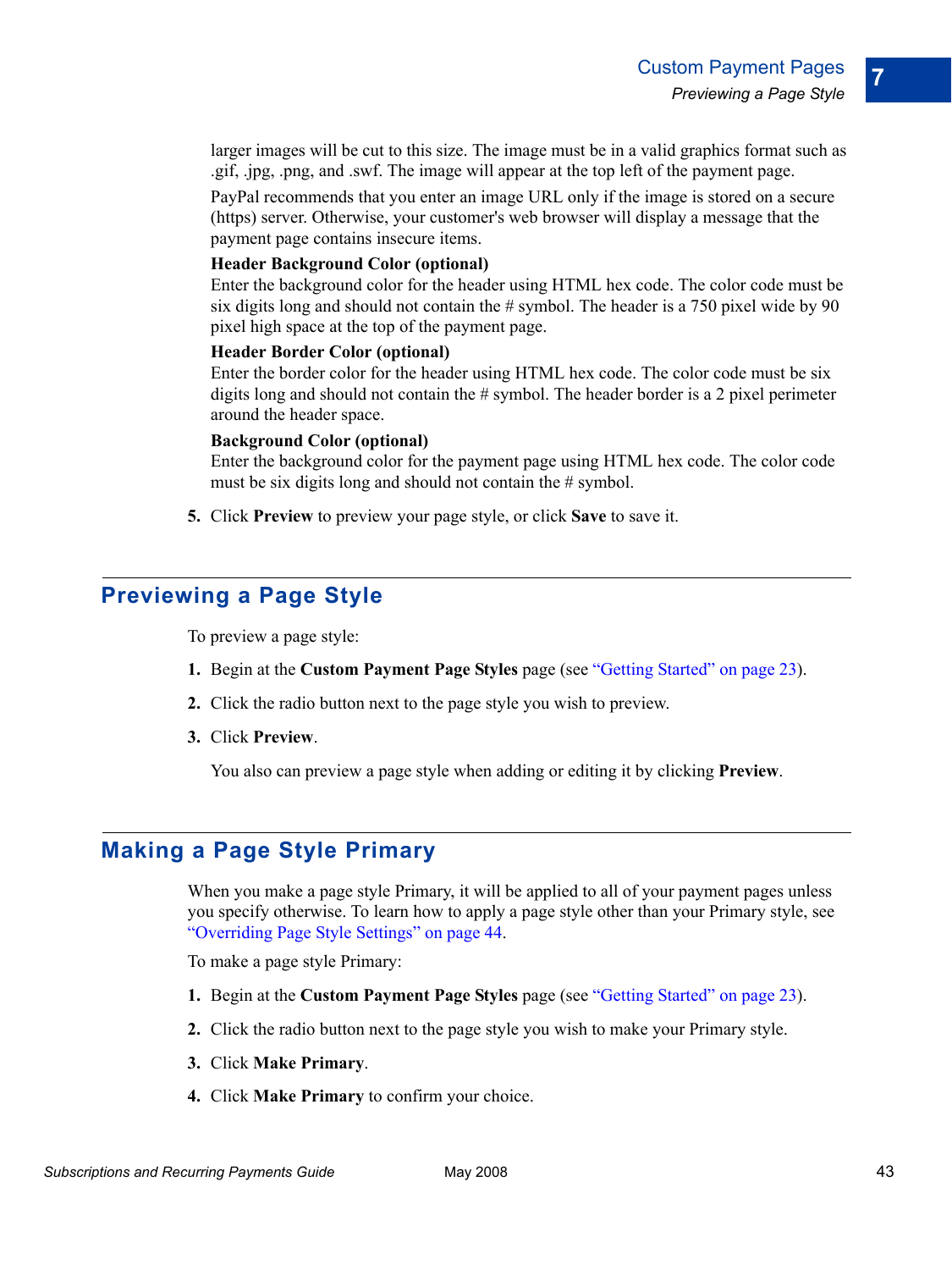# <span id="page-43-0"></span>**Removing a Page Style**

When you remove a page style, the payment pages to which the style applied will no longer be customized with those specifications. Instead, your Primary page style will be applied to those pages. If you remove your Primary page style, the PayPal page style will become Primary.

To remove a page style:

- **1.** Begin at the **Custom Payment Page Styles** page (see ["Getting Started" on page 23](#page-22-4)).
- **2.** Click the radio button next to the page style you wish to remove.
- **3.** Click **Remove**.
- **4.** Click **Remove** to confirm your choice.

# <span id="page-43-1"></span>**Overriding Page Style Settings**

Your Primary page style will automatically be applied to all of your payment pages unless you specify otherwise.

To apply a page style other than your Primary style, select a different one when creating your button. Just click **Add More Options** on the button creation page, and select a page style from the **Custom Payment Page Style** menu.

To change the page style for a button you have already created, you can modify the button's HTML code. replacing the value of the page style variable with the Page Style Name of the style you wish to apply. The next time the button is clicked, its payment pages will appear in the new style.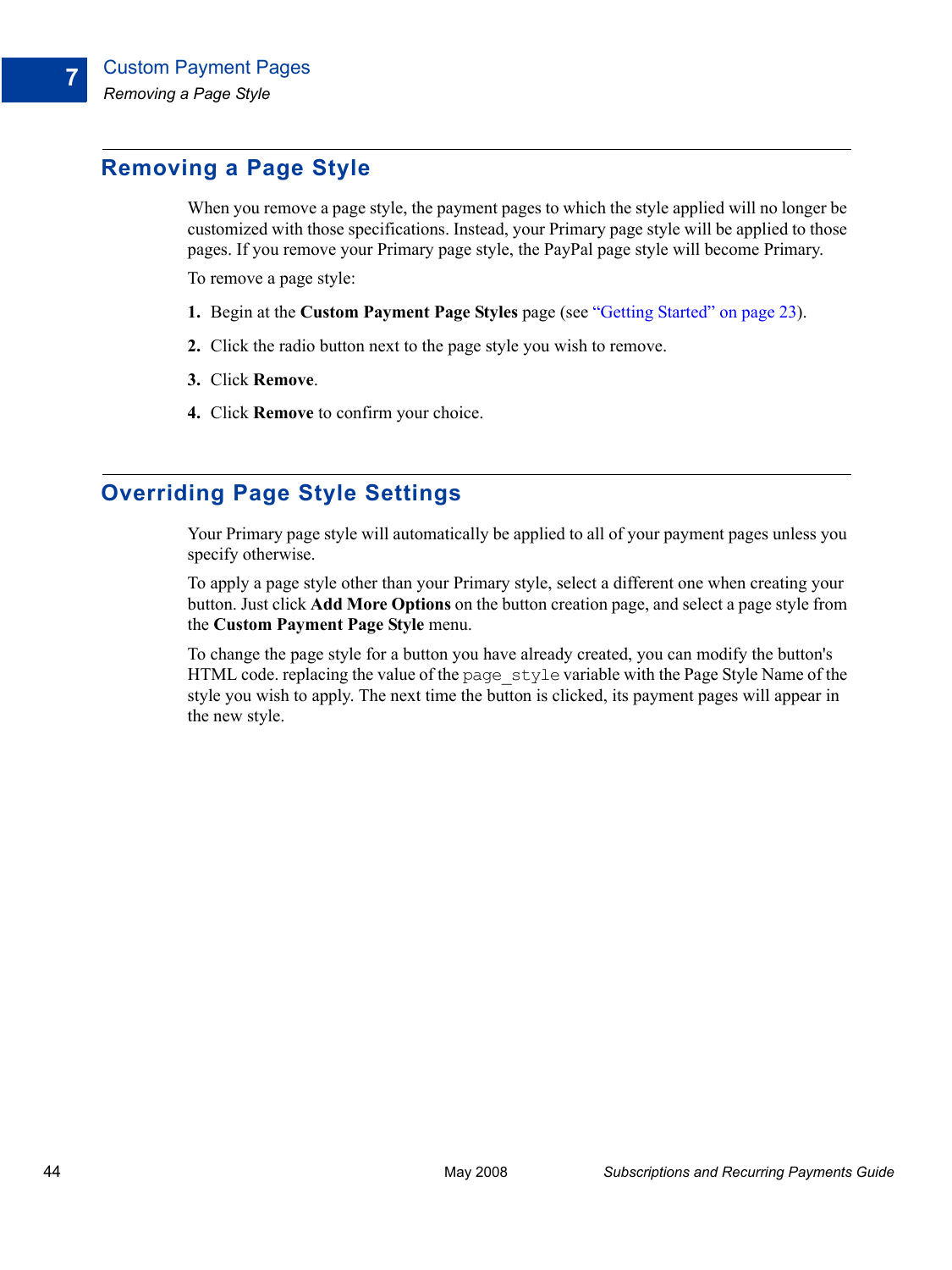# <span id="page-44-4"></span><span id="page-44-0"></span>**8 Notifications Merchants Receive**

# <span id="page-44-1"></span>**How You Are Notified of New Activity for Your Subscriptions**

You can get Notifications for your Subscriptions in four ways:

- email
- history transaction log
- downloadable history transaction log
- $\bullet$  IPN (if you have activated it)

# <span id="page-44-2"></span>**Emails**

You will receive an email notification in the following cases:

- $\bullet$  Successful Sign-up
- Cancellation
- Successful Payments
- Scheduled Payment Failures

If you do not want to receive payment notifications via email, go to the **Profile** subtab of the **My Account** tab and select the Notifications link from the left-hand menu. Find the **Payment Notifications** heading and clear the **I receive PayPal Website Payments and Instant Purchase** checkbox, and then click **Save**.

# <span id="page-44-3"></span>**History**

Your history transaction log ("History") contains information about your Subscriptions.

You may see some of the following terms in the **Type** column of your History:

- Subscription Creation
- Subscription Cancellation
- Payment
- Subscription Completion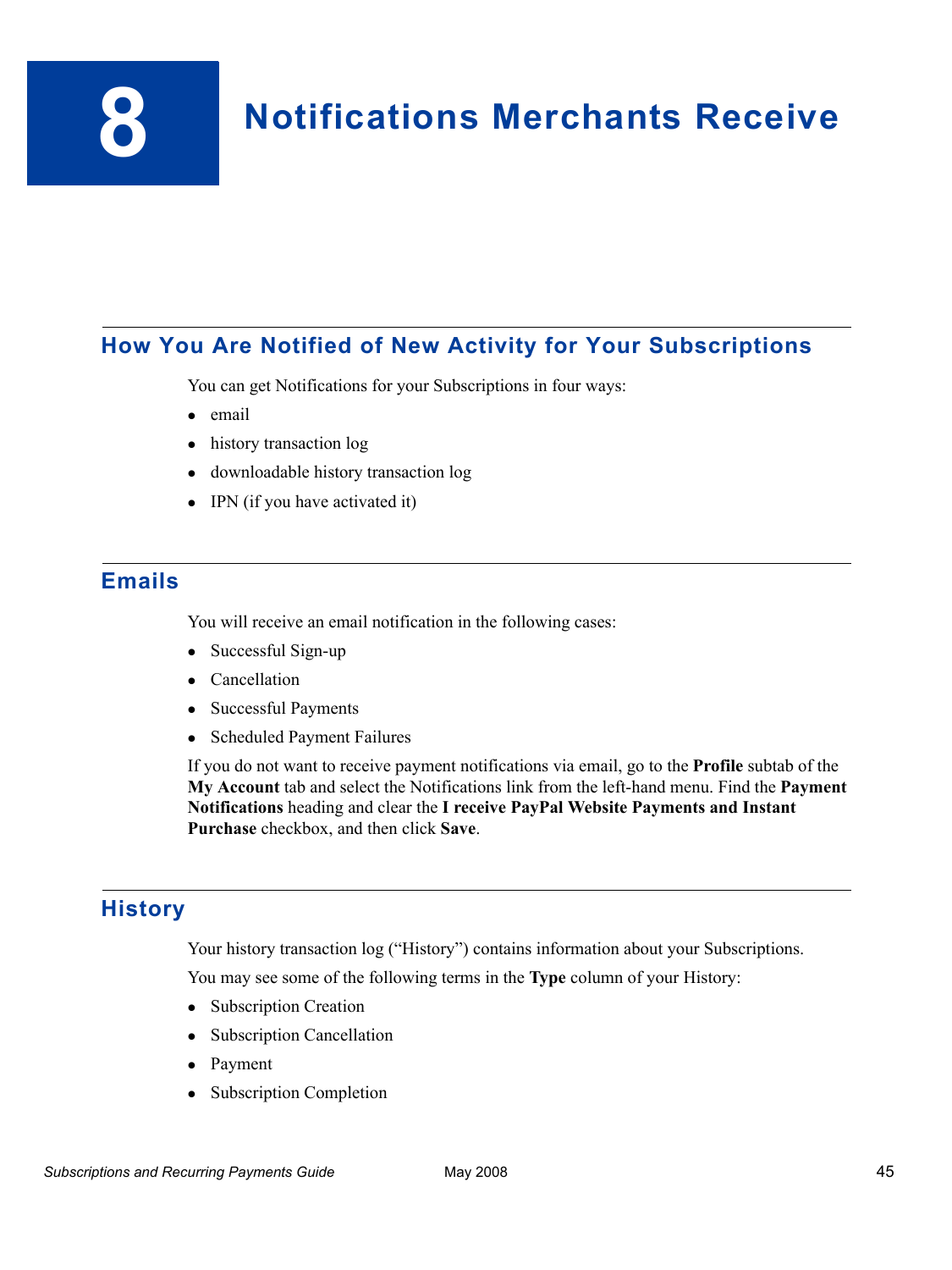Payment failures are not recorded by a separate line in your History. However, the Subscription Details page will note that a payment failed, and, if another attempt is scheduled, the date of the next attempt.

The Status column of subscription creation entry may contain the following terms:

- Active: There are future scheduled payments for this subscription.
- **Cancelled:** The subscription has been cancelled. No future payments will be made.
- **Completed:** All payments for this subscription have been made.
- **NOTE:** When you download your subscriber log, the Completed and Cancelled statuses will be pre-pended with active or inactive (e.g. active-completed or inactive-cancelled). This indicates whether the end of the term for the cancelled or completed subscription has been reached.

## <span id="page-45-0"></span>**Downloadable Logs**

To download all of the Subscription-related entries in your History, you will need to download two files. First, login to your PayPal account, go to the **History** subtab of the **My Account** tab, and choose the **Download Log** link in the **Quick Links** menu.

### <span id="page-45-1"></span>**Download Payment History**

Click the **All Transactions** radio button or enter the dates of the entries you want to download, choose the type of file you would like to download (Comma delimited, Tab delimited, Quicken, or QuickBooks), and click the **Download History** button. This file will contain all of your Subscriptions-related payments.

## <span id="page-45-2"></span>**Download Subscriber List**

Click the **All Transactions** radio button or enter the dates of the entries you want to download, choose the **Subscriptions** radio button, which will only appear after someone has subscribed to your service, and click the **Download History** button. This file will contain all of your nonpayment Subscriptions-related entries (Sign-Ups, Cancellations, and Completions).

For a list of all past and current subscribers, filter out **Subscription Cancellation** and **Subscription Completion Transactions**.

For a list of active subscribers (i.e. a list of all subscribers whose end of term has not yet been reached), sort for transactions with a status of **active**, **active-completed**, or **active-cancelled**.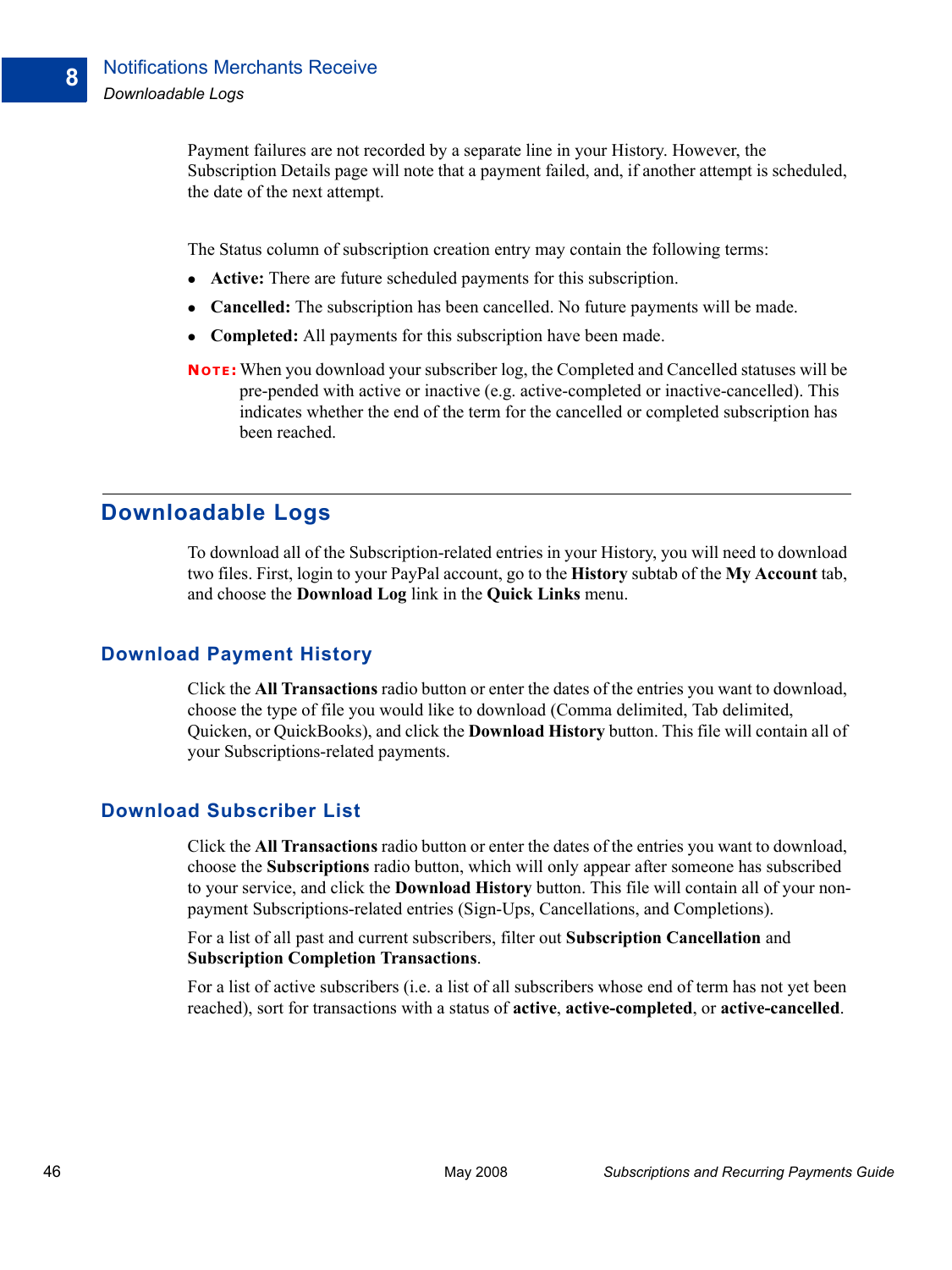## <span id="page-46-0"></span>**IPN**

To learn more about IPN, see the *[PayPal Integration Guide](https://www.paypal.com/IntegrationCenter/ic_documentation.html)*, which is available to view and download from the PayPal website.

If you have Instant Payment Notifications activated, you will receive an IPN on:

- $\bullet$  Successful Sign-up
- Cancellation
- Successful Payments
- Scheduled Payment Failures
- End of Term

For details about IPN variables related to subscriptions, see [Appendix A, "IPN Subscriptions](#page-58-3)  [Variables.](#page-58-3)"

#### <span id="page-46-1"></span>**End of Term**

End of Term is one way to help you manage password access to your Subscriptions content. For more help with password management, please refer to the Password Management section of this document, which begins on page 41.

An End of Term IPN is sent when a subscription ends, so you can cancel the subscriber's access to your subscription content.

If your subscription is not recurring, the End of Term will be sent when the Subscription is completed. If your subscription is recurring and it is manually cancelled, the End of Term will be sent at the end of the current term. If your subscription is recurring and it automatically cancelled due to payment failure, the End of Term will be sent immediately.

#### *EXAMPLE 8.1 End of Term Examples*

- Term: \$10 USD for 6 months
- End of Term sent: six months after sign-up
- Term: \$9.99 USD per month. Paid on the 1st.
- Cancellation: manual, on Sept. 15th
- End of Term sent: On Oct. 1st
- Term: \$10 USD for 6 months
- Cancellation: payment failure, on Sept.8th
- End of Term sent: on Sept. 8th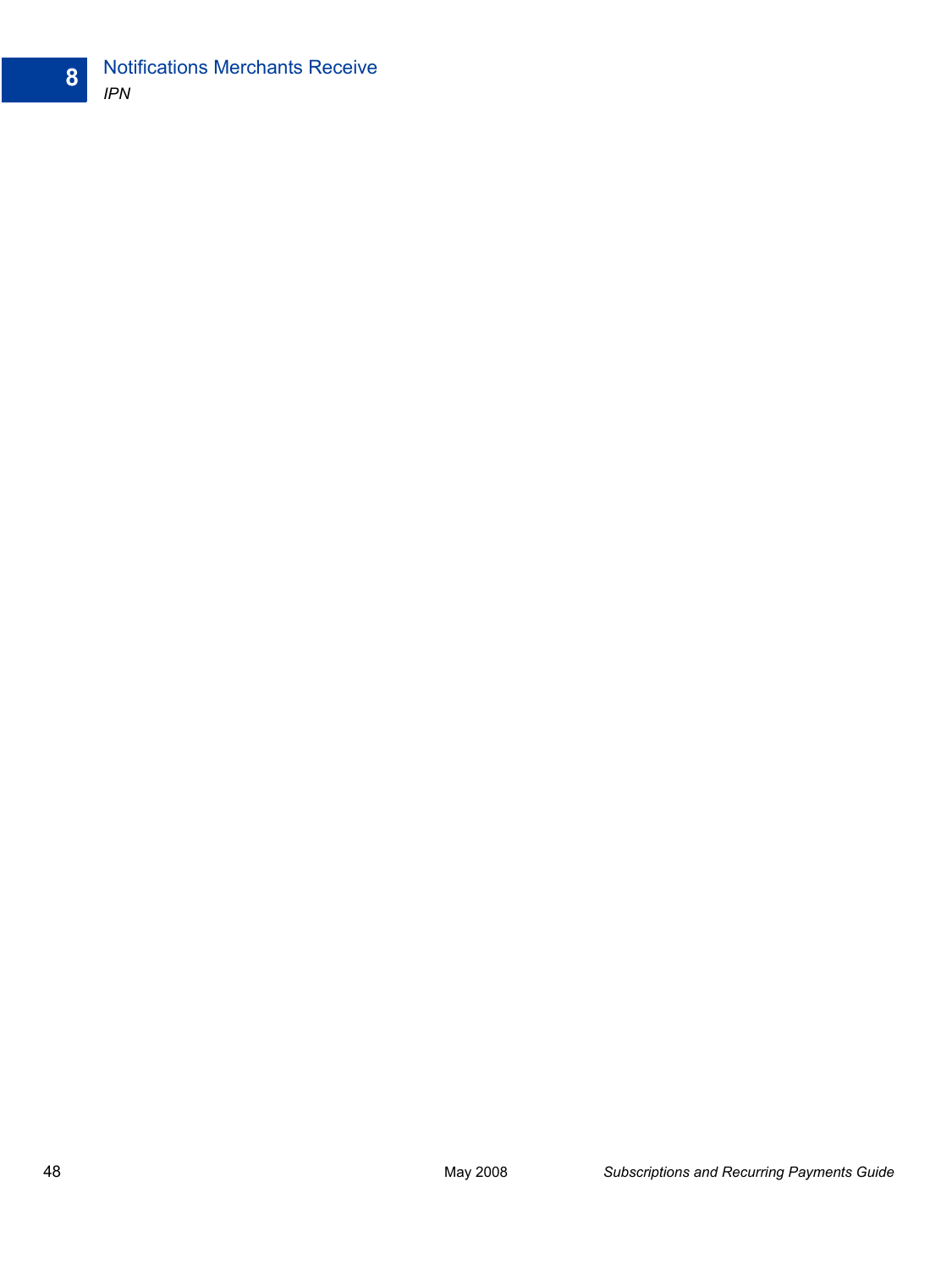<span id="page-48-3"></span><span id="page-48-0"></span>**9 PayPal Subscriptions HTML Code**

# <span id="page-48-1"></span>**Manipulating The HTML Code for Your Subscription Button**

The following tables show the different parameters within the Subscriptions HTML code and the Subscriptions hyperlink.

The terms for the following subscription are:

- $\bullet$  Free for the first week
- \$5.00 USD for the next 2 months
- \$50.00 USD per year thereafter. Recurs at regular rate for 5 payments

# <span id="page-48-2"></span>**Sample HTML Code for a Subscriptions Button**

The code for a Subscriptions button would look similar to the following sample:

**NOTE:** Several optional fields are shown below.

```
<form action="https://www.paypal.com/cgi-bin/webscr" method="post">
 <input type="hidden" name="cmd" value="_xclick-subscriptions">
  <input type="hidden" name="business" value="nora@paypal.com">
  <input type="hidden" name="item_name" value="Baseball Hat Monthly">
 <input type="hidden" name="item_number" value="123">
 <input type="hidden" name="image_url"
    value="https://www.yoursite.com/logo.gif">
 <input type="hidden" name="no_shipping" value="1">
  <input type="hidden" name="return"
    value="http://www.yoursite.com/thankyou.htm">
 <input type="hidden" name="cancel_return"
   value="http://www.yoursite.com/cancel.htm">
 <input type="hidden" name="a1" value="0">
 <input type="hidden" name="p1" value="1">
 <input type="hidden" name="t1" value="W">
  <input type="hidden" name="a2" value="5.00">
 <input type="hidden" name="p2" value="2">
 <input type="hidden" name="t2" value="M">
 <input type="hidden" name="a3" value="50.00">
 <input type="hidden" name="p3" value="1">
 <input type="hidden" name="t3" value="Y">
 <input type="hidden" name="src" value="1">
```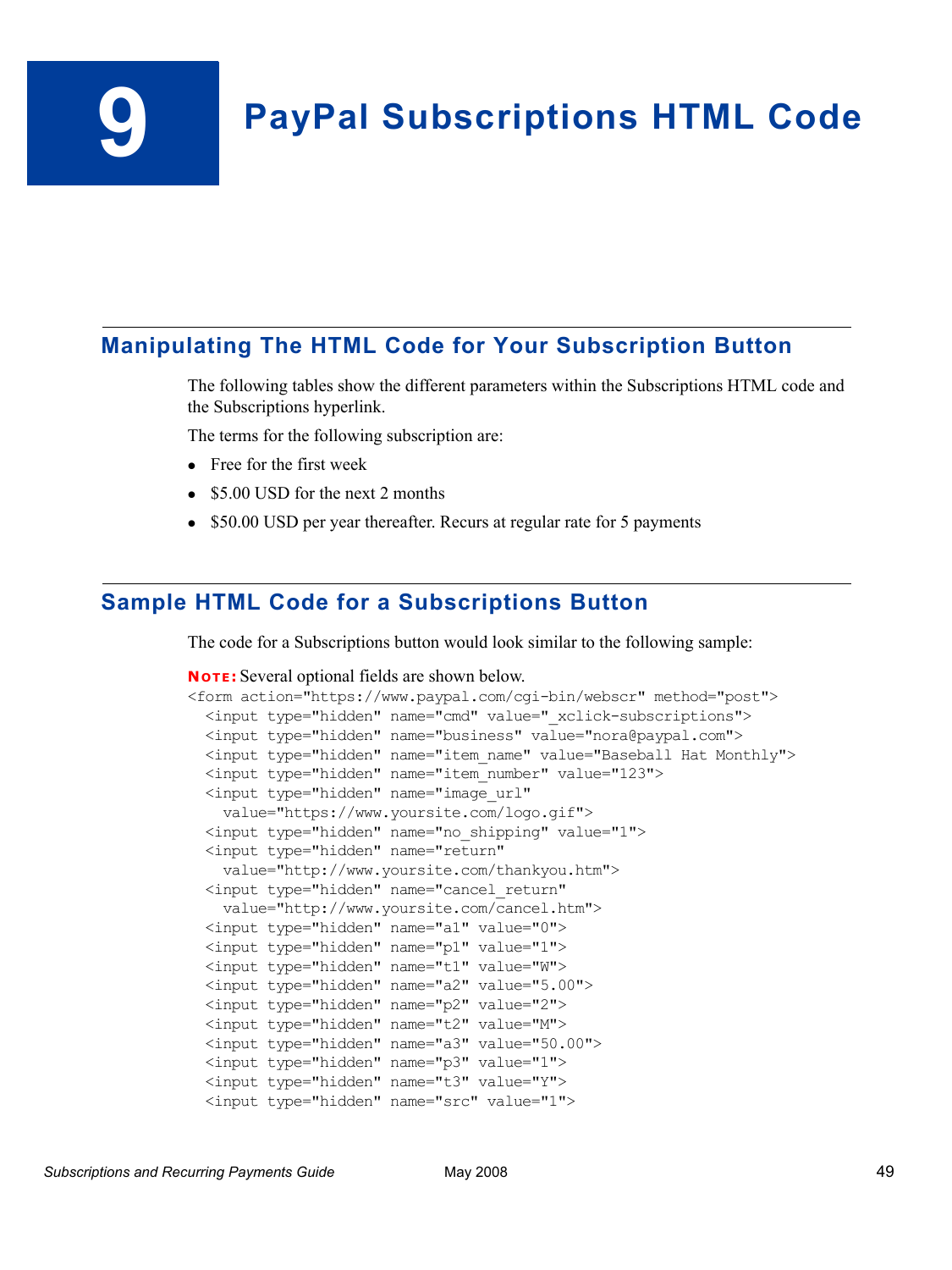```
<input type="hidden" name="sra" value="1">
 <input type="hidden" name="srt" value="5">
 <input type="hidden" name="no_note" value="1">
 <input type="hidden" name="custom" value="customcode">
 <input type="hidden" name="invoice" value="invoicenumber">
 <input type="hidden" name="usr_manage" value="1">
 <input type="image" name="submit" border="0"
   src="https://www.paypal.com/en_US/i/btn/btn_subscribe_LG.gif"
    alt="PayPal - The safer, easier way to pay online"
 <img alt="" border="0" width="1" height="1"
    src="https://www.paypal.com/en US/i/scr/pixel.gif" >
</form>
```
# <span id="page-49-0"></span>**Sample Hyperlink for a Subscriptions Link**

The same inputs would generate the following hyperlink.

**NOTE:** Several optional fields are included below.

```
https://www.paypal.com/subscriptions/business=nora%40paypal.com&item_name=B
aseball+Hat+Monthly&item_number=123&image_url=https%3A//www.yoursite.com/lo
go.gif&no_shipping=1&return=http%3A//www.yoursite.com/thankyou.htm&cancel_r
eturn=http%3A//www.yoursite.com/cancel.htm&no_note=1&a1=0.00&p1=1&t1=W&a2=5
.00&p2=2&t2=M&a3=50.00&p3=1&t3=Y&src=1&sra=1& 
srt=5&no_note=1&custom=customcode&invoice=invoicenumber&usr_manage=1
```

| Variable<br>Name | <b>Required or</b><br><b>Optional</b> | <b>Description</b>                                                                                                                                                                                                                                                                                                        |
|------------------|---------------------------------------|---------------------------------------------------------------------------------------------------------------------------------------------------------------------------------------------------------------------------------------------------------------------------------------------------------------------------|
| "post"<br>action | Required                              | Must be set to "https://www.paypal.com/cgi-bin/webscr"                                                                                                                                                                                                                                                                    |
| cmd              | Required                              | Must be set to " xclick-subscriptions"                                                                                                                                                                                                                                                                                    |
| business         | Required                              | This is your PayPal ID, or email address. This email address must<br>be confirmed and linked to your Verified Business or Premier<br>account                                                                                                                                                                              |
| item name        | Optional                              | Description of item being sold (maximum 127 characters). If you<br>are collecting aggregate payments, this can include a summary of<br>all items purchased, tracking numbers, or generic terms such as<br>"subscription." If omitted, customer will see a field in which they<br>have the option of entering an Item Name |
| return           | Optional                              | An internet URL where the user will be returned after completing<br>the payment. For example, a URL on your site that hosts a<br>"Information on your new subscription" page. If omitted, users<br>will be taken to the PayPal site                                                                                       |

<span id="page-49-1"></span>*TABLE 9.1 HTML Variables for PayPal Subscriptions*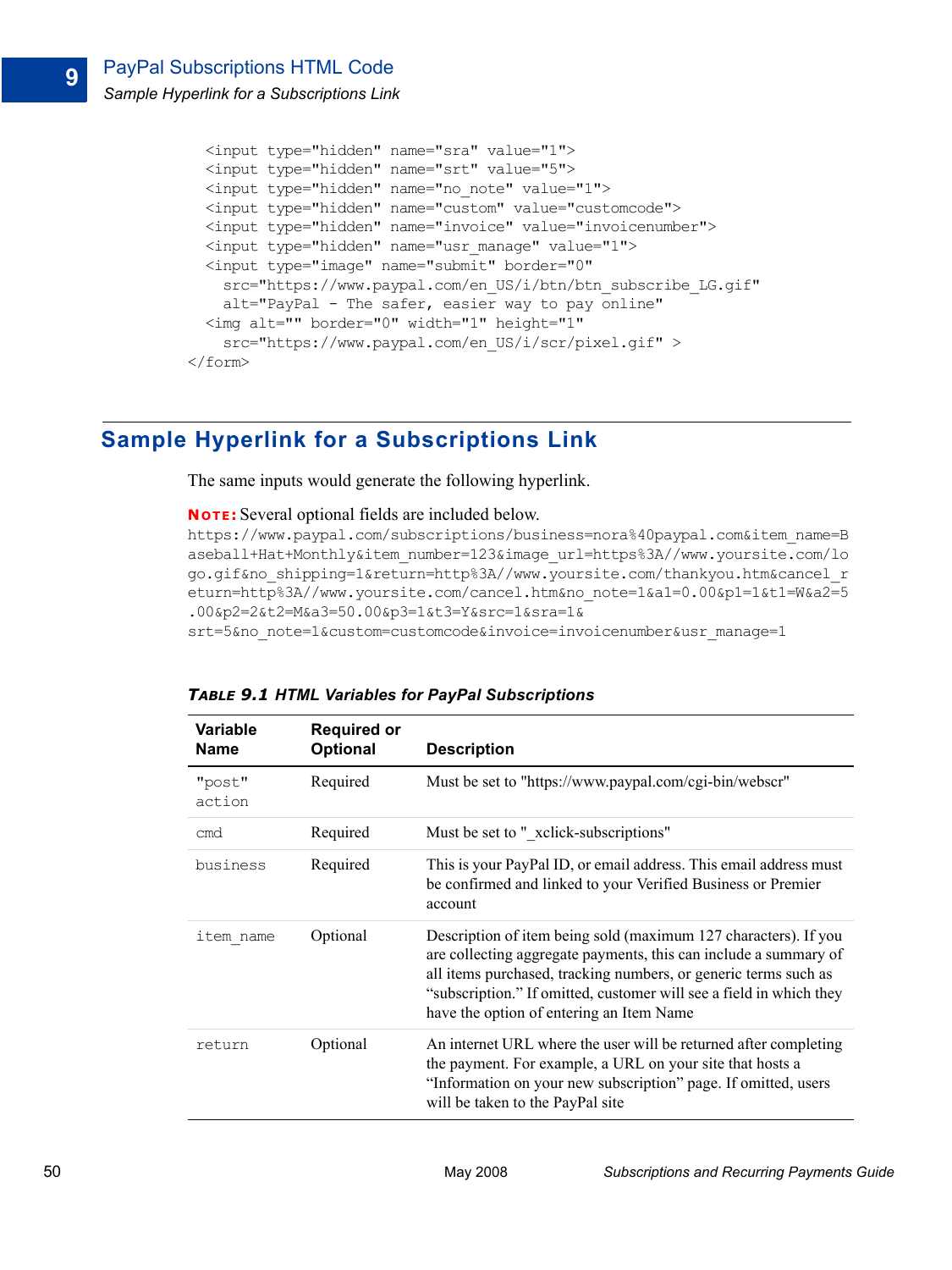| Variable<br><b>Name</b> | <b>Required or</b><br>Optional | <b>Description</b>                                                                                                                                                                                                                                                                                                                                                                                                                                                                                                                                                                                                                                                                  |
|-------------------------|--------------------------------|-------------------------------------------------------------------------------------------------------------------------------------------------------------------------------------------------------------------------------------------------------------------------------------------------------------------------------------------------------------------------------------------------------------------------------------------------------------------------------------------------------------------------------------------------------------------------------------------------------------------------------------------------------------------------------------|
| rm                      | Optional                       | Return URL behavior. If set to "1" and if a "return" value is<br>submitted, upon completion of the payment the buyer will be sent<br>back to the return URL using a GET method, and no transaction<br>variables will be submitted. If set to "2" and if a "return" value is<br>submitted, the buyer will be sent back to the return URL using a<br>POST method, to which all available transaction variables will<br>also be posted. If omitted or set to "0", GET methods will be used<br>for all Subscriptions transactions and Buy Now, Donations, or<br>PayPal Shopping Cart transactions in which IPN is not enabled.<br>POST methods with variables will be used for the rest |
| cancel retu<br>rn       | Optional                       | An internet URL where the user will be returned if payment is<br>cancelled. For example, a URL on your site which hosts a<br>"Payment Cancelled" page. If if omitted, users will be taken to<br>the PayPal site                                                                                                                                                                                                                                                                                                                                                                                                                                                                     |
| a1                      | Optional                       | Trial amount 1. This is the price of the first trial period. For a free<br>trial, use a value of 0                                                                                                                                                                                                                                                                                                                                                                                                                                                                                                                                                                                  |
| p1                      | Optional                       | Trial period 1. This is the length of the first trial period. The<br>number is modified by the trial period 1 units (t1, below)                                                                                                                                                                                                                                                                                                                                                                                                                                                                                                                                                     |
| t1                      | Optional                       | Trial period 1 units. This is the units of trial period $1$ (p1, above).<br>Acceptable values are: D (days), W (weeks), M (months), Y<br>(years)                                                                                                                                                                                                                                                                                                                                                                                                                                                                                                                                    |
| a2                      | Optional                       | Trial amount 2. This is the price of the second trial period                                                                                                                                                                                                                                                                                                                                                                                                                                                                                                                                                                                                                        |
| p2                      | Optional                       | Trial period 2. This is the length of the second trial period. The<br>number is modified by the trial period 1 units (t2, below)                                                                                                                                                                                                                                                                                                                                                                                                                                                                                                                                                    |
| t2                      | Optional                       | Trial period 2 units. This is the units of trial period $2$ ( $p2$ , above).<br>Acceptable values are: D (days), W (weeks), M (months), Y<br>(years)                                                                                                                                                                                                                                                                                                                                                                                                                                                                                                                                |
| aЗ                      | Required                       | Regular rate. This is the price of the subscription                                                                                                                                                                                                                                                                                                                                                                                                                                                                                                                                                                                                                                 |
| p3                      | Required                       | Regular billing cycle. This is the length of the billing cycle. The<br>number is modified by the regular billing cycle units (t3, below)                                                                                                                                                                                                                                                                                                                                                                                                                                                                                                                                            |
| t3                      | Required                       | [required] Regular billing cycle units. This is the units of the<br>regular billing cycle (p3, above) Acceptable values are: D (days),<br>W (weeks), M (months), Y (years)                                                                                                                                                                                                                                                                                                                                                                                                                                                                                                          |
| src                     | Optional                       | Recurring payments. If set to "1," the payment will recur unless<br>your customer cancels the subscription before the end of the<br>billing cycle. If omitted, the subscription payment will not recur<br>at the end of the billing cycle                                                                                                                                                                                                                                                                                                                                                                                                                                           |

#### *TABLE 9.1 HTML Variables for PayPal Subscriptions*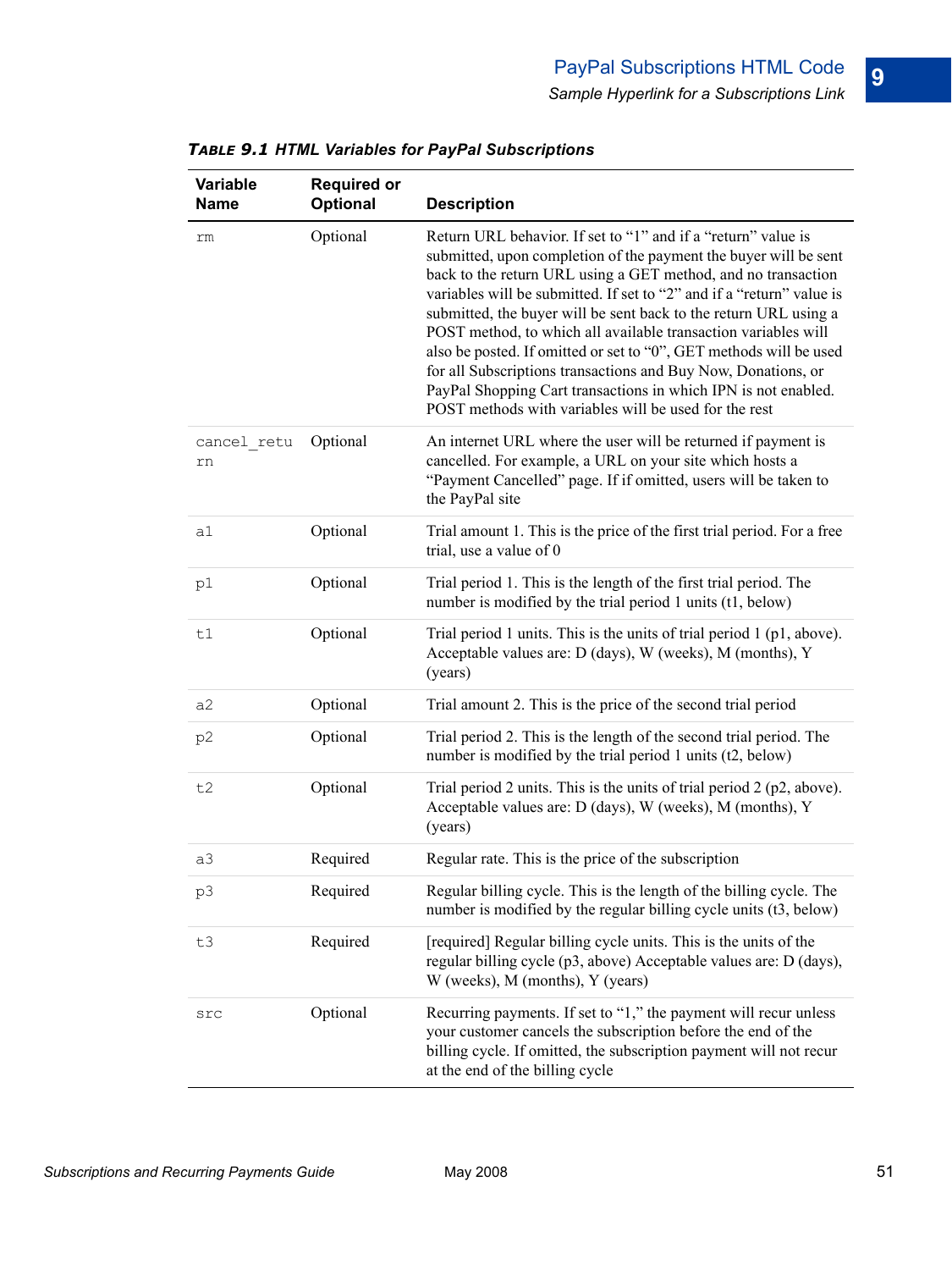| Variable<br><b>Name</b> | <b>Required or</b><br>Optional | <b>Description</b>                                                                                                                                                                                                                                                                                                                                                        |
|-------------------------|--------------------------------|---------------------------------------------------------------------------------------------------------------------------------------------------------------------------------------------------------------------------------------------------------------------------------------------------------------------------------------------------------------------------|
| sra                     | Optional                       | Reattempt on failure. If set to "1," and the payment fails, the<br>payment will be reattempted two more times. After the third<br>failure, the subscription will be cancelled. If omitted and the<br>payment fails, payment will not be reattempted and the<br>subscription will be immediately cancelled                                                                 |
| srt                     | Optional                       | Recurring Times. This is the number of payments which will<br>occur at the regular rate. If omitted, payment will continue to<br>recur at the regular rate until the subscription is cancelled                                                                                                                                                                            |
| no note                 | Required                       | This field makes sure your subscriber is not prompted to include a<br>note with the subscription, a function which PayPal Subscriptions<br>does not support. This field must be included, and the value must<br>be set to 1                                                                                                                                               |
| custom                  | Optional                       | User-defined field (maximum 255 characters) which will be<br>passed through the system and returned to user in payment<br>notification emails. This field will not be shown to your<br>subscribers                                                                                                                                                                        |
| invoice                 | Optional                       | User-defined field (maximum 127 characters) which must be<br>unique with each subscription. The invoice number will be shown<br>to subscribers with the other details of their transactions                                                                                                                                                                               |
| usr manage              | Optional                       | Username and password generation field. If set to "1" PayPal will<br>generate usernames and passwords for your subscribers. For use<br>with Password Management (see page 33). If omitted, no<br>passwords will be generated                                                                                                                                              |
| cn                      | Optional                       | Label that will appear above the note field (maximum 30)<br>characters). This value is not saved and will not appear in any of<br>your notifications. If omitted, no variable will be passed back to<br>you. "Special instructions (optional):" will be displayed.                                                                                                        |
| $\mathbb{C} \mathbb{S}$ | Optional                       | Sets the background color of your payment pages. If set to "1,"<br>the background color will be black. If omitted or set to "0" the<br>background color will be white                                                                                                                                                                                                     |
| on0                     | Optional                       | First option field name (maximum 30 characters). If omitted, no<br>variable will be passed back to you                                                                                                                                                                                                                                                                    |
| os0                     | Optional                       | First set of option value(s). If this option is selected through a text<br>box (or radio button), each value should be no more than 30<br>characters. If this value is entered by the customer through a text<br>box, there is a 200-character limit. If omitted, no variable will be<br>passed back to you. "on0" must be defined in order for "os1" to<br>be recognized |

#### *TABLE 9.1 HTML Variables for PayPal Subscriptions*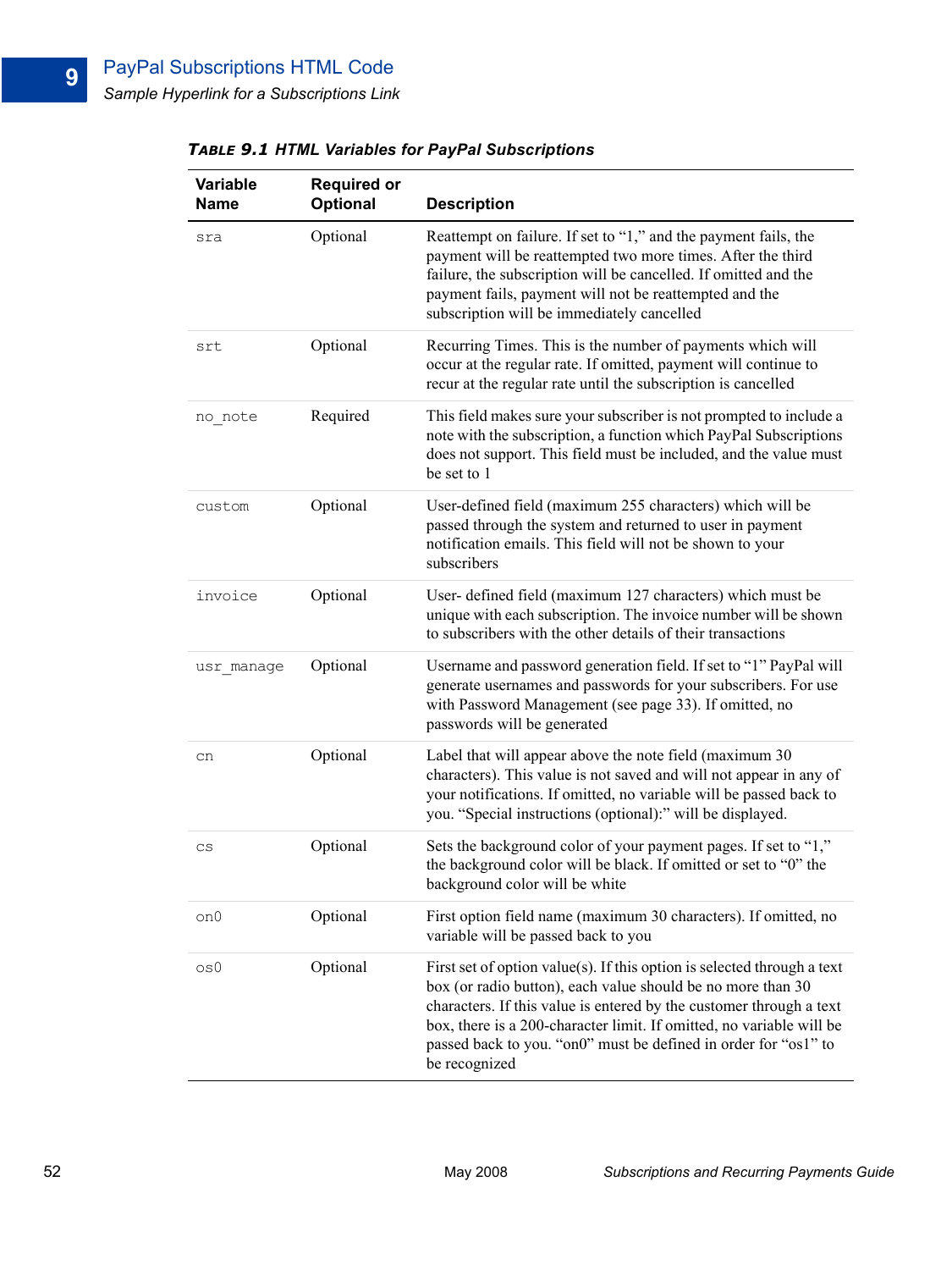| Variable<br><b>Name</b> | <b>Required or</b><br><b>Optional</b> | <b>Description</b>                                                                                                                                                                                                                                                                                                                                                                                                                                                                                                                                                                                                                                                                                                                                             |
|-------------------------|---------------------------------------|----------------------------------------------------------------------------------------------------------------------------------------------------------------------------------------------------------------------------------------------------------------------------------------------------------------------------------------------------------------------------------------------------------------------------------------------------------------------------------------------------------------------------------------------------------------------------------------------------------------------------------------------------------------------------------------------------------------------------------------------------------------|
| on1                     | Optional                              | Second option field name (maximum 30 characters). If omitted,<br>no variable will be passed back to you                                                                                                                                                                                                                                                                                                                                                                                                                                                                                                                                                                                                                                                        |
| os1                     | Optional                              | Second set of option value(s). If this option is selected through a<br>text box (or radio button), each value should be no more than 30<br>characters. If this value is entered by the customer through a text<br>box, there is a 200-character limit. If omitted, no variable will be<br>passed back to you. "on1" must be defined in order for "os1" to<br>be recognized                                                                                                                                                                                                                                                                                                                                                                                     |
| currency co<br>de       | Optional                              | The currency of the payment. Defines the currency in which the<br>monetary variables (amount, shipping, shipping2, handling, tax)<br>are denoted.<br>See table of supported currency codes.<br>If omitted, all monetary fields are interpreted as U.S. Dollars                                                                                                                                                                                                                                                                                                                                                                                                                                                                                                 |
| modify                  | Optional                              | Modification behavior.<br>$0$ or null = The button allows buyers to only create new<br>subscriptions.<br>$1 =$ The button allows buyers to modify current subscriptions if<br>they have any and to sign up for new subscriptions if they do not.<br>$2 =$ The button allows buyers only to modify existing<br>subscriptions according to the other parameters specified by the<br>button and does not allow sign-up for new subscriptions.                                                                                                                                                                                                                                                                                                                     |
| 1 <sup>c</sup>          | Optional                              | Sets the default country and associated language for the login or<br>signup page that your customers see when they click your button.<br>If this variable is absent, the default will be set from the user's<br>cookie, or will be set to the U.S. if there is no cookie. Can be set<br>to any of the countries currently available on PayPal.                                                                                                                                                                                                                                                                                                                                                                                                                 |
| page style              | Optional                              | Sets the Custom Payment Page Style for payment pages<br>associated with this button/link. The value of page_style is the<br>same as the Page Style Name you chose when adding or editing<br>the page style. You can add and edit Custom Payment Page Styles<br>from the Profile section of the My Account tab. If you would like<br>the button/link to always reference the style you make Primary,<br>set this variable equal to "primary." If you would like the<br>button/link to reference the default PayPal page style, set this<br>variable equal to "paypal." The page_style variable has a<br>maximum length of 30 characters. Valid character set is<br>alphanumeric ASCII lower 7-bit characters only, plus underscore.<br>It cannot include spaces |

#### *TABLE 9.1 HTML Variables for PayPal Subscriptions*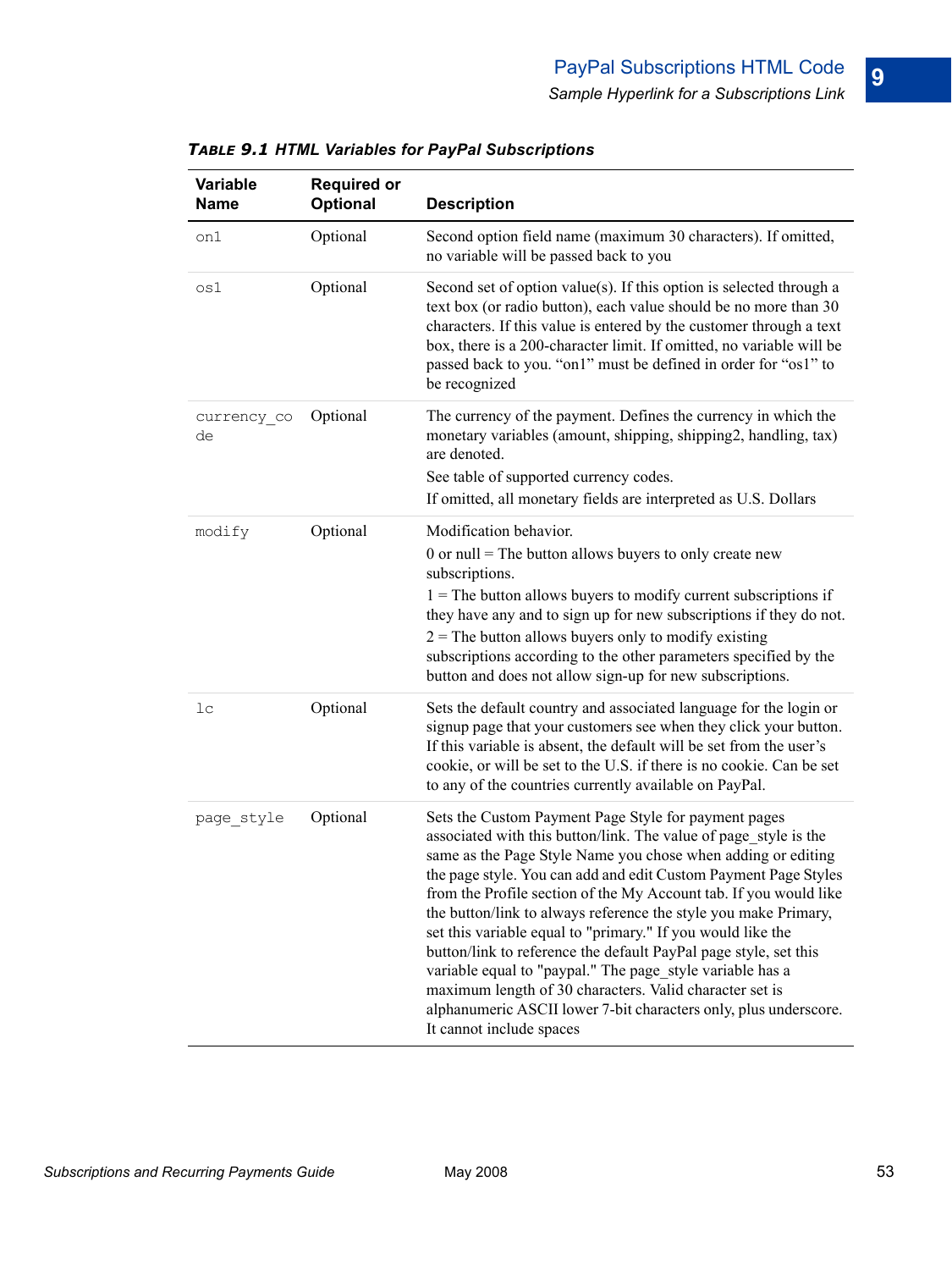**NOTE:** If you would like to remove the values for a variable (i.e. leave the amount blank for your customer to define), you should remove the entire variable, not just the value. For example, you should remove this entire line from the code:

<input type="hidden" name="amount" value="\$5.95"> rather than removing just "5.95".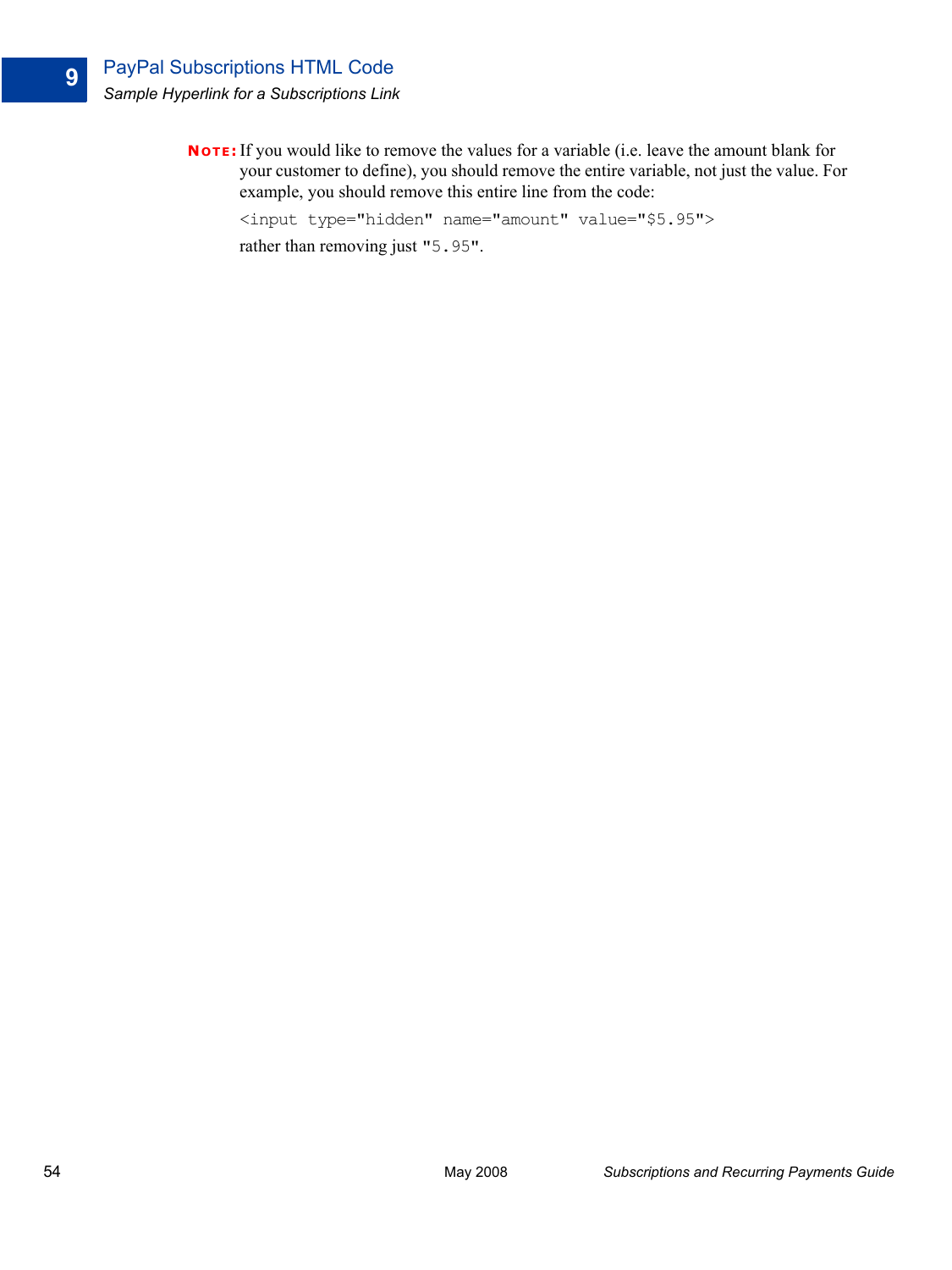# <span id="page-54-5"></span><span id="page-54-0"></span>**10 Integrating PayPal Subscriptions with your Website**

# <span id="page-54-1"></span>**Techniques for Automating PayPal Subscriptions**

You can set up PayPal Subscriptions to be fully automated and integrated with your website using the features below.

# <span id="page-54-2"></span>**Pass-Through Variables**

PayPal makes several "pass-through" variables available which can be used to match payments with a customer ID, transaction ID, or any other pertinent information which you supply for tracking and identification purposes. The three primary pass-through variables are "item\_number" (best used for customer or product ID), "invoice" (best used for a unique transaction ID; PayPal will enforce uniqueness on this variable in your account), and "custom" (best used for miscellaneous information that is not disclosed to the buyer). All three of these variables will display in the merchant's email notifications, transaction details, downloadable log, and Instant Payment Notification (see below). "Invoice" and "item\_number" are similarly disclosed to the buyer, but "custom" is not.

**NOTE:** For more information, see ["PayPal Subscriptions HTML Code" on page 49.](#page-48-3)

# <span id="page-54-3"></span>**Instant Payment Notification**

Instant Payment Notifications allow you to immediately act on new sign-ups, payments, and cancellations by sending immediate notifications to your server.

For example, when a subscriber returns to your "Successful Payment URL" after signing up for a subscription, you can dynamically display a page giving him immediate access to the subscription.

For more information, see the PayPal Instant Payment Notification Manual, available on the PayPal website.

# <span id="page-54-6"></span><span id="page-54-4"></span>**Password Management**

With Subscriptions Password Management, PayPal can generate unique usernames and passwords for your subscribers, enabling them to access "member only" content on your site.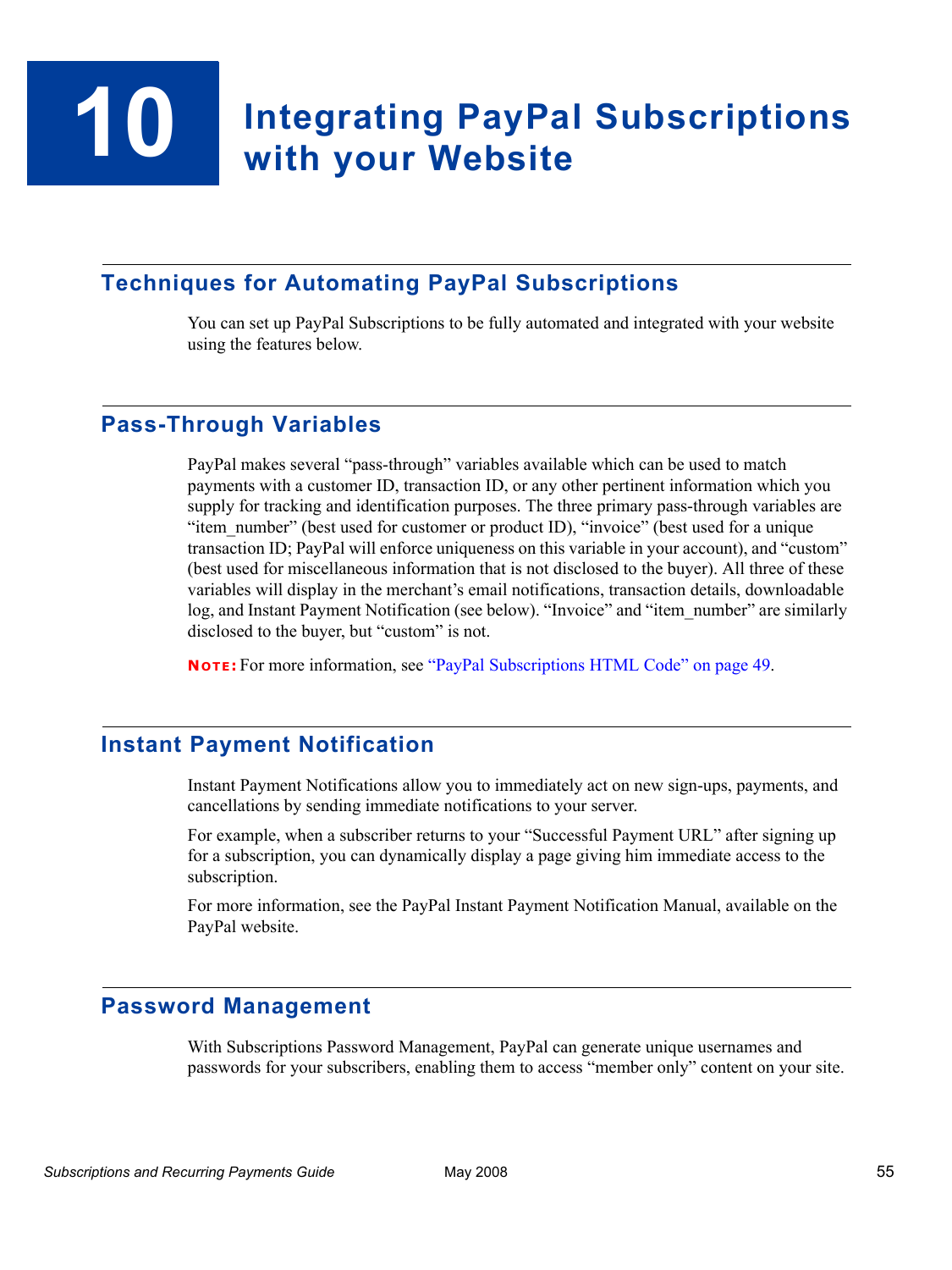After a customer signs up for a subscription, he will be given a unique username and password on the PayPal Successful Completion page. You will then activate the username/password pair on your website's server through code you write.

Merchants using "Basic Authentication" with an Apache web server on Linux may use a sample Perl script developed by PayPal that provides complete Subscriptions management. The Perl script is easy to install and interacts with PayPal's Instant Payment Notification interface to automatically activate and deactivate subscription accounts.

 To learn more about Subscriptions Password Generation, log in to your PayPal account and go to the "Sell" tab. Choose the link by the "Subscriptions Password Management" checkbox.

**NOTE:** If you use, or plan to use, Subscriptions Password Management, then you **cannot** use Auto Return. Likewise, if you are using, or planning to use, Auto Return, then you **cannot** use Subscriptions Password Management.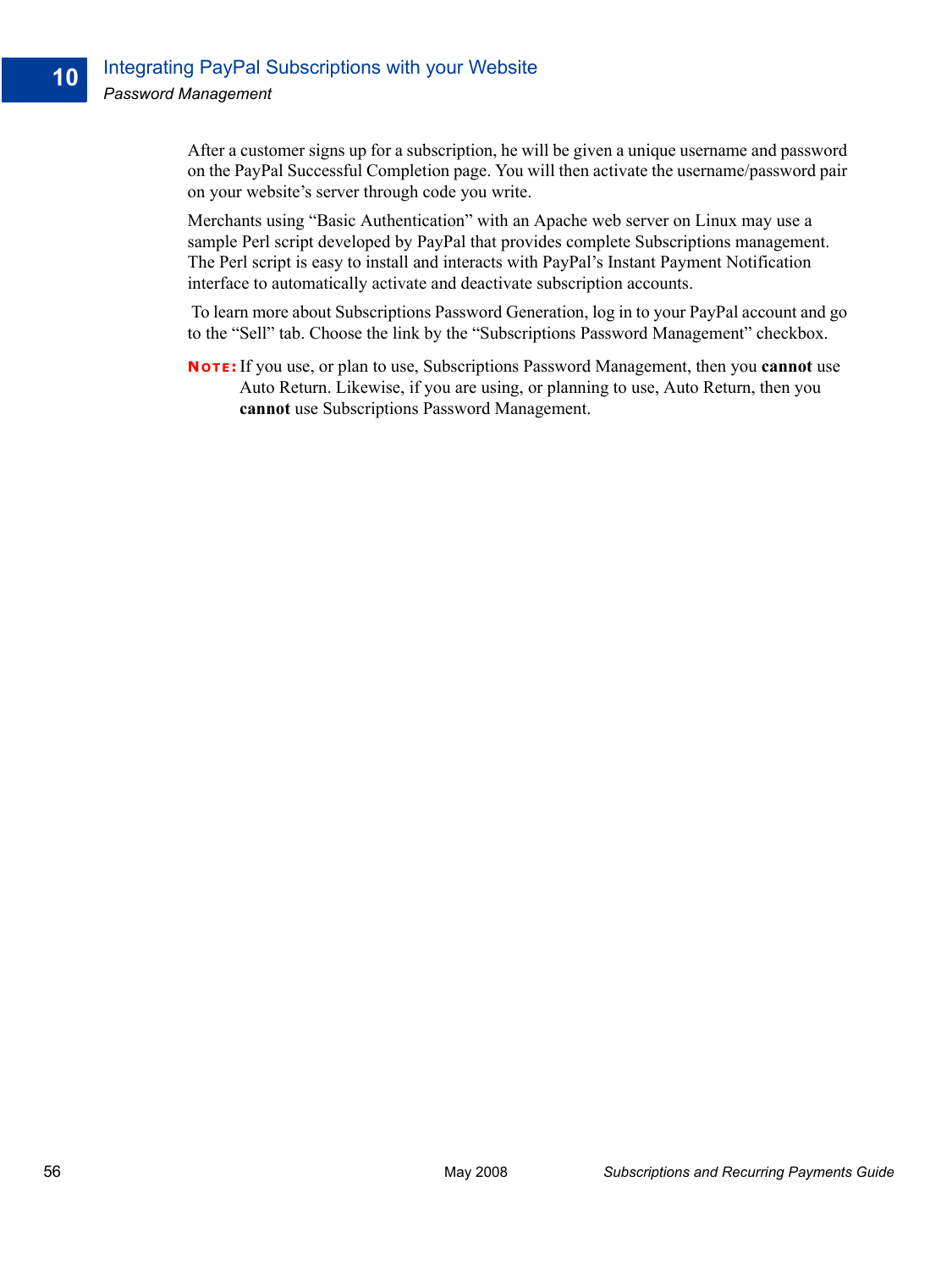# <span id="page-56-3"></span>**11 Prepopulating PayPal Payment Pages**

<span id="page-56-0"></span>You can increase sales by pre-populating your customer's PayPal payment pages.

If you have already collected your customer's information, you can pass this information to PayPal to prepopulate the first page of a new customer's sign-up. The fields and parameters are listed below. You can pass all or none of this data. While your customer's sign-up page will be prepopulated, it will still be editable.

To pass this information to the PayPal payment pages, post the variable name and the associated data to PayPal in the HTML in the form of "variable name = value". You will also need to change your cmd value to '\_ext-enter' and add a new variable, 'redirect cmd', whose value should be '\_xclick-subscriptions'. Please see the sample code below for an example.

| <b>Variable Name</b> | Value                                         | <b>Charcter Limitations</b>               |
|----------------------|-----------------------------------------------|-------------------------------------------|
| first name           | First name                                    | Alphabetic. Maximum length $= 32$         |
| last name            | Last name                                     | Alphabetic. Maximum length $= 64$         |
| address1             | Street (1 of 2 fields)                        | Alphanumeric. Maximum length $= 100$      |
| address2             | Street (2 of 2 fields)                        | Alphanumeric. Maximum length $= 100$      |
| city                 | City                                          | Alphabetic. Maximum length $= 100$        |
| state                | <b>State</b>                                  | Must be 2 character official abbreviation |
| zip                  | Zip                                           | Numeric. Maximum length $=$ 32 characters |
| night_phone a        | Home phone (1 of 3 fields)                    | Numeric. Maximum length $=$ 3 characters  |
| night phone b        | Home phone (2 of 3 fields)                    | Numeric. Maximum length $=$ 3 characters  |
| night phone c        | Home phone (3 of 3 fields)                    | Numeric. Maximum length $=$ 4 characters  |
| day phone a          | Work phone (1 of 3 fields)                    | Numeric. Maximum length $=$ 3 characters  |
| day phone b          | Work phone $(2 \text{ of } 3 \text{ fields})$ | Numeric. Maximum length $=$ 3 characters  |
| day phone c          | Work phone (3 of 3 fields)                    | Numeric. Maximum length $=$ 4 characters  |

<span id="page-56-2"></span>

# <span id="page-56-1"></span>**Sample Code**

The following sample HTML code shows how the optional pre-population fields would be included in your payment buttons. The field entries would need to be dynamically generated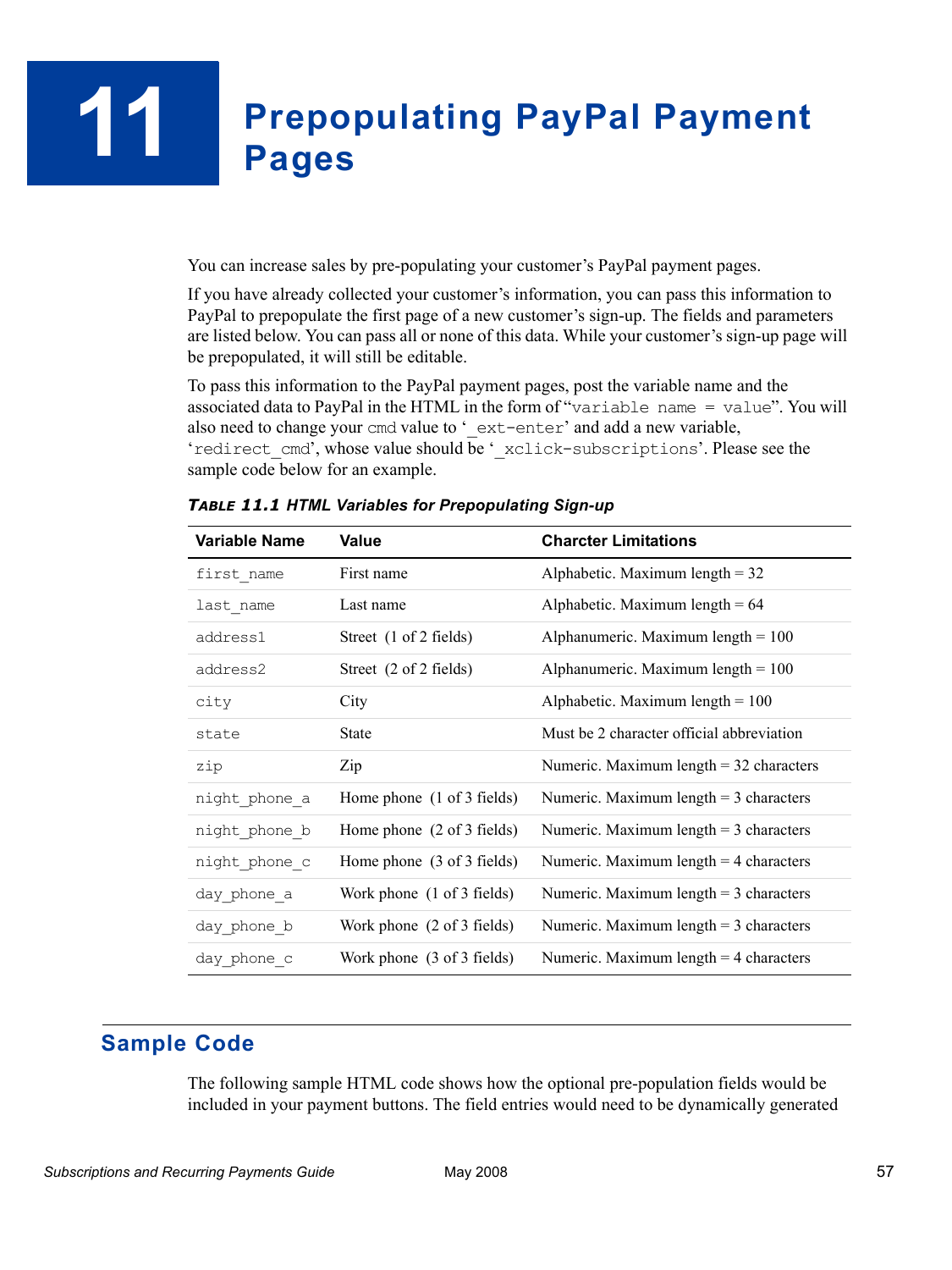by your website and included in the URL to which your customers are sent when they try to make a PayPal payment.

```
<form action="https://www.paypal.com/cgi-bin/webscr" method="POST">
 <input type="hidden" name="cmd" value="_ext-enter">
 <input type="hidden" name="redirect_cmd" value="_xclick-subscriptions">
 <input type="hidden" name="business" value="alice@mystore.com">
 <input type="hidden" name="item_name" value="Alice's Writers Digest">
 <input type="hidden" name="item_number" value="12">
 <input type="hidden" name="no_note" value="1">
 <input type="hidden" name="currency_code" value="USD">
 <input type="hidden" name="a1" value="0.00">
 <input type="hidden" name="p1" value="1">
 <input type="hidden" name="t1" value="W">
 <input type="hidden" name="a3" value="20.00">
 <input type="hidden" name="p3" value="1">
 <input type="hidden" name="t3" value="Y">
 <input type="hidden" name="src" value="1">
 <input type="hidden" name="sra" value="1">
 <input type="hidden" name="first_name" value="John">
 <input type="hidden" name="last_name" value="Doe"">
 <input type="hidden" name="address1" value="9 Elm Street">
 <input type="hidden" name="address2" value="Apt 5">
 <input type="hidden" name="city" value="Berwyn">
 <input type="hidden" name="state" value="PA">
 <input type="hidden" name="zip" value="19312">
 <input type="hidden" name="night_phone_a" value="610">
 <input type="hidden" name="night_phone_b" value="555">
 <input type="hidden" name="night_phone_c" value="1234">
 <input type="hidden" name="day_phone_a" value="610">
 <input type="hidden" name="day_phone_b" value="555">
 <input type="hidden" name="day_phone_c" value="1222">
 <input type="image" name="submit" border="0"
   src="https://www.paypal.com/en_US/i/btn/btn_subscribe_LG.gif"
   alt="PayPal - The safer, easier way to pay online"
 <img alt="" border="0" width="1" height="1"
   src="https://www.paypal.com/en US/i/scr/pixel.gif" >
</form>
```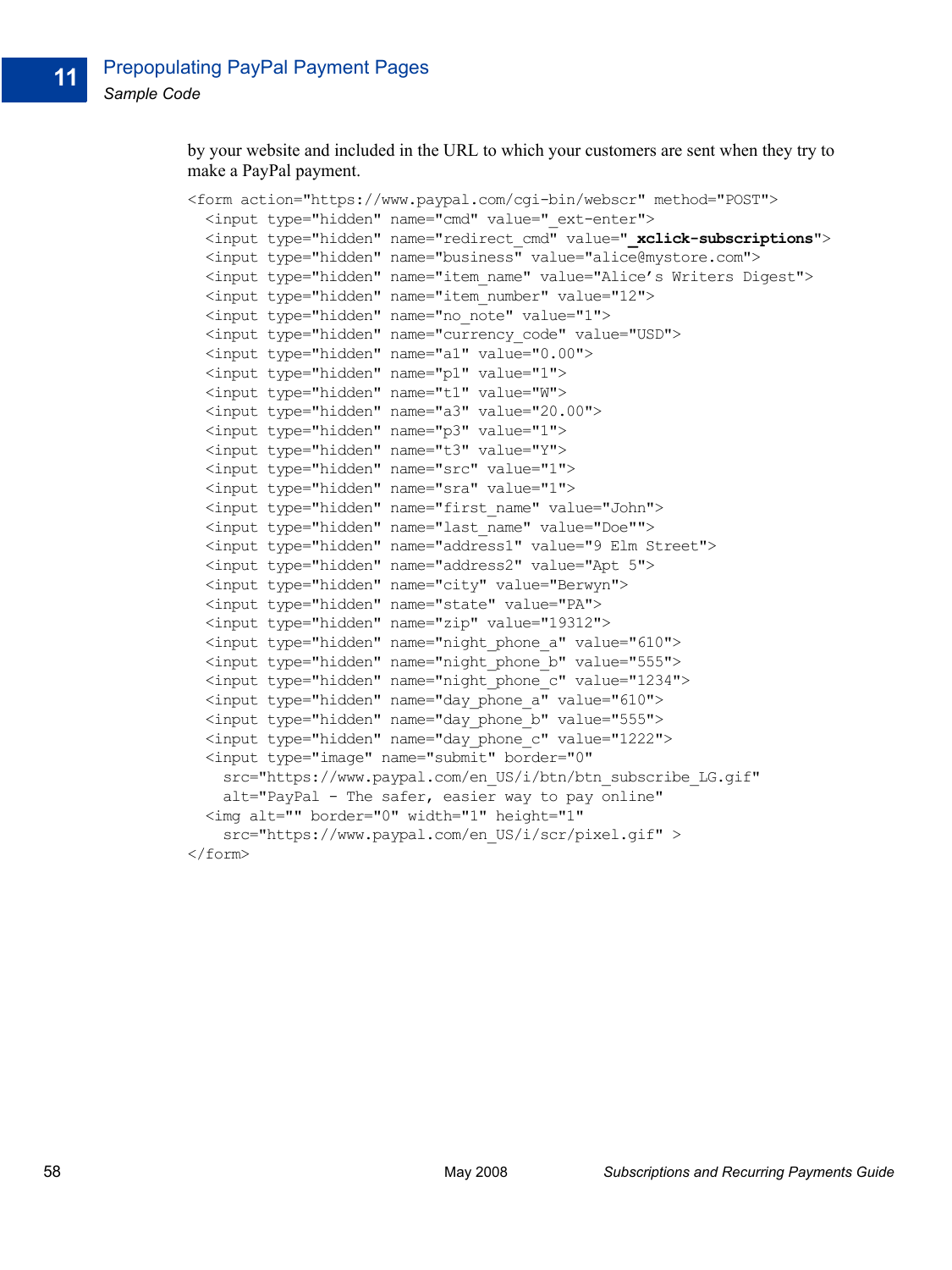<span id="page-58-3"></span><span id="page-58-0"></span>

# <span id="page-58-1"></span>**Subscriptions Variables**

Along with other IPN variables, the following variables are included in Subscriptions IPNs.

| <b>Variable</b>     | <b>Possible</b><br><b>Values</b>                                                                                      | <b>Description</b>                                                                                                                                                                                                                                                 | <b>Char Limit</b> |
|---------------------|-----------------------------------------------------------------------------------------------------------------------|--------------------------------------------------------------------------------------------------------------------------------------------------------------------------------------------------------------------------------------------------------------------|-------------------|
| txn type            | subscr-<br>failed<br>subscr<br>cancel<br>$subscr$ -<br>payment<br>subscr<br>signup<br>subscr-eot<br>subscr-<br>modify | subscr signup: subscription sign-up.<br>subscr cancel: subscription cancellation.<br>subscr failed: subscription payment failure.<br>subscr payment: subscription payment.<br>subscr eot: subscription's end-of-term.<br>subscr modify: subscription modification. |                   |
| subscr date         |                                                                                                                       | Start date or cancellation date depending on<br>whether transaction is subscr signupor<br>subscr cancel.<br>Time/Date stamp generated by PayPal, in the<br>following format: HH:MM:SS DD Mmm YY,<br>YYYY PST                                                       |                   |
| subscr<br>effective |                                                                                                                       | Date when the subscription modification will be<br>effective (only for $\tan$ $\tan$ $\tan$ =<br>subscr modify).<br>Time/Date stamp generated by PayPal, in the<br>following format: HH:MM:SS DD Mmm YY,<br>YYYY PST                                               |                   |
| period1             |                                                                                                                       | (optional) Trial subscription interval in days,<br>weeks, months, years (example: a 4 day interval is<br>"period1: 4 D").                                                                                                                                          |                   |
| period2             |                                                                                                                       | (optional) Trial subscription interval in days,<br>weeks, months, or years.                                                                                                                                                                                        |                   |
| period3             |                                                                                                                       | Regular subscription interval in days, weeks,<br>months, or years.                                                                                                                                                                                                 |                   |

<span id="page-58-2"></span>*TABLE A.1 Subscriptions Variables*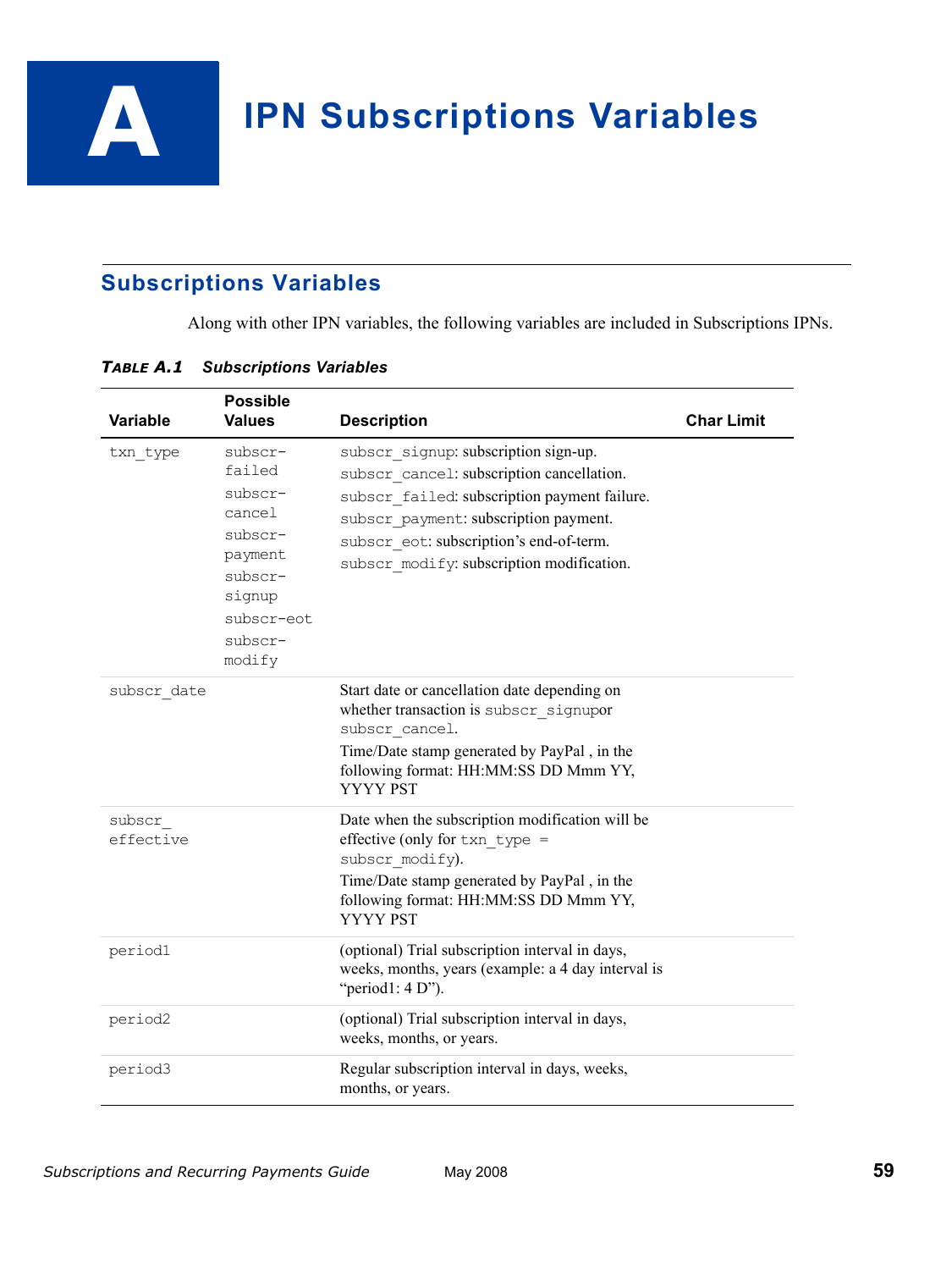| Variable    | <b>Possible</b><br><b>Values</b>         | <b>Description</b>                                                                                                                                                                                                                           | <b>Char Limit</b> |
|-------------|------------------------------------------|----------------------------------------------------------------------------------------------------------------------------------------------------------------------------------------------------------------------------------------------|-------------------|
| amount1     |                                          | Amount of payment for trial period 1 for USD<br>payments; otherwise blank (optional).                                                                                                                                                        |                   |
| amount2     |                                          | Amount of payment for trial period 2 for USD<br>payments; otherwise blank (optional).                                                                                                                                                        |                   |
| amount3     |                                          | Amount of payment for regular subscription period<br>for USD payments; otherwise blank.                                                                                                                                                      |                   |
| mc amount1  |                                          | Amount of payment for trial period 1, regardless of<br>currency (optional).                                                                                                                                                                  |                   |
| mc amount2  |                                          | Amount of payment for trial period 2, regardless of<br>currency (optional).                                                                                                                                                                  |                   |
| mc_amount3  |                                          | Amount of payment for regular subscription period,<br>regardless of currency.                                                                                                                                                                |                   |
| mc currency | See table of<br>supported<br>currencies. | For non-payment subscriptions IPNs (i.e.,<br>txn type=signup, cancel, failed, eot, or modify),<br>this is the currency of the subscription. For<br>payment IPNs, it is the currency of the payment<br>$(i.e., \tan_t type = subscr payment)$ |                   |
| recurring   |                                          | Indicates whether regular rate recurs (1 is yes,<br>blank is no).                                                                                                                                                                            |                   |
| reattempt   |                                          | Indicates whether reattempts should occur upon<br>payment failures (1 is yes, blank is no).                                                                                                                                                  |                   |
| retry at    |                                          | Date PayPal will retry a failed subscription<br>payment.                                                                                                                                                                                     |                   |
| recur times |                                          | The number of payment installments that will occur<br>at the regular rate.                                                                                                                                                                   |                   |
| username    |                                          | (optional) Username generated by PayPal and<br>given to subscriber to access the subscription.                                                                                                                                               | 64                |
| password    |                                          | (optional) Password generated by PayPal and given<br>to subscriber to access the subscription (password<br>will be encrypted).                                                                                                               | 24                |
| subscr id   |                                          | ID generated by PayPal for the subscriber.                                                                                                                                                                                                   | 19                |

#### *TABLE A.1 Subscriptions Variables*

# <span id="page-59-0"></span>**Variables for Each Subscription Event**

The following table shows which variables are associated and can be included in IPN posts with each subscription event type.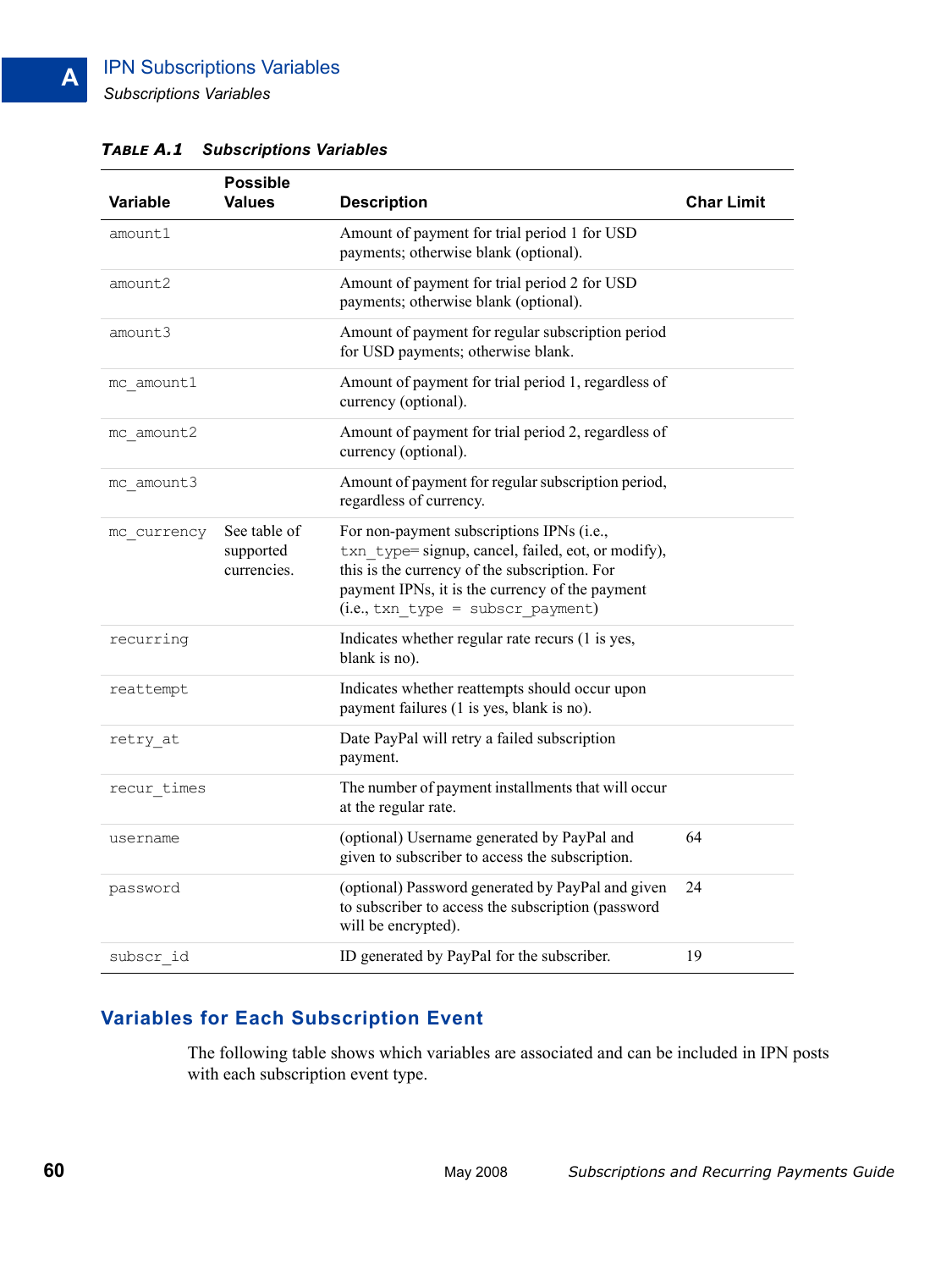#### **About payment\_status and txn\_type with Subscription IPN**

In IPN messages posted by Subscription events, the payment\_status variable is sent when a payment or refund occurs. For all other events, the pertinent variable is  $\tan$  type.

|                                          |                     |                     |                   | <b>Payment</b> | <b>Payment</b><br>(Multi- |        |                                 |             |
|------------------------------------------|---------------------|---------------------|-------------------|----------------|---------------------------|--------|---------------------------------|-------------|
| Variable                                 | <b>Signup</b>       | <b>Cancel</b>       | <b>Modify</b>     | (USD)          | Currency)                 | Refund | <b>Failed</b>                   | <b>EOT</b>  |
| <b>Basic Information</b>                 |                     |                     |                   |                |                           |        |                                 |             |
| business                                 | X                   | X                   | X                 | X              | X                         |        | X                               | X           |
| receiver email                           | X                   | X                   | $\mathbf X$       | X              | $\mathbf X$               |        | $\mathbf X$                     | $\mathbf X$ |
| receiver id                              |                     |                     |                   | X              | $\mathbf X$               |        |                                 |             |
| item_name                                | X                   | X                   | X                 | X              | X                         |        | X                               | X           |
| item number                              | X                   | X                   | X                 | X              | X                         |        | X                               | X           |
| <b>Advanced and Custom Information</b>   |                     |                     |                   |                |                           |        |                                 |             |
| invoice                                  | X                   | X                   | X                 | X              | X                         |        | X                               | X           |
| custom                                   | X                   | $\mathbf X$         | $\mathbf X$       | $\mathbf X$    | $\mathbf X$               |        | $\mathbf X$                     | $\mathbf X$ |
| option name1                             | $\mathbf X$         | X                   | $\mathbf X$       | X              | $\mathbf X$               |        | $\mathbf X$                     | X           |
| option_selecti<br>on1                    | X                   | X                   | X                 | X              | X                         |        | X                               | X           |
| option_name2                             | X                   | X                   | X                 | X              | $\mathbf X$               |        | $\mathbf X$                     | X           |
| option_selecti<br>on2                    | X                   | X                   | $\mathbf X$       | X              | X                         |        | $\mathbf X$                     | X           |
| <b>Transaction Information</b>           |                     |                     |                   |                |                           |        |                                 |             |
| payment status                           |                     |                     |                   | $\mathbf X$    | $\mathbf X$               | X      |                                 |             |
| pending reason                           |                     |                     |                   | $\mathbf X$    | X                         |        |                                 |             |
| reason_code                              |                     |                     |                   | $\mathbf X$    | $\mathbf X$               |        |                                 |             |
| payment_date                             |                     |                     |                   | X              | X                         |        |                                 |             |
| txn id                                   |                     |                     |                   | X              | X                         |        |                                 |             |
| parent txn id                            |                     |                     |                   | $\mathbf X$    | $\mathbf X$               |        |                                 |             |
| txn type                                 | $subscr_$<br>signup | $subscr_$<br>cancel | subscr_<br>modify | subscr_payment |                           |        | $subscr$ <sub>_</sub><br>failed | subscr      |
| <b>Currency and Exchange information</b> |                     |                     |                   |                |                           |        |                                 | eot         |
| mc gross                                 |                     |                     |                   | $\mathbf X$    | $\mathbf X$               |        |                                 |             |

<span id="page-60-0"></span>*TABLE A.2 IPN Variables with Each Subscription Event*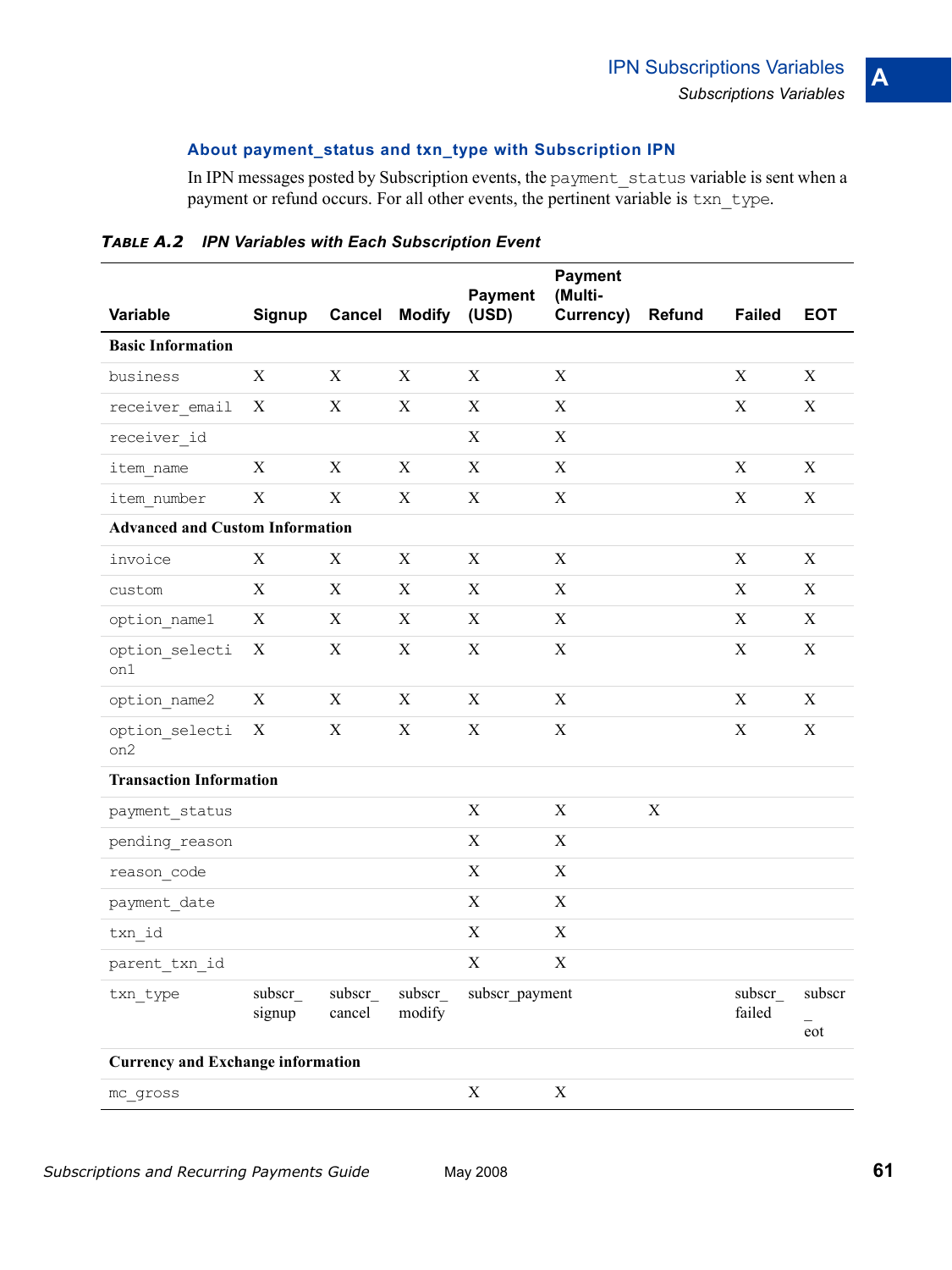|                                 |             |                      |                           | <b>Payment</b> | <b>Payment</b><br>(Multi- |        |                           |                           |
|---------------------------------|-------------|----------------------|---------------------------|----------------|---------------------------|--------|---------------------------|---------------------------|
| Variable                        | Signup      | <b>Cancel Modify</b> |                           | (USD)          | Currency)                 | Refund | <b>Failed</b>             | <b>EOT</b>                |
| mc fee                          |             |                      |                           | X              | $\mathbf X$               |        |                           |                           |
| mc currency                     | X           | X                    | X                         | X              | X                         |        | X                         | $\mathbf X$               |
| settle amount                   |             |                      |                           | X              | $\mathbf X$               |        |                           |                           |
| exchange_rate                   |             |                      |                           | $\mathbf X$    | $\mathbf X$               |        |                           |                           |
| payment gross                   |             |                      |                           | $\mathbf X$    |                           |        | $\mathbf X$               | $\mathbf X$               |
| payment fee                     |             |                      |                           | $\mathbf X$    |                           |        |                           |                           |
| <b>Buyer Information</b>        |             |                      |                           |                |                           |        |                           |                           |
| first name                      | X           | $\mathbf X$          | X                         | X              | X                         |        | X                         | $\mathbf X$               |
| last name                       | $\mathbf X$ | $\mathbf X$          | $\mathbf X$               | $\mathbf X$    | $\mathbf X$               |        | $\boldsymbol{\mathrm{X}}$ | $\boldsymbol{\mathrm{X}}$ |
| payer business<br>_name         | X           | X                    | $\mathbf X$               | $\mathbf X$    | $\boldsymbol{\mathrm{X}}$ |        | $\mathbf X$               |                           |
| address name                    | $\mathbf X$ | $\mathbf X$          | $\mathbf X$               | $\mathbf X$    | $\mathbf X$               |        | $\mathbf X$               |                           |
| address street                  | X           | X                    | $\mathbf X$               | X              | $\mathbf X$               |        | $\mathbf X$               |                           |
| address city                    | X           | $\mathbf X$          | X                         | X              | X                         |        | $\mathbf X$               |                           |
| address state                   | X           | $\mathbf X$          | X                         | X              | X                         |        | X                         |                           |
| address zip                     | $\mathbf X$ | $\mathbf X$          | X                         | X              | $\mathbf X$               |        | $\boldsymbol{\mathrm{X}}$ |                           |
| address<br>country              | X           | $\mathbf X$          | X                         | $\mathbf X$    | $\boldsymbol{\mathrm{X}}$ |        | $\mathbf X$               |                           |
| payer email                     | X           | $\mathbf X$          | $\mathbf X$               | $\mathbf X$    | $\mathbf X$               |        | $\mathbf X$               | $\mathbf X$               |
| payer id                        | X           | X                    | $\boldsymbol{\mathrm{X}}$ | X              | X                         |        | X                         | X                         |
| payer_status                    | X           | $\mathbf X$          | $\boldsymbol{\mathrm{X}}$ | X              | X                         |        | X                         | $\mathbf X$               |
| payment type                    |             |                      |                           | $\mathbf X$    | $\mathbf X$               |        |                           |                           |
| <b>Subscription Information</b> |             |                      |                           |                |                           |        |                           |                           |
| subscr date                     | $\mathbf X$ | $\mathbf X$          | $\mathbf X$               |                |                           |        |                           |                           |
| subscr<br>effective             |             |                      | $\mathbf X$               |                |                           |        |                           |                           |
| period1                         | $\mathbf X$ | $\mathbf X$          | $\mathbf X$               |                |                           |        |                           |                           |
| period2                         | X           | $\mathbf X$          | X                         |                |                           |        |                           |                           |
| period3                         | $\mathbf X$ | $\mathbf X$          | X                         |                |                           |        |                           |                           |
| amount1                         | X           | $\mathbf X$          | $\mathbf X$               |                |                           |        |                           |                           |

#### *TABLE A.2 IPN Variables with Each Subscription Event*